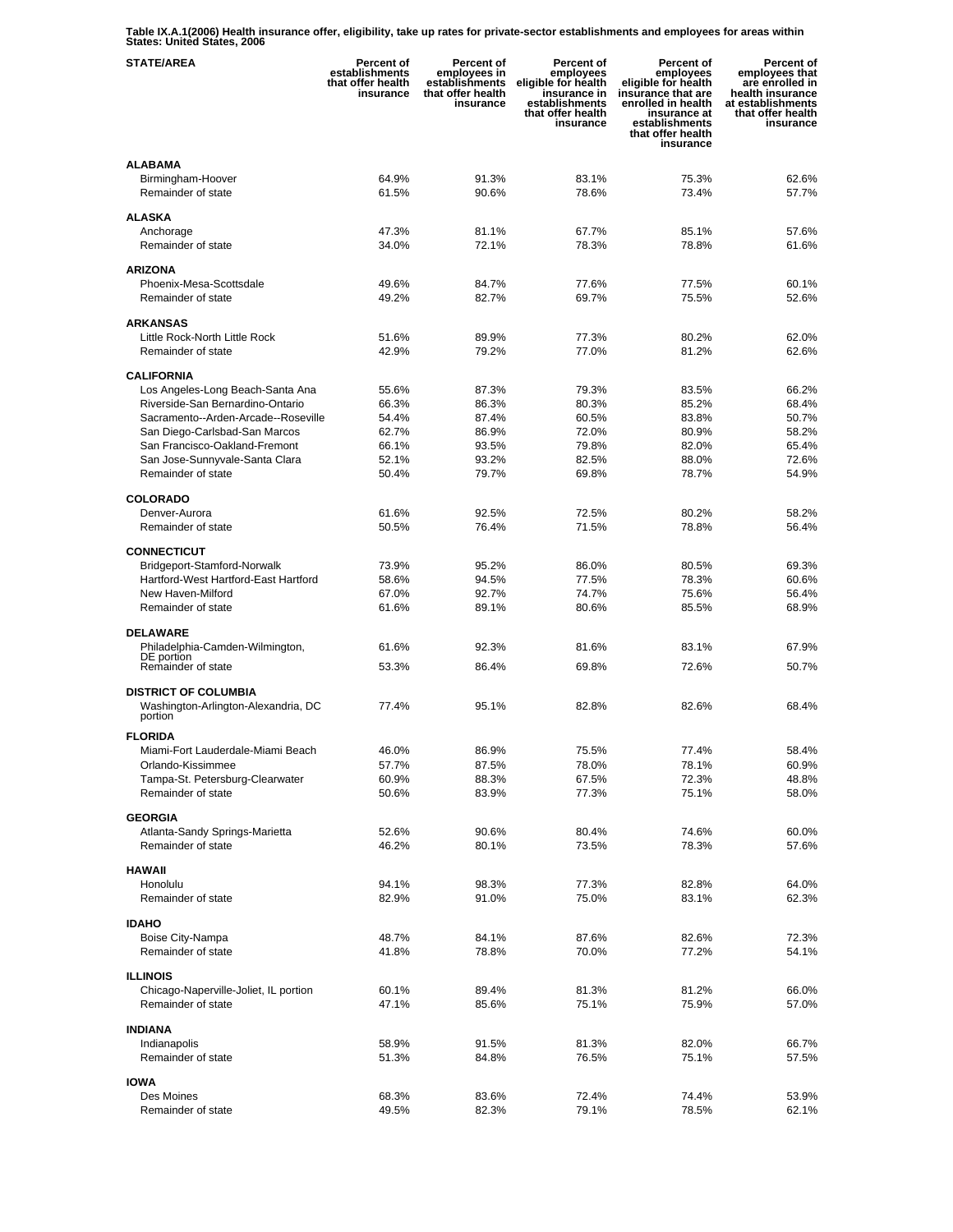**Table IX.A.1(2006) Health insurance offer, eligibility, take up rates for private-sector establishments and employees for areas within States: United States, 2006 (cont.)** 

| <b>STATE/AREA</b>                                       | <b>Percent of</b><br>establishments<br>that offer health<br>insurance | <b>Percent of</b><br>employees in<br>establishments<br>that offer health<br>insurance | Percent of<br>employees<br>eligible for health<br>insurance in<br>establishments<br>that offer health<br>insurance | <b>Percent of</b><br>employees<br>eligible for health<br>insurance that are<br>enrolled in health<br>insurance at<br>establishments<br>that offer health<br>insurance | Percent of<br>employees that<br>are enrolled in<br>health insurance<br>at establishments<br>that offer health<br>insurance |
|---------------------------------------------------------|-----------------------------------------------------------------------|---------------------------------------------------------------------------------------|--------------------------------------------------------------------------------------------------------------------|-----------------------------------------------------------------------------------------------------------------------------------------------------------------------|----------------------------------------------------------------------------------------------------------------------------|
| <b>KANSAS</b>                                           |                                                                       |                                                                                       |                                                                                                                    |                                                                                                                                                                       |                                                                                                                            |
| Kansas City, KS portion                                 | 61.0%                                                                 | 86.5%                                                                                 | 72.3%                                                                                                              | 74.6%                                                                                                                                                                 | 53.9%                                                                                                                      |
| Wichita                                                 | 58.2%                                                                 | 91.7%                                                                                 | 68.5%                                                                                                              | 75.8%                                                                                                                                                                 | 51.9%                                                                                                                      |
| Remainder of state                                      | 48.8%                                                                 | 80.6%                                                                                 | 71.6%                                                                                                              | 81.8%                                                                                                                                                                 | 58.6%                                                                                                                      |
| <b>KENTUCKY</b>                                         |                                                                       |                                                                                       |                                                                                                                    |                                                                                                                                                                       |                                                                                                                            |
| Louisville, KY portion                                  | 62.4%                                                                 | 89.1%                                                                                 | 75.2%                                                                                                              | 76.1%                                                                                                                                                                 | 57.2%                                                                                                                      |
| Remainder of state                                      | 56.4%                                                                 | 88.8%                                                                                 | 78.1%                                                                                                              | 78.1%                                                                                                                                                                 | 61.0%                                                                                                                      |
|                                                         |                                                                       |                                                                                       |                                                                                                                    |                                                                                                                                                                       |                                                                                                                            |
| LOUISIANA<br>New Orleans-Metairie-Kenner                | 53.2%                                                                 | 79.8%                                                                                 | 77.6%                                                                                                              | 78.2%                                                                                                                                                                 | 60.7%                                                                                                                      |
| Remainder of state                                      | 48.2%                                                                 | 78.8%                                                                                 | 73.9%                                                                                                              | 80.4%                                                                                                                                                                 | 59.4%                                                                                                                      |
|                                                         |                                                                       |                                                                                       |                                                                                                                    |                                                                                                                                                                       |                                                                                                                            |
| <b>MAINE</b>                                            |                                                                       |                                                                                       |                                                                                                                    |                                                                                                                                                                       |                                                                                                                            |
| Portland-South Portland-Biddeford                       | 57.0%                                                                 | 84.3%                                                                                 | 86.3%                                                                                                              | 76.1%                                                                                                                                                                 | 65.7%                                                                                                                      |
| Remainder of state                                      | 55.4%                                                                 | 87.3%                                                                                 | 83.1%                                                                                                              | 73.9%                                                                                                                                                                 | 61.4%                                                                                                                      |
| <b>MARYLAND</b>                                         |                                                                       |                                                                                       |                                                                                                                    |                                                                                                                                                                       |                                                                                                                            |
| Baltimore-Towson                                        | 68.9%                                                                 | 90.0%                                                                                 | 78.7%                                                                                                              | 73.7%                                                                                                                                                                 | 58.0%                                                                                                                      |
| Washington-Arlington-Alexandria,                        | 67.3%                                                                 | 92.6%                                                                                 | 69.3%                                                                                                              | 73.3%                                                                                                                                                                 | 50.8%                                                                                                                      |
| MD portion<br>Remainder of state                        | 52.7%                                                                 | 60.9%                                                                                 | 88.4%                                                                                                              | 65.1%                                                                                                                                                                 | 57.6%                                                                                                                      |
|                                                         |                                                                       |                                                                                       |                                                                                                                    |                                                                                                                                                                       |                                                                                                                            |
| <b>MASSACHUSETTS</b>                                    |                                                                       |                                                                                       |                                                                                                                    |                                                                                                                                                                       |                                                                                                                            |
| Boston-Cambridge-Quincy, MA<br>portion                  | 66.8%                                                                 | 91.6%                                                                                 | 74.5%                                                                                                              | 77.7%                                                                                                                                                                 | 57.8%                                                                                                                      |
| Remainder of state                                      | 65.2%                                                                 | 89.3%                                                                                 | 79.4%                                                                                                              | 70.7%                                                                                                                                                                 | 56.1%                                                                                                                      |
| <b>MICHIGAN</b>                                         |                                                                       |                                                                                       |                                                                                                                    |                                                                                                                                                                       |                                                                                                                            |
| Detroit-Warren-Livonia                                  | 53.1%                                                                 | 90.5%                                                                                 | 78.0%                                                                                                              | 81.9%                                                                                                                                                                 | 63.9%                                                                                                                      |
| Remainder of state                                      | 53.7%                                                                 | 88.2%                                                                                 | 72.8%                                                                                                              | 80.3%                                                                                                                                                                 | 58.5%                                                                                                                      |
|                                                         |                                                                       |                                                                                       |                                                                                                                    |                                                                                                                                                                       |                                                                                                                            |
| <b>MINNESOTA</b>                                        |                                                                       |                                                                                       |                                                                                                                    |                                                                                                                                                                       |                                                                                                                            |
| Minneapolis-St. Paul-Bloomington,<br>MN portion         | 56.8%                                                                 | 91.3%                                                                                 | 79.8%                                                                                                              | 78.1%                                                                                                                                                                 | 62.3%                                                                                                                      |
| Remainder of state                                      | 46.0%                                                                 | 79.4%                                                                                 | 72.1%                                                                                                              | 74.6%                                                                                                                                                                 | 53.8%                                                                                                                      |
| <b>MISSISSIPPI</b>                                      |                                                                       |                                                                                       |                                                                                                                    |                                                                                                                                                                       |                                                                                                                            |
| Jackson                                                 | 50.9%                                                                 | 82.8%                                                                                 | 79.8%                                                                                                              | 75.0%                                                                                                                                                                 | 59.9%                                                                                                                      |
| Remainder of state                                      | 45.3%                                                                 | 83.5%                                                                                 | 78.9%                                                                                                              | 74.6%                                                                                                                                                                 | 58.9%                                                                                                                      |
| <b>MISSOURI</b>                                         |                                                                       |                                                                                       |                                                                                                                    |                                                                                                                                                                       |                                                                                                                            |
| Kansas City, MO portion                                 | 63.9%                                                                 | 92.9%                                                                                 | 69.2%                                                                                                              | 81.5%                                                                                                                                                                 | 56.4%                                                                                                                      |
| St. Louis, MO portion                                   | 66.9%                                                                 | 94.2%                                                                                 | 82.9%                                                                                                              | 77.9%                                                                                                                                                                 | 64.6%                                                                                                                      |
| Remainder of state                                      | 42.0%                                                                 | 80.8%                                                                                 | 75.9%                                                                                                              | 77.1%                                                                                                                                                                 | 58.5%                                                                                                                      |
|                                                         |                                                                       |                                                                                       |                                                                                                                    |                                                                                                                                                                       |                                                                                                                            |
| <b>MONTANA</b><br><b>Billings</b>                       | 56.8%                                                                 | 88.6%                                                                                 | 71.6%                                                                                                              | 69.9%                                                                                                                                                                 | 50.0%                                                                                                                      |
| Remainder of state                                      | 37.8%                                                                 | 76.6%                                                                                 | 68.7%                                                                                                              | 75.9%                                                                                                                                                                 | 52.2%                                                                                                                      |
|                                                         |                                                                       |                                                                                       |                                                                                                                    |                                                                                                                                                                       |                                                                                                                            |
| <b>NEBRASKA</b>                                         |                                                                       |                                                                                       |                                                                                                                    |                                                                                                                                                                       |                                                                                                                            |
| Omaha-Council Bluffs, NE portion<br>Remainder of state  | 49.3%                                                                 | 90.1%                                                                                 | 83.5%                                                                                                              | 76.2%                                                                                                                                                                 | 63.7%                                                                                                                      |
|                                                         | 38.8%                                                                 | 75.6%                                                                                 | 78.0%                                                                                                              | 77.5%                                                                                                                                                                 | 60.5%                                                                                                                      |
| <b>NEVADA</b>                                           |                                                                       |                                                                                       |                                                                                                                    |                                                                                                                                                                       |                                                                                                                            |
| Las Vegas-Paradise                                      | 63.3%                                                                 | 92.2%                                                                                 | 76.9%                                                                                                              | 83.2%                                                                                                                                                                 | 64.0%                                                                                                                      |
| Remainder of state                                      | 46.9%                                                                 | 81.4%                                                                                 | 71.9%                                                                                                              | 81.1%                                                                                                                                                                 | 58.3%                                                                                                                      |
| <b>NEW HAMPSHIRE</b>                                    |                                                                       |                                                                                       |                                                                                                                    |                                                                                                                                                                       |                                                                                                                            |
| Boston-Cambridge-Quincy, NH                             | 59.1%                                                                 | 84.7%                                                                                 | 77.8%                                                                                                              | 73.7%                                                                                                                                                                 | 57.3%                                                                                                                      |
| portion<br>Manchester-Nashua                            | 68.2%                                                                 | 90.5%                                                                                 | 81.4%                                                                                                              | 76.0%                                                                                                                                                                 | 61.9%                                                                                                                      |
| Remainder of state                                      | 60.5%                                                                 | 91.3%                                                                                 | 62.9%                                                                                                              | 73.3%                                                                                                                                                                 | 46.0%                                                                                                                      |
|                                                         |                                                                       |                                                                                       |                                                                                                                    |                                                                                                                                                                       |                                                                                                                            |
| <b>NEW JERSEY</b>                                       |                                                                       |                                                                                       |                                                                                                                    |                                                                                                                                                                       |                                                                                                                            |
| New York-Northern New Jersey-Long<br>Island, NJ portion | 63.8%                                                                 | 91.4%                                                                                 | 82.0%                                                                                                              | 81.1%                                                                                                                                                                 | 66.4%                                                                                                                      |
| Remainder of state                                      | 63.1%                                                                 | 88.6%                                                                                 | 72.4%                                                                                                              | 76.1%                                                                                                                                                                 | 55.1%                                                                                                                      |
| <b>NEW MEXICO</b>                                       |                                                                       |                                                                                       |                                                                                                                    |                                                                                                                                                                       |                                                                                                                            |
| Albuquerque                                             | 56.0%                                                                 | 88.2%                                                                                 | 73.6%                                                                                                              | 66.4%                                                                                                                                                                 | 48.8%                                                                                                                      |
| Remainder of state                                      | 45.9%                                                                 | 74.2%                                                                                 | 73.0%                                                                                                              | 70.6%                                                                                                                                                                 | 51.5%                                                                                                                      |
|                                                         |                                                                       |                                                                                       |                                                                                                                    |                                                                                                                                                                       |                                                                                                                            |
| <b>NEW YORK</b>                                         |                                                                       |                                                                                       |                                                                                                                    |                                                                                                                                                                       |                                                                                                                            |
| New York-Northern New Jersey-Long<br>Island, NY portion | 59.2%                                                                 | 87.8%                                                                                 | 75.9%                                                                                                              | 80.8%                                                                                                                                                                 | 61.4%                                                                                                                      |
| Remainder of state                                      | 60.6%                                                                 | 89.0%                                                                                 | 83.7%                                                                                                              | 73.7%                                                                                                                                                                 | 61.7%                                                                                                                      |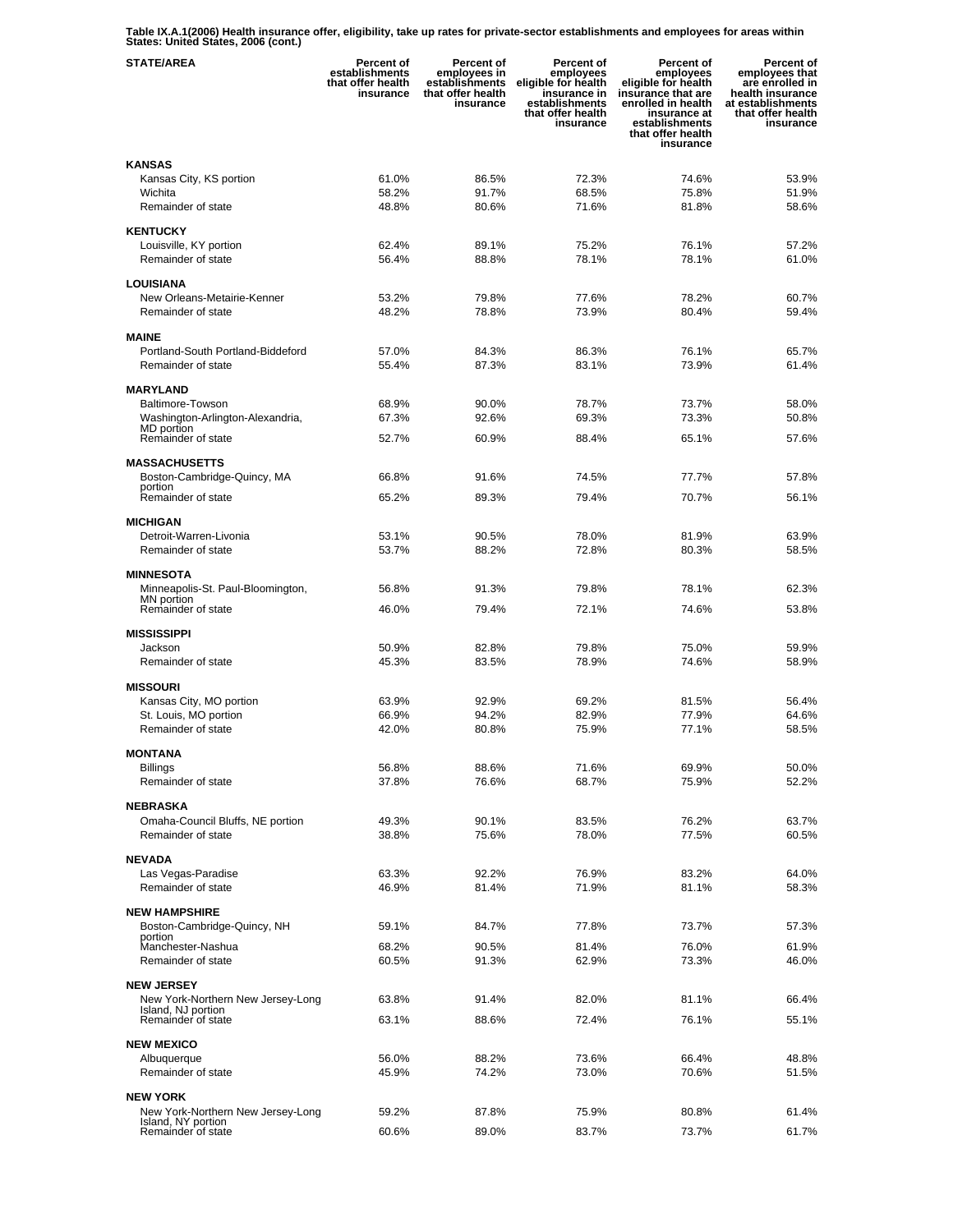**Table IX.A.1(2006) Health insurance offer, eligibility, take up rates for private-sector establishments and employees for areas within States: United States, 2006 (cont.)** 

| <b>STATE/AREA</b>                                  | <b>Percent of</b><br>establishments<br>that offer health<br>insurance | Percent of<br>employees in<br>establishments<br>that offer health<br>insurance | Percent of<br>employees<br>eligible for health<br>insurance in<br>establishments<br>that offer health<br>insurance | <b>Percent of</b><br>employees<br>eligible for health<br>insurance that are<br>enrolled in health<br>insurance at<br>establishments<br>that offer health<br>insurance | Percent of<br>employees that<br>are enrolled in<br>health insurance<br>at establishments<br>that offer health<br>insurance |
|----------------------------------------------------|-----------------------------------------------------------------------|--------------------------------------------------------------------------------|--------------------------------------------------------------------------------------------------------------------|-----------------------------------------------------------------------------------------------------------------------------------------------------------------------|----------------------------------------------------------------------------------------------------------------------------|
| <b>NORTH CAROLINA</b>                              |                                                                       |                                                                                |                                                                                                                    |                                                                                                                                                                       |                                                                                                                            |
| Charlotte-Gastonia-Concord, NC<br>portion          | 69.2%                                                                 | 94.1%                                                                          | 78.7%                                                                                                              | 81.1%                                                                                                                                                                 | 63.8%                                                                                                                      |
| Remainder of state                                 | 54.5%                                                                 | 82.5%                                                                          | 79.1%                                                                                                              | 75.2%                                                                                                                                                                 | 59.5%                                                                                                                      |
| <b>NORTH DAKOTA</b>                                |                                                                       |                                                                                |                                                                                                                    |                                                                                                                                                                       |                                                                                                                            |
| Fargo, ND portion                                  | 56.3%                                                                 | 92.3%                                                                          | 79.0%                                                                                                              | 73.9%                                                                                                                                                                 | 58.4%                                                                                                                      |
| Remainder of state                                 | 44.6%                                                                 | 75.9%                                                                          | 78.4%                                                                                                              | 80.0%                                                                                                                                                                 | 62.6%                                                                                                                      |
| OHIO                                               |                                                                       |                                                                                |                                                                                                                    |                                                                                                                                                                       |                                                                                                                            |
| Cincinnati-Middletown, OH portion                  | 67.6%                                                                 | 94.1%                                                                          | 88.1%                                                                                                              | 74.4%                                                                                                                                                                 | 65.5%                                                                                                                      |
| Cleveland-Elyria-Mentor<br>Columbus                | 63.6%<br>68.3%                                                        | 92.1%<br>94.2%                                                                 | 84.0%<br>82.0%                                                                                                     | 79.9%<br>78.4%                                                                                                                                                        | 67.1%<br>64.3%                                                                                                             |
| Remainder of state                                 | 57.3%                                                                 | 87.5%                                                                          | 76.6%                                                                                                              | 75.9%                                                                                                                                                                 | 58.2%                                                                                                                      |
|                                                    |                                                                       |                                                                                |                                                                                                                    |                                                                                                                                                                       |                                                                                                                            |
| <b>OKLAHOMA</b><br>Oklahoma City                   | 48.5%                                                                 | 82.0%                                                                          | 75.3%                                                                                                              | 70.2%                                                                                                                                                                 | 52.9%                                                                                                                      |
| Tulsa                                              | 65.6%                                                                 | 88.6%                                                                          | 84.1%                                                                                                              | 84.3%                                                                                                                                                                 | 70.9%                                                                                                                      |
| Remainder of state                                 | 41.2%                                                                 | 77.4%                                                                          | 79.8%                                                                                                              | 79.9%                                                                                                                                                                 | 63.8%                                                                                                                      |
| <b>OREGON</b>                                      |                                                                       |                                                                                |                                                                                                                    |                                                                                                                                                                       |                                                                                                                            |
| Portland-Vancouver-Beaverton, OR                   | 63.8%                                                                 | 93.6%                                                                          | 77.0%                                                                                                              | 83.2%                                                                                                                                                                 | 64.1%                                                                                                                      |
| portion<br>Remainder of state                      | 50.4%                                                                 | 82.3%                                                                          | 75.2%                                                                                                              | 82.2%                                                                                                                                                                 | 61.8%                                                                                                                      |
| <b>PENNSYLVANIA</b>                                |                                                                       |                                                                                |                                                                                                                    |                                                                                                                                                                       |                                                                                                                            |
| Philadelphia-Camden-Wilmington,                    | 63.7%                                                                 | 90.2%                                                                          | 78.8%                                                                                                              | 79.7%                                                                                                                                                                 | 62.8%                                                                                                                      |
| PA portion<br>Pittsburgh                           | 64.9%                                                                 | 92.4%                                                                          | 81.8%                                                                                                              | 74.9%                                                                                                                                                                 | 61.3%                                                                                                                      |
| Remainder of state                                 | 65.0%                                                                 | 90.3%                                                                          | 84.3%                                                                                                              | 83.6%                                                                                                                                                                 | 70.5%                                                                                                                      |
| <b>RHODE ISLAND</b>                                |                                                                       |                                                                                |                                                                                                                    |                                                                                                                                                                       |                                                                                                                            |
| Providence-New Bedford-Fall River,                 | 65.3%                                                                 | 91.5%                                                                          | 74.5%                                                                                                              | 80.1%                                                                                                                                                                 | 59.7%                                                                                                                      |
| RI portion                                         |                                                                       |                                                                                |                                                                                                                    |                                                                                                                                                                       |                                                                                                                            |
| <b>SOUTH CAROLINA</b>                              |                                                                       |                                                                                |                                                                                                                    |                                                                                                                                                                       |                                                                                                                            |
| Columbia<br>Remainder of state                     | 58.1%<br>47.7%                                                        | 88.2%<br>81.6%                                                                 | 83.2%<br>80.1%                                                                                                     | 80.3%<br>73.4%                                                                                                                                                        | 66.8%<br>58.8%                                                                                                             |
|                                                    |                                                                       |                                                                                |                                                                                                                    |                                                                                                                                                                       |                                                                                                                            |
| <b>SOUTH DAKOTA</b><br>Sioux Falls                 | 46.5%                                                                 | 84.6%                                                                          | 71.8%                                                                                                              | 81.9%                                                                                                                                                                 | 58.8%                                                                                                                      |
| Remainder of state                                 | 39.3%                                                                 | 74.4%                                                                          | 73.3%                                                                                                              | 69.6%                                                                                                                                                                 | 51.0%                                                                                                                      |
| <b>TENNESSEE</b>                                   |                                                                       |                                                                                |                                                                                                                    |                                                                                                                                                                       |                                                                                                                            |
| Memphis, TN portion                                | 62.0%                                                                 | 89.3%                                                                          | 78.9%                                                                                                              | 83.6%                                                                                                                                                                 | 66.0%                                                                                                                      |
| Nashville-Davidson--Murfreesboro                   | 68.5%                                                                 | 91.0%                                                                          | 82.0%                                                                                                              | 80.0%                                                                                                                                                                 | 65.6%                                                                                                                      |
| Remainder of state                                 | 47.9%                                                                 | 84.9%                                                                          | 78.4%                                                                                                              | 76.3%                                                                                                                                                                 | 59.8%                                                                                                                      |
| <b>TEXAS</b>                                       |                                                                       |                                                                                |                                                                                                                    |                                                                                                                                                                       |                                                                                                                            |
| Dallas-Fort Worth-Arlington                        | 55.7%                                                                 | 88.9%                                                                          | 80.2%                                                                                                              | 81.9%                                                                                                                                                                 | 65.7%                                                                                                                      |
| Houston-Sugar Land-Baytown                         | 56.5%                                                                 | 84.4%                                                                          | 85.0%                                                                                                              | 78.3%                                                                                                                                                                 | 66.6%                                                                                                                      |
| San Antonio<br>Remainder of state                  | 46.1%<br>42.1%                                                        | 79.7%<br>75.7%                                                                 | 77.8%<br>76.4%                                                                                                     | 70.4%<br>79.2%                                                                                                                                                        | 54.8%<br>60.5%                                                                                                             |
|                                                    |                                                                       |                                                                                |                                                                                                                    |                                                                                                                                                                       |                                                                                                                            |
| <b>UTAH</b>                                        |                                                                       |                                                                                |                                                                                                                    |                                                                                                                                                                       |                                                                                                                            |
| Ogden-Clearfield<br>Provo-Orem                     | 50.8%<br>43.7%                                                        | 79.8%<br>90.0%                                                                 | 83.7%<br>58.8%                                                                                                     | 75.2%<br>75.2%                                                                                                                                                        | 62.9%<br>44.2%                                                                                                             |
| Salt Lake City                                     | 52.9%                                                                 | 88.5%                                                                          | 77.0%                                                                                                              | 74.1%                                                                                                                                                                 | 57.0%                                                                                                                      |
| Remainder of state                                 | 33.4%                                                                 | 63.8%                                                                          | 72.8%                                                                                                              | 80.2%                                                                                                                                                                 | 58.4%                                                                                                                      |
| <b>VERMONT</b>                                     |                                                                       |                                                                                |                                                                                                                    |                                                                                                                                                                       |                                                                                                                            |
| Burlington-South Burlington                        | 65.7%                                                                 | 87.4%                                                                          | 67.7%                                                                                                              | 72.1%                                                                                                                                                                 | 48.8%                                                                                                                      |
| Remainder of state                                 | 54.1%                                                                 | 83.9%                                                                          | 72.5%                                                                                                              | 75.8%                                                                                                                                                                 | 55.0%                                                                                                                      |
| VIRGINIA                                           |                                                                       |                                                                                |                                                                                                                    |                                                                                                                                                                       |                                                                                                                            |
| Virginia Beach-Norfolk-Newport<br>News, VA portion | 70.5%                                                                 | 88.3%                                                                          | 73.5%                                                                                                              | 62.7%                                                                                                                                                                 | 46.1%                                                                                                                      |
| Washington-Arlington-Alexandria, VA                | 63.6%                                                                 | 91.8%                                                                          | 83.3%                                                                                                              | 79.8%                                                                                                                                                                 | 66.4%                                                                                                                      |
| portion<br>Remainder of state                      | 59.4%                                                                 | 86.8%                                                                          | 68.7%                                                                                                              | 73.7%                                                                                                                                                                 | 50.7%                                                                                                                      |
| <b>WASHINGTON</b>                                  |                                                                       |                                                                                |                                                                                                                    |                                                                                                                                                                       |                                                                                                                            |
| Seattle-Tacoma-Bellevue                            | 60.2%                                                                 | 90.0%                                                                          | 74.2%                                                                                                              | 77.1%                                                                                                                                                                 | 57.3%                                                                                                                      |
| Remainder of state                                 | 46.6%                                                                 | 80.0%                                                                          | 76.3%                                                                                                              | 85.1%                                                                                                                                                                 | 64.9%                                                                                                                      |
| <b>WEST VIRGINIA</b>                               |                                                                       |                                                                                |                                                                                                                    |                                                                                                                                                                       |                                                                                                                            |
| Charleston                                         | 58.2%                                                                 | 83.5%                                                                          | 72.4%                                                                                                              | 79.1%                                                                                                                                                                 | 57.2%                                                                                                                      |
| Remainder of state                                 | 46.3%                                                                 | 78.4%                                                                          | 80.9%                                                                                                              | 74.7%                                                                                                                                                                 | 60.5%                                                                                                                      |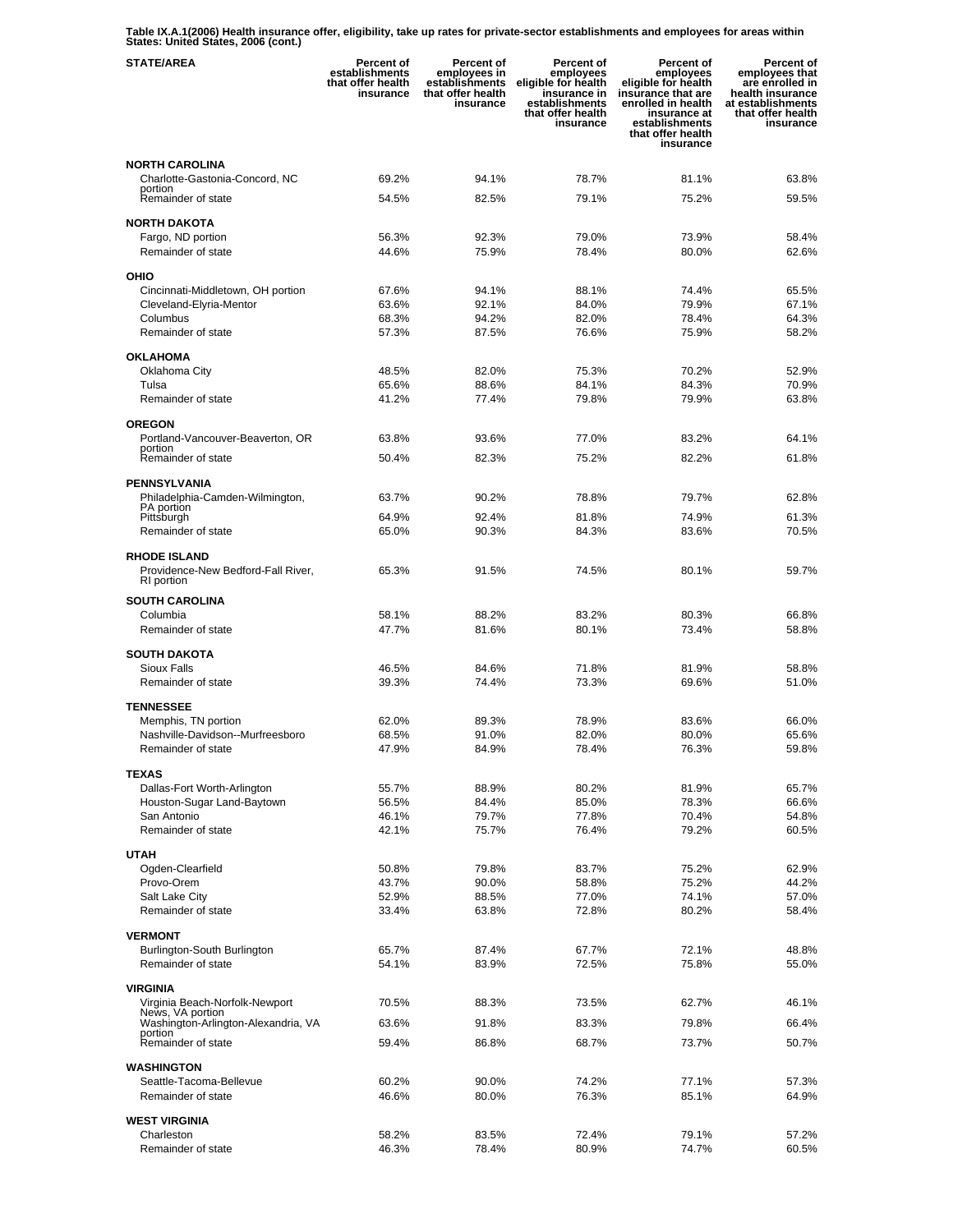**Table IX.A.1(2006) Health insurance offer, eligibility, take up rates for private-sector establishments and employees for areas within States: United States, 2006 (cont.)** 

| <b>STATE/AREA</b>             | Percent of<br>establishments<br>that offer health<br>insurance | Percent of<br>employees in<br>establishments<br>that offer health<br>insurance | Percent of<br>employees<br>eligible for health<br>insurance in<br>establishments<br>that offer health<br>insurance | Percent of<br>employees<br>eligible for health<br>insurance that are<br>enrolled in health<br>insurance at<br>establishments<br>that offer health<br>insurance | Percent of<br>employees that<br>are enrolled in<br>health insurance<br>at establishments<br>that offer health<br>insurance |
|-------------------------------|----------------------------------------------------------------|--------------------------------------------------------------------------------|--------------------------------------------------------------------------------------------------------------------|----------------------------------------------------------------------------------------------------------------------------------------------------------------|----------------------------------------------------------------------------------------------------------------------------|
| <b>WISCONSIN</b>              |                                                                |                                                                                |                                                                                                                    |                                                                                                                                                                |                                                                                                                            |
| Milwaukee-Waukesha-West Allis | 58.5%                                                          | 88.3%                                                                          | 79.8%                                                                                                              | 76.5%                                                                                                                                                          | 61.0%                                                                                                                      |
| Remainder of state            | 52.7%                                                          | 87.0%                                                                          | 74.9%                                                                                                              | 73.1%                                                                                                                                                          | 54.7%                                                                                                                      |
| <b>WYOMING</b>                |                                                                |                                                                                |                                                                                                                    |                                                                                                                                                                |                                                                                                                            |
| Cheyenne                      | 46.9%                                                          | 87.7%                                                                          | 69.9%                                                                                                              | 76.3%                                                                                                                                                          | 53.4%                                                                                                                      |
| Remainder of state            | 46.4%                                                          | 73.8%                                                                          | 77.4%                                                                                                              | 81.4%                                                                                                                                                          | 63.0%                                                                                                                      |

Source: Agency for Healthcare Research and Quality, Center for Financing, Access and Cost Trends. 2006 Medical Expenditure Panel Survey-Insurance Component.

Note: Definition of each area can be found in the Technical Notes and Survey Documentation.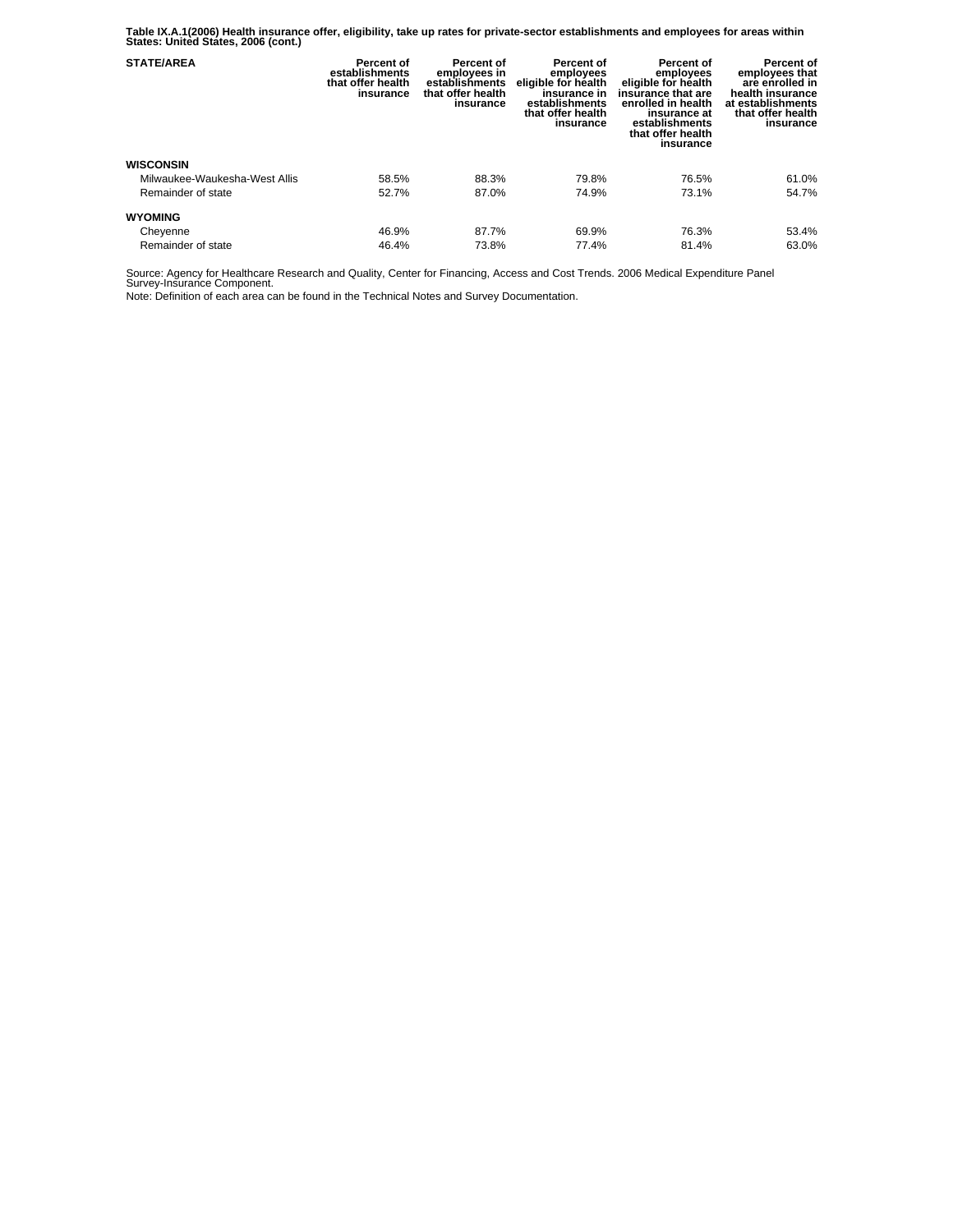**Table IX.A.1(2006) Standard errors for health insurance offer, eligibility, take up rates for private-sector establishments and employees for areas within States: United States, 2006** 

| <b>STATE/AREA</b>                              | <b>Percent of</b><br>establishments<br>that offer health<br>insurance | Percent of<br>employees in<br>establishments<br>that offer health<br>insurance | Percent of<br>employees<br>eligible for health<br>insurance in<br>establishments<br>that offer health<br>insurance | Percent of<br>employees<br>eligible for health<br>insurance that are<br>enrolled in health<br>insurance at<br>establishments<br>that offer health<br>insurance | Percent of<br>employees that<br>are enrolled in<br>health insurance<br>at establishments<br>that offer health<br>insurance |
|------------------------------------------------|-----------------------------------------------------------------------|--------------------------------------------------------------------------------|--------------------------------------------------------------------------------------------------------------------|----------------------------------------------------------------------------------------------------------------------------------------------------------------|----------------------------------------------------------------------------------------------------------------------------|
| <b>ALABAMA</b>                                 |                                                                       |                                                                                |                                                                                                                    |                                                                                                                                                                |                                                                                                                            |
| Birmingham-Hoover<br>Remainder of state        | 5.30%<br>2.14%                                                        | 2.87%<br>1.13%                                                                 | 4.44%<br>3.16%                                                                                                     | 4.50%<br>2.13%                                                                                                                                                 | 6.10%<br>2.38%                                                                                                             |
|                                                |                                                                       |                                                                                |                                                                                                                    |                                                                                                                                                                |                                                                                                                            |
| <b>ALASKA</b>                                  |                                                                       |                                                                                |                                                                                                                    |                                                                                                                                                                |                                                                                                                            |
| Anchorage                                      | 3.40%                                                                 | 2.56%                                                                          | 6.07%                                                                                                              | 2.64%                                                                                                                                                          | 5.99%                                                                                                                      |
| Remainder of state                             | 4.12%                                                                 | 5.61%                                                                          | 6.39%                                                                                                              | 3.84%                                                                                                                                                          | 6.64%                                                                                                                      |
| <b>ARIZONA</b>                                 |                                                                       |                                                                                |                                                                                                                    |                                                                                                                                                                |                                                                                                                            |
| Phoenix-Mesa-Scottsdale                        | 2.41%                                                                 | 2.60%                                                                          | 2.76%                                                                                                              | 2.90%                                                                                                                                                          | 3.25%                                                                                                                      |
| Remainder of state                             | 3.30%                                                                 | 3.97%                                                                          | 3.59%                                                                                                              | 2.49%                                                                                                                                                          | 3.86%                                                                                                                      |
| <b>ARKANSAS</b>                                |                                                                       |                                                                                |                                                                                                                    |                                                                                                                                                                |                                                                                                                            |
| Little Rock-North Little Rock                  | 5.56%                                                                 | 1.89%                                                                          | 4.53%                                                                                                              | 2.94%                                                                                                                                                          | 4.10%                                                                                                                      |
| Remainder of state                             | 3.09%                                                                 | 1.97%                                                                          | 2.07%                                                                                                              | 1.12%                                                                                                                                                          | 2.14%                                                                                                                      |
| <b>CALIFORNIA</b>                              |                                                                       |                                                                                |                                                                                                                    |                                                                                                                                                                |                                                                                                                            |
| Los Angeles-Long Beach-Santa Ana               | 1.94%                                                                 | 1.81%                                                                          | 1.12%                                                                                                              | 1.48%                                                                                                                                                          | 1.37%                                                                                                                      |
| Riverside-San Bernardino-Ontario               | 3.72%                                                                 | 3.56%                                                                          | 4.20%                                                                                                              | 3.45%                                                                                                                                                          | 5.02%                                                                                                                      |
| Sacramento--Arden-Arcade--Roseville            | 6.81%                                                                 | 3.21%                                                                          | 9.86%                                                                                                              | 4.74%                                                                                                                                                          | 8.88%                                                                                                                      |
| San Diego-Carlsbad-San Marcos                  | 4.64%                                                                 | 3.77%                                                                          | 4.87%                                                                                                              | 2.70%                                                                                                                                                          | 4.21%                                                                                                                      |
| San Francisco-Oakland-Fremont                  | 3.46%                                                                 | 1.19%                                                                          | 3.39%                                                                                                              | 2.10%                                                                                                                                                          | 2.64%                                                                                                                      |
| San Jose-Sunnyvale-Santa Clara                 | 6.88%                                                                 | 5.60%                                                                          | 2.98%                                                                                                              | 1.99%                                                                                                                                                          | 3.19%                                                                                                                      |
| Remainder of state                             | 2.24%                                                                 | 3.11%                                                                          | 4.10%                                                                                                              | 2.68%                                                                                                                                                          | 3.74%                                                                                                                      |
| <b>COLORADO</b>                                |                                                                       |                                                                                |                                                                                                                    |                                                                                                                                                                |                                                                                                                            |
| Denver-Aurora                                  | 3.70%                                                                 | 2.01%                                                                          | 3.61%                                                                                                              | 2.47%                                                                                                                                                          | 4.13%                                                                                                                      |
| Remainder of state                             | 6.06%                                                                 | 5.62%                                                                          | 2.67%                                                                                                              | 2.43%                                                                                                                                                          | 2.36%                                                                                                                      |
| <b>CONNECTICUT</b>                             |                                                                       |                                                                                |                                                                                                                    |                                                                                                                                                                |                                                                                                                            |
| Bridgeport-Stamford-Norwalk                    | 3.38%                                                                 | 1.05%                                                                          | 1.57%                                                                                                              | 1.74%                                                                                                                                                          | 1.84%                                                                                                                      |
| Hartford-West Hartford-East Hartford           | 6.35%                                                                 | 1.73%                                                                          | 4.07%                                                                                                              | 3.70%                                                                                                                                                          | 4.82%                                                                                                                      |
| New Haven-Milford                              | 6.21%                                                                 | 1.30%                                                                          | 5.10%                                                                                                              | 7.46%                                                                                                                                                          | 7.72%                                                                                                                      |
| Remainder of state                             | 6.91%                                                                 | 1.74%                                                                          | 5.82%                                                                                                              | 2.97%                                                                                                                                                          | 4.34%                                                                                                                      |
| <b>DELAWARE</b>                                |                                                                       |                                                                                |                                                                                                                    |                                                                                                                                                                |                                                                                                                            |
| Philadelphia-Camden-Wilmington,                | 4.11%                                                                 | 1.41%                                                                          | 2.68%                                                                                                              | 1.60%                                                                                                                                                          | 2.53%                                                                                                                      |
| DE portion<br>Remainder of state               | 4.81%                                                                 | 3.32%                                                                          | 3.60%                                                                                                              | 4.16%                                                                                                                                                          | 3.96%                                                                                                                      |
|                                                |                                                                       |                                                                                |                                                                                                                    |                                                                                                                                                                |                                                                                                                            |
| <b>DISTRICT OF COLUMBIA</b>                    |                                                                       |                                                                                |                                                                                                                    |                                                                                                                                                                |                                                                                                                            |
| Washington-Arlington-Alexandria, DC<br>portion | 1.49%                                                                 | 0.65%                                                                          | 1.97%                                                                                                              | 1.53%                                                                                                                                                          | 2.61%                                                                                                                      |
| <b>FLORIDA</b>                                 |                                                                       |                                                                                |                                                                                                                    |                                                                                                                                                                |                                                                                                                            |
| Miami-Fort Lauderdale-Miami Beach              | 3.05%                                                                 | 2.33%                                                                          | 3.94%                                                                                                              | 3.16%                                                                                                                                                          | 4.14%                                                                                                                      |
| Orlando-Kissimmee                              | 6.14%                                                                 | 3.00%                                                                          | 3.88%                                                                                                              | 3.92%                                                                                                                                                          | 4.67%                                                                                                                      |
| Tampa-St. Petersburg-Clearwater                | 6.07%                                                                 | 3.87%                                                                          | 6.47%                                                                                                              | 4.82%                                                                                                                                                          | 5.93%                                                                                                                      |
| Remainder of state                             | 4.80%                                                                 | 2.36%                                                                          | 3.03%                                                                                                              | 4.32%                                                                                                                                                          | 4.47%                                                                                                                      |
| <b>GEORGIA</b>                                 |                                                                       |                                                                                |                                                                                                                    |                                                                                                                                                                |                                                                                                                            |
| Atlanta-Sandy Springs-Marietta                 | 2.14%                                                                 | 0.82%                                                                          | 2.67%                                                                                                              | 3.03%                                                                                                                                                          | 2.57%                                                                                                                      |
| Remainder of state                             | 2.28%                                                                 | 4.63%                                                                          | 5.06%                                                                                                              | 2.83%                                                                                                                                                          | 4.32%                                                                                                                      |
|                                                |                                                                       |                                                                                |                                                                                                                    |                                                                                                                                                                |                                                                                                                            |
| <b>HAWAII</b><br>Honolulu                      | 0.88%                                                                 |                                                                                | 1.54%                                                                                                              |                                                                                                                                                                | 2.23%                                                                                                                      |
| Remainder of state                             | 4.77%                                                                 | 0.66%<br>3.15%                                                                 | 4.57%                                                                                                              | 2.48%<br>2.52%                                                                                                                                                 | 3.32%                                                                                                                      |
|                                                |                                                                       |                                                                                |                                                                                                                    |                                                                                                                                                                |                                                                                                                            |
| <b>IDAHO</b>                                   |                                                                       |                                                                                |                                                                                                                    |                                                                                                                                                                |                                                                                                                            |
| Boise City-Nampa                               | 4.20%                                                                 | 2.97%                                                                          | 2.01%                                                                                                              | 2.96%                                                                                                                                                          | 3.68%                                                                                                                      |
| Remainder of state                             | 3.18%                                                                 | 4.25%                                                                          | 4.74%                                                                                                              | 2.91%                                                                                                                                                          | 4.99%                                                                                                                      |
| <b>ILLINOIS</b>                                |                                                                       |                                                                                |                                                                                                                    |                                                                                                                                                                |                                                                                                                            |
| Chicago-Naperville-Joliet, IL portion          | 2.35%                                                                 | 1.45%                                                                          | 2.75%                                                                                                              | 2.11%                                                                                                                                                          | 2.38%                                                                                                                      |
| Remainder of state                             | 3.89%                                                                 | 3.53%                                                                          | 2.58%                                                                                                              | 3.80%                                                                                                                                                          | 3.06%                                                                                                                      |
| <b>INDIANA</b>                                 |                                                                       |                                                                                |                                                                                                                    |                                                                                                                                                                |                                                                                                                            |
| Indianapolis                                   | 4.10%                                                                 | 2.18%                                                                          | 3.94%                                                                                                              | 2.74%                                                                                                                                                          | 3.47%                                                                                                                      |
| Remainder of state                             | 2.75%                                                                 | 1.52%                                                                          | 2.61%                                                                                                              | 2.88%                                                                                                                                                          | 1.79%                                                                                                                      |
| <b>IOWA</b>                                    |                                                                       |                                                                                |                                                                                                                    |                                                                                                                                                                |                                                                                                                            |
| Des Moines                                     | 5.26%                                                                 | 8.14%                                                                          | 6.29%                                                                                                              | 2.89%                                                                                                                                                          | 5.60%                                                                                                                      |
| Remainder of state                             | 2.42%                                                                 | 2.18%                                                                          | 2.73%                                                                                                              | 2.33%                                                                                                                                                          | 3.11%                                                                                                                      |
|                                                |                                                                       |                                                                                |                                                                                                                    |                                                                                                                                                                |                                                                                                                            |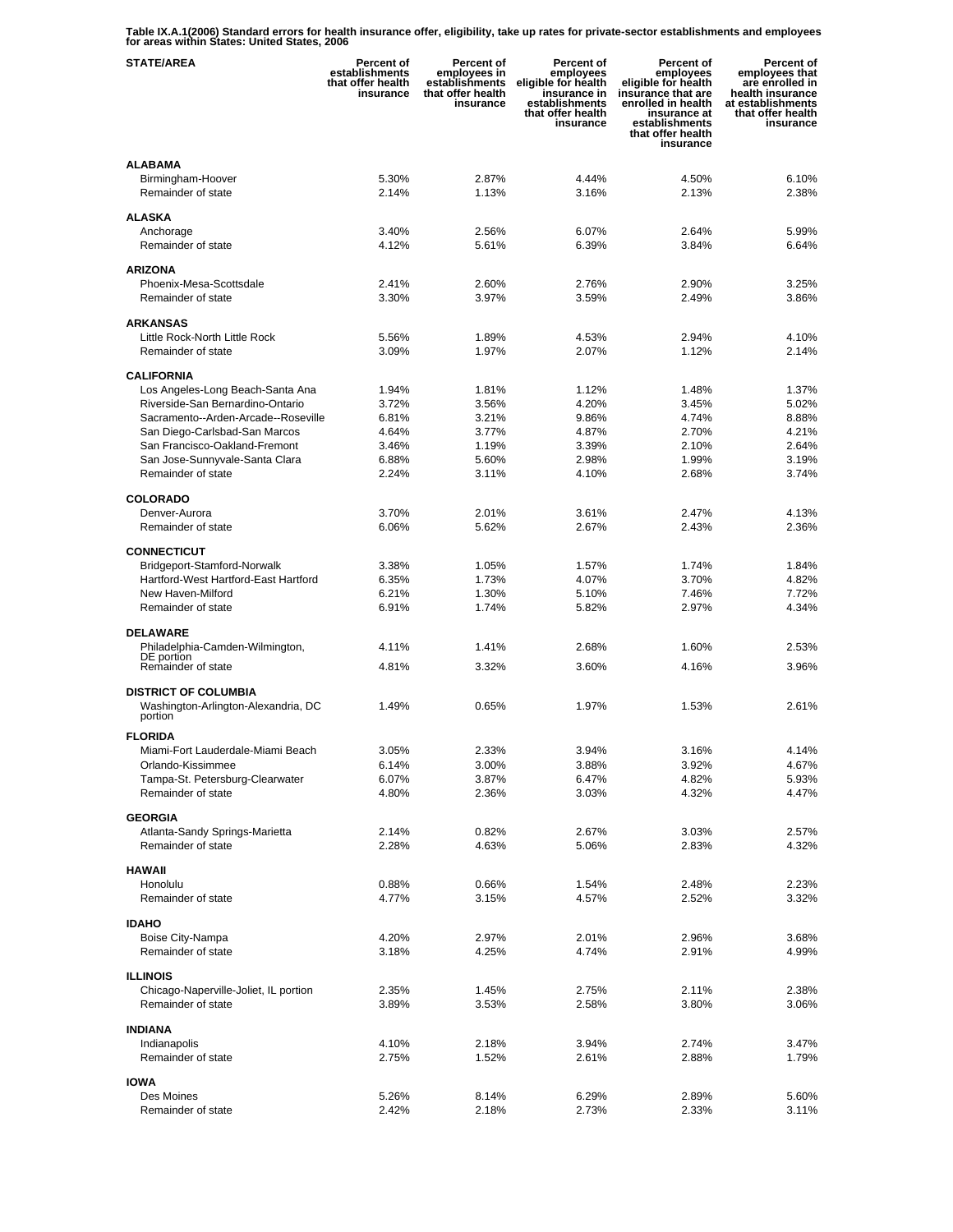**Table IX.A.1(2006) Standard errors for health insurance offer, eligibility, take up rates for private-sector establishments and employees for areas within States: United States, 2006 (cont.)** 

| <b>STATE/AREA</b>                                    | Percent of<br>establishments<br>that offer health<br>insurance | Percent of<br>employees in<br>establishments<br>that offer health<br>insurance | Percent of<br>employees<br>eligible for health<br>insurance in<br>establishments<br>that offer health<br>insurance | <b>Percent of</b><br>employees<br>eligible for health<br>insurance that are<br>enrolled in health<br>insurance at<br>establishments<br>that offer health<br>insurance | Percent of<br>employees that<br>are enrolled in<br>health insurance<br>at establishments<br>that offer health<br>insurance |
|------------------------------------------------------|----------------------------------------------------------------|--------------------------------------------------------------------------------|--------------------------------------------------------------------------------------------------------------------|-----------------------------------------------------------------------------------------------------------------------------------------------------------------------|----------------------------------------------------------------------------------------------------------------------------|
| <b>KANSAS</b>                                        |                                                                |                                                                                |                                                                                                                    |                                                                                                                                                                       |                                                                                                                            |
| Kansas City, KS portion                              | 4.82%                                                          | 6.30%                                                                          | 4.61%                                                                                                              | 4.43%                                                                                                                                                                 | 4.14%                                                                                                                      |
| Wichita                                              | 5.84%                                                          | 3.10%                                                                          | 6.32%                                                                                                              | 4.12%                                                                                                                                                                 | 6.70%                                                                                                                      |
| Remainder of state                                   | 2.86%                                                          | 1.69%                                                                          | 3.48%                                                                                                              | 1.69%                                                                                                                                                                 | 3.35%                                                                                                                      |
| <b>KENTUCKY</b>                                      |                                                                |                                                                                |                                                                                                                    |                                                                                                                                                                       |                                                                                                                            |
| Louisville, KY portion                               | 5.35%                                                          | 5.22%                                                                          | 5.58%                                                                                                              | 5.25%                                                                                                                                                                 | 6.79%                                                                                                                      |
| Remainder of state                                   | 2.57%                                                          | 1.26%                                                                          | 2.59%                                                                                                              | 2.16%                                                                                                                                                                 | 3.42%                                                                                                                      |
| LOUISIANA                                            |                                                                |                                                                                |                                                                                                                    |                                                                                                                                                                       |                                                                                                                            |
| New Orleans-Metairie-Kenner                          | 3.19%                                                          | 4.09%                                                                          | 7.32%                                                                                                              | 3.50%                                                                                                                                                                 | 6.94%                                                                                                                      |
| Remainder of state                                   | 3.54%                                                          | 2.15%                                                                          | 3.70%                                                                                                              | 2.62%                                                                                                                                                                 | 3.61%                                                                                                                      |
| <b>MAINE</b>                                         |                                                                |                                                                                |                                                                                                                    |                                                                                                                                                                       |                                                                                                                            |
| Portland-South Portland-Biddeford                    | 3.53%                                                          | 2.38%                                                                          | 2.44%                                                                                                              | 2.50%                                                                                                                                                                 | 3.27%                                                                                                                      |
| Remainder of state                                   | 3.39%                                                          | 3.25%                                                                          | 2.45%                                                                                                              | 3.07%                                                                                                                                                                 | 2.88%                                                                                                                      |
| <b>MARYLAND</b>                                      |                                                                |                                                                                |                                                                                                                    |                                                                                                                                                                       |                                                                                                                            |
| Baltimore-Towson                                     | 3.42%                                                          | 2.40%                                                                          | 3.57%                                                                                                              | 2.86%                                                                                                                                                                 | 3.52%                                                                                                                      |
| Washington-Arlington-Alexandria,<br>MD portion       | 2.09%                                                          | 2.29%                                                                          | 6.40%                                                                                                              | 4.34%                                                                                                                                                                 | 6.90%                                                                                                                      |
| Remainder of state                                   | 7.20%                                                          | 8.99%                                                                          | 3.41%                                                                                                              | 7.00%                                                                                                                                                                 | 6.15%                                                                                                                      |
| <b>MASSACHUSETTS</b>                                 |                                                                |                                                                                |                                                                                                                    |                                                                                                                                                                       |                                                                                                                            |
| Boston-Cambridge-Quincy, MA                          | 2.93%                                                          | 2.83%                                                                          | 2.93%                                                                                                              | 1.99%                                                                                                                                                                 | 1.99%                                                                                                                      |
| portion<br>Remainder of state                        | 4.35%                                                          | 2.56%                                                                          | 4.10%                                                                                                              | 3.42%                                                                                                                                                                 | 3.71%                                                                                                                      |
|                                                      |                                                                |                                                                                |                                                                                                                    |                                                                                                                                                                       |                                                                                                                            |
| <b>MICHIGAN</b>                                      |                                                                |                                                                                |                                                                                                                    |                                                                                                                                                                       |                                                                                                                            |
| Detroit-Warren-Livonia<br>Remainder of state         | 3.20%<br>3.83%                                                 | 1.58%<br>1.87%                                                                 | 3.09%<br>3.09%                                                                                                     | 2.39%<br>2.61%                                                                                                                                                        | 3.73%<br>3.50%                                                                                                             |
|                                                      |                                                                |                                                                                |                                                                                                                    |                                                                                                                                                                       |                                                                                                                            |
| <b>MINNESOTA</b>                                     |                                                                |                                                                                |                                                                                                                    |                                                                                                                                                                       |                                                                                                                            |
| Minneapolis-St. Paul-Bloomington,<br>MN portion      | 2.42%                                                          | 1.88%                                                                          | 1.67%                                                                                                              | 2.55%                                                                                                                                                                 | 2.49%                                                                                                                      |
| Remainder of state                                   | 3.70%                                                          | 4.33%                                                                          | 4.12%                                                                                                              | 3.00%                                                                                                                                                                 | 4.04%                                                                                                                      |
| <b>MISSISSIPPI</b>                                   |                                                                |                                                                                |                                                                                                                    |                                                                                                                                                                       |                                                                                                                            |
| Jackson                                              | 9.15%                                                          | 4.99%                                                                          | 4.15%                                                                                                              | 5.89%                                                                                                                                                                 | 5.19%                                                                                                                      |
| Remainder of state                                   | 2.21%                                                          | 2.58%                                                                          | 2.54%                                                                                                              | 1.89%                                                                                                                                                                 | 1.94%                                                                                                                      |
| <b>MISSOURI</b>                                      |                                                                |                                                                                |                                                                                                                    |                                                                                                                                                                       |                                                                                                                            |
| Kansas City, MO portion                              | 5.89%                                                          | 2.48%                                                                          | 5.60%                                                                                                              | 2.46%                                                                                                                                                                 | 5.12%                                                                                                                      |
| St. Louis, MO portion                                | 2.73%                                                          | 0.94%                                                                          | 2.33%                                                                                                              | 2.44%                                                                                                                                                                 | 2.96%                                                                                                                      |
| Remainder of state                                   | 3.75%                                                          | 2.32%                                                                          | 3.76%                                                                                                              | 2.53%                                                                                                                                                                 | 3.45%                                                                                                                      |
| <b>MONTANA</b>                                       |                                                                |                                                                                |                                                                                                                    |                                                                                                                                                                       |                                                                                                                            |
| <b>Billings</b>                                      | 5.38%                                                          | 4.79%                                                                          | 4.54%                                                                                                              | 4.58%                                                                                                                                                                 | 4.84%                                                                                                                      |
| Remainder of state                                   | 2.04%                                                          | 2.92%                                                                          | 4.15%                                                                                                              | 2.96%                                                                                                                                                                 | 4.52%                                                                                                                      |
| <b>NEBRASKA</b>                                      |                                                                |                                                                                |                                                                                                                    |                                                                                                                                                                       |                                                                                                                            |
| Omaha-Council Bluffs, NE portion                     | 3.15%                                                          | 1.93%                                                                          | 3.26%                                                                                                              | 2.13%                                                                                                                                                                 | 3.79%                                                                                                                      |
| Remainder of state                                   | 3.35%                                                          | 3.97%                                                                          | 2.86%                                                                                                              | 2.94%                                                                                                                                                                 | 3.31%                                                                                                                      |
| <b>NEVADA</b>                                        |                                                                |                                                                                |                                                                                                                    |                                                                                                                                                                       |                                                                                                                            |
| Las Vegas-Paradise                                   | 4.12%                                                          | 1.53%                                                                          | 2.46%                                                                                                              | 2.09%                                                                                                                                                                 | 2.85%                                                                                                                      |
| Remainder of state                                   | 5.05%                                                          | 3.47%                                                                          | 3.67%                                                                                                              | 3.27%                                                                                                                                                                 | 3.75%                                                                                                                      |
| <b>NEW HAMPSHIRE</b>                                 |                                                                |                                                                                |                                                                                                                    |                                                                                                                                                                       |                                                                                                                            |
| Boston-Cambridge-Quincy, NH<br>portion               | 4.52%                                                          | 4.05%                                                                          | 1.84%                                                                                                              | 4.65%                                                                                                                                                                 | 4.35%                                                                                                                      |
| Manchester-Nashua                                    | 3.46%                                                          | 4.16%                                                                          | 2.91%                                                                                                              | 3.48%                                                                                                                                                                 | 3.37%                                                                                                                      |
| Remainder of state                                   | 3.51%                                                          | 2.31%                                                                          | 5.57%                                                                                                              | 3.63%                                                                                                                                                                 | 4.31%                                                                                                                      |
| <b>NEW JERSEY</b>                                    |                                                                |                                                                                |                                                                                                                    |                                                                                                                                                                       |                                                                                                                            |
| New York-Northern New Jersey-Long                    | 2.07%                                                          | 1.31%                                                                          | 2.01%                                                                                                              | 1.37%                                                                                                                                                                 | 2.07%                                                                                                                      |
| Island, NJ portion<br>Remainder of state             | 6.16%                                                          | 3.27%                                                                          | 5.42%                                                                                                              | 3.54%                                                                                                                                                                 | 5.57%                                                                                                                      |
| <b>NEW MEXICO</b>                                    |                                                                |                                                                                |                                                                                                                    |                                                                                                                                                                       |                                                                                                                            |
| Albuquerque                                          | 3.46%                                                          | 2.13%                                                                          | 4.21%                                                                                                              | 4.50%                                                                                                                                                                 | 4.12%                                                                                                                      |
| Remainder of state                                   | 2.52%                                                          | 3.93%                                                                          | 2.45%                                                                                                              | 3.02%                                                                                                                                                                 | 3.54%                                                                                                                      |
|                                                      |                                                                |                                                                                |                                                                                                                    |                                                                                                                                                                       |                                                                                                                            |
| <b>NEW YORK</b><br>New York-Northern New Jersey-Long | 1.70%                                                          | 1.41%                                                                          | 2.26%                                                                                                              | 1.46%                                                                                                                                                                 | 1.68%                                                                                                                      |
| Island, NY portion<br>Remainder of state             | 2.40%                                                          | 2.29%                                                                          | 2.35%                                                                                                              | 3.24%                                                                                                                                                                 | 2.74%                                                                                                                      |
|                                                      |                                                                |                                                                                |                                                                                                                    |                                                                                                                                                                       |                                                                                                                            |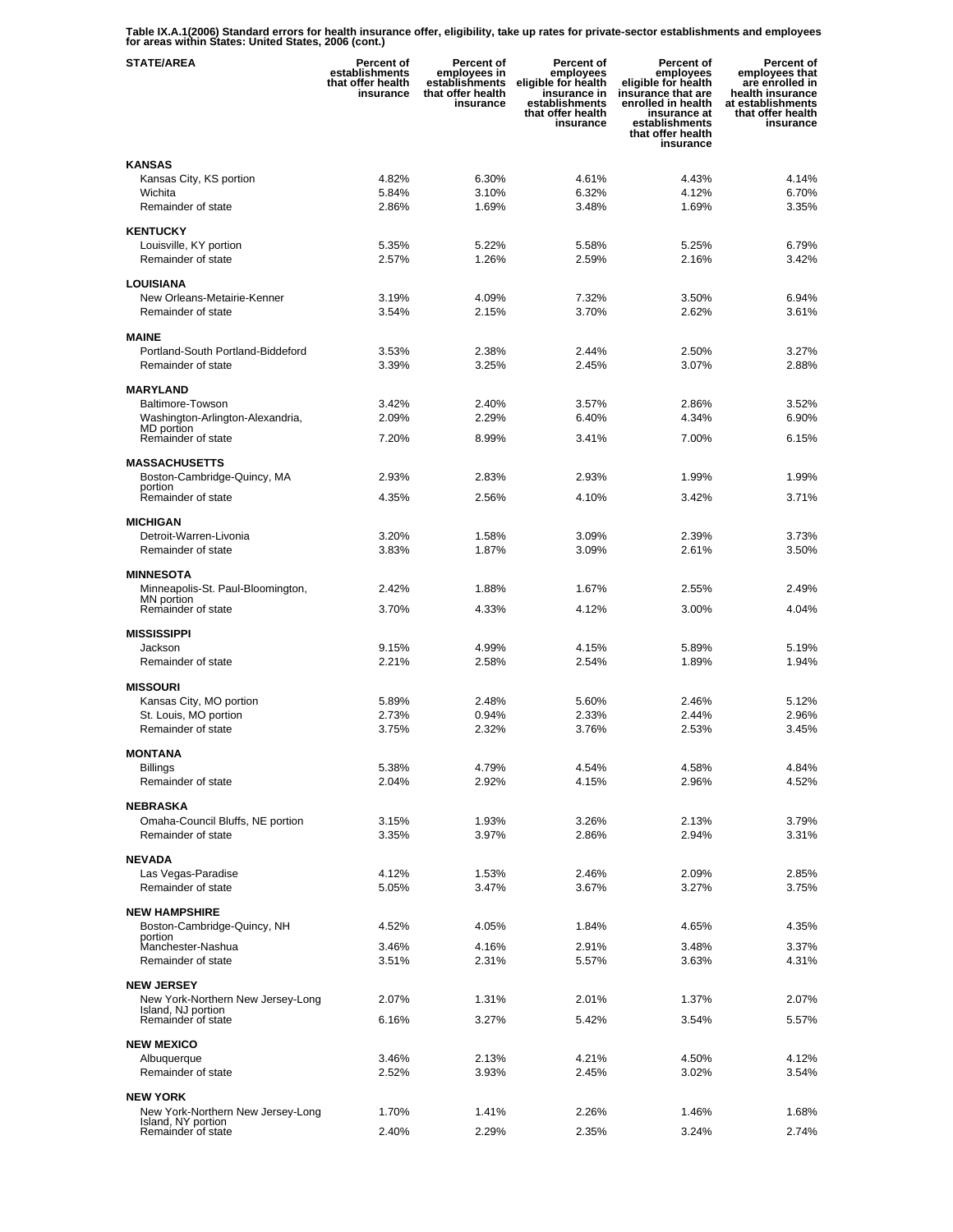**Table IX.A.1(2006) Standard errors for health insurance offer, eligibility, take up rates for private-sector establishments and employees for areas within States: United States, 2006 (cont.)** 

| <b>STATE/AREA</b>                                         | <b>Percent of</b><br>establishments<br>that offer health<br>insurance | <b>Percent of</b><br>employees in<br>establishments<br>that offer health<br>insurance | Percent of<br>employees<br>eligible for health<br>insurance in<br>establishments<br>that offer health<br>insurance | Percent of<br>employees<br>eligible for health<br>insurance that are<br>enrolled in health<br>insurance at<br>establishments<br>that offer health<br>insurance | Percent of<br>employees that<br>are enrolled in<br>health insurance<br>at establishments<br>that offer health<br>insurance |
|-----------------------------------------------------------|-----------------------------------------------------------------------|---------------------------------------------------------------------------------------|--------------------------------------------------------------------------------------------------------------------|----------------------------------------------------------------------------------------------------------------------------------------------------------------|----------------------------------------------------------------------------------------------------------------------------|
| <b>NORTH CAROLINA</b>                                     |                                                                       |                                                                                       |                                                                                                                    |                                                                                                                                                                |                                                                                                                            |
| Charlotte-Gastonia-Concord, NC                            | 6.34%                                                                 | 1.98%                                                                                 | 4.21%                                                                                                              | 3.48%                                                                                                                                                          | 4.02%                                                                                                                      |
| portion<br>Remainder of state                             | 2.01%                                                                 | 3.47%                                                                                 | 2.63%                                                                                                              | 3.52%                                                                                                                                                          | 3.77%                                                                                                                      |
| <b>NORTH DAKOTA</b>                                       |                                                                       |                                                                                       |                                                                                                                    |                                                                                                                                                                |                                                                                                                            |
| Fargo, ND portion                                         | 6.69%                                                                 | 1.57%                                                                                 | 3.39%                                                                                                              | 5.28%                                                                                                                                                          | 4.53%                                                                                                                      |
| Remainder of state                                        | 2.25%                                                                 | 4.20%                                                                                 | 2.97%                                                                                                              | 1.85%                                                                                                                                                          | 2.45%                                                                                                                      |
| OHIO                                                      |                                                                       |                                                                                       |                                                                                                                    |                                                                                                                                                                |                                                                                                                            |
| Cincinnati-Middletown, OH portion                         | 7.12%                                                                 | 2.64%                                                                                 | 1.67%                                                                                                              | 4.87%                                                                                                                                                          | 3.99%                                                                                                                      |
| Cleveland-Elyria-Mentor                                   | 5.84%                                                                 | 2.36%                                                                                 | 3.88%                                                                                                              | 2.24%                                                                                                                                                          | 3.17%                                                                                                                      |
| Columbus                                                  | 5.42%                                                                 | 2.47%                                                                                 | 4.54%                                                                                                              | 3.25%                                                                                                                                                          | 4.97%                                                                                                                      |
| Remainder of state                                        | 3.13%                                                                 | 1.76%                                                                                 | 3.00%                                                                                                              | 3.37%                                                                                                                                                          | 3.92%                                                                                                                      |
| <b>OKLAHOMA</b>                                           |                                                                       |                                                                                       |                                                                                                                    |                                                                                                                                                                |                                                                                                                            |
| Oklahoma City                                             | 3.74%                                                                 | 5.21%                                                                                 | 4.00%                                                                                                              | 4.88%                                                                                                                                                          | 5.49%                                                                                                                      |
| Tulsa                                                     | 4.24%                                                                 | 2.89%                                                                                 | 2.04%                                                                                                              | 3.27%                                                                                                                                                          | 2.86%                                                                                                                      |
| Remainder of state                                        | 2.91%                                                                 | 3.29%                                                                                 | 3.54%                                                                                                              | 1.76%                                                                                                                                                          | 2.72%                                                                                                                      |
| <b>OREGON</b>                                             |                                                                       |                                                                                       |                                                                                                                    |                                                                                                                                                                |                                                                                                                            |
| Portland-Vancouver-Beaverton, OR<br>portion               | 3.74%                                                                 | 1.69%                                                                                 | 1.94%                                                                                                              | 2.38%                                                                                                                                                          | 1.64%                                                                                                                      |
| Remainder of state                                        | 4.13%                                                                 | 1.94%                                                                                 | 3.01%                                                                                                              | 3.38%                                                                                                                                                          | 4.38%                                                                                                                      |
| <b>PENNSYLVANIA</b>                                       |                                                                       |                                                                                       |                                                                                                                    |                                                                                                                                                                |                                                                                                                            |
| Philadelphia-Camden-Wilmington,                           | 3.11%                                                                 | 1.93%                                                                                 | 3.52%                                                                                                              | 2.23%                                                                                                                                                          | 3.33%                                                                                                                      |
| PA portion<br>Pittsburgh                                  | 2.70%                                                                 | 1.76%                                                                                 | 2.21%                                                                                                              | 4.55%                                                                                                                                                          | 4.68%                                                                                                                      |
| Remainder of state                                        | 2.81%                                                                 | 1.91%                                                                                 | 1.93%                                                                                                              | 1.64%                                                                                                                                                          | 2.65%                                                                                                                      |
|                                                           |                                                                       |                                                                                       |                                                                                                                    |                                                                                                                                                                |                                                                                                                            |
| <b>RHODE ISLAND</b><br>Providence-New Bedford-Fall River, | 2.92%                                                                 | 1.86%                                                                                 | 3.19%                                                                                                              | 1.26%                                                                                                                                                          | 2.84%                                                                                                                      |
| RI portion                                                |                                                                       |                                                                                       |                                                                                                                    |                                                                                                                                                                |                                                                                                                            |
| <b>SOUTH CAROLINA</b>                                     |                                                                       |                                                                                       |                                                                                                                    |                                                                                                                                                                |                                                                                                                            |
| Columbia                                                  | 5.79%                                                                 | 3.52%                                                                                 | 3.44%                                                                                                              | 3.55%                                                                                                                                                          | 4.91%                                                                                                                      |
| Remainder of state                                        | 2.57%                                                                 | 1.69%                                                                                 | 2.81%                                                                                                              | 3.80%                                                                                                                                                          | 4.20%                                                                                                                      |
| <b>SOUTH DAKOTA</b>                                       |                                                                       |                                                                                       |                                                                                                                    |                                                                                                                                                                |                                                                                                                            |
| Sioux Falls                                               | 4.49%                                                                 | 4.74%                                                                                 | 7.20%                                                                                                              | 3.37%                                                                                                                                                          | 6.57%                                                                                                                      |
| Remainder of state                                        | 2.11%                                                                 | 3.21%                                                                                 | 2.28%                                                                                                              | 4.03%                                                                                                                                                          | 3.73%                                                                                                                      |
| <b>TENNESSEE</b>                                          |                                                                       |                                                                                       |                                                                                                                    |                                                                                                                                                                |                                                                                                                            |
| Memphis, TN portion                                       | 4.86%                                                                 | 6.10%                                                                                 | 6.87%                                                                                                              | 3.65%                                                                                                                                                          | 6.11%                                                                                                                      |
| Nashville-Davidson--Murfreesboro                          | 5.75%                                                                 | 2.68%                                                                                 | 3.58%                                                                                                              | 5.13%                                                                                                                                                          | 5.82%                                                                                                                      |
| Remainder of state                                        | 2.43%                                                                 | 2.76%                                                                                 | 3.05%                                                                                                              | 2.50%                                                                                                                                                          | 3.28%                                                                                                                      |
| <b>TEXAS</b>                                              |                                                                       |                                                                                       |                                                                                                                    |                                                                                                                                                                |                                                                                                                            |
| Dallas-Fort Worth-Arlington                               | 4.32%                                                                 | 1.81%                                                                                 | 4.25%                                                                                                              | 1.80%                                                                                                                                                          | 3.49%                                                                                                                      |
| Houston-Sugar Land-Baytown<br>San Antonio                 | 2.68%<br>5.49%                                                        | 2.88%<br>7.55%                                                                        | 2.03%<br>6.13%                                                                                                     | 3.07%<br>7.40%                                                                                                                                                 | 3.11%<br>8.73%                                                                                                             |
| Remainder of state                                        | 2.27%                                                                 | 2.83%                                                                                 | 3.39%                                                                                                              | 2.02%                                                                                                                                                          | 3.65%                                                                                                                      |
|                                                           |                                                                       |                                                                                       |                                                                                                                    |                                                                                                                                                                |                                                                                                                            |
| <b>UTAH</b><br>Ogden-Clearfield                           | 5.81%                                                                 | 4.50%                                                                                 | 3.39%                                                                                                              | 3.24%                                                                                                                                                          | 3.34%                                                                                                                      |
| Provo-Orem                                                | 8.10%                                                                 | 3.88%                                                                                 | 8.65%                                                                                                              | 6.22%                                                                                                                                                          | 8.87%                                                                                                                      |
| Salt Lake City                                            | 2.63%                                                                 | 1.71%                                                                                 | 1.89%                                                                                                              | 4.14%                                                                                                                                                          | 3.83%                                                                                                                      |
| Remainder of state                                        | 5.73%                                                                 | 6.34%                                                                                 | 5.03%                                                                                                              | 4.68%                                                                                                                                                          | 6.29%                                                                                                                      |
| <b>VERMONT</b>                                            |                                                                       |                                                                                       |                                                                                                                    |                                                                                                                                                                |                                                                                                                            |
| Burlington-South Burlington                               | 4.54%                                                                 | 4.85%                                                                                 | 6.68%                                                                                                              | 4.40%                                                                                                                                                          | 6.55%                                                                                                                      |
| Remainder of state                                        | 2.36%                                                                 | 1.66%                                                                                 | 2.83%                                                                                                              | 1.38%                                                                                                                                                          | 2.41%                                                                                                                      |
| <b>VIRGINIA</b>                                           |                                                                       |                                                                                       |                                                                                                                    |                                                                                                                                                                |                                                                                                                            |
| Virginia Beach-Norfolk-Newport                            | 6.43%                                                                 | 4.48%                                                                                 | 8.06%                                                                                                              | 5.38%                                                                                                                                                          | 7.60%                                                                                                                      |
| News, VA portion<br>Washington-Arlington-Alexandria, VA   | 3.42%                                                                 | 2.07%                                                                                 | 3.46%                                                                                                              | 1.51%                                                                                                                                                          | 2.89%                                                                                                                      |
| portion                                                   |                                                                       |                                                                                       |                                                                                                                    |                                                                                                                                                                |                                                                                                                            |
| Remainder of state                                        | 5.44%                                                                 | 3.70%                                                                                 | 4.66%                                                                                                              | 4.61%                                                                                                                                                          | 5.00%                                                                                                                      |
| <b>WASHINGTON</b>                                         |                                                                       |                                                                                       |                                                                                                                    |                                                                                                                                                                |                                                                                                                            |
| Seattle-Tacoma-Bellevue                                   | 2.10%                                                                 | 2.16%                                                                                 | 4.27%                                                                                                              | 3.33%                                                                                                                                                          | 4.43%                                                                                                                      |
| Remainder of state                                        | 2.92%                                                                 | 3.50%                                                                                 | 3.57%                                                                                                              | 3.53%                                                                                                                                                          | 3.35%                                                                                                                      |
| <b>WEST VIRGINIA</b>                                      |                                                                       |                                                                                       |                                                                                                                    |                                                                                                                                                                |                                                                                                                            |
| Charleston                                                | 4.93%                                                                 | 3.97%                                                                                 | 4.08%                                                                                                              | 3.32%                                                                                                                                                          | 4.50%                                                                                                                      |
| Remainder of state                                        | 1.91%                                                                 | 2.44%                                                                                 | 1.84%                                                                                                              | 3.19%                                                                                                                                                          | 2.54%                                                                                                                      |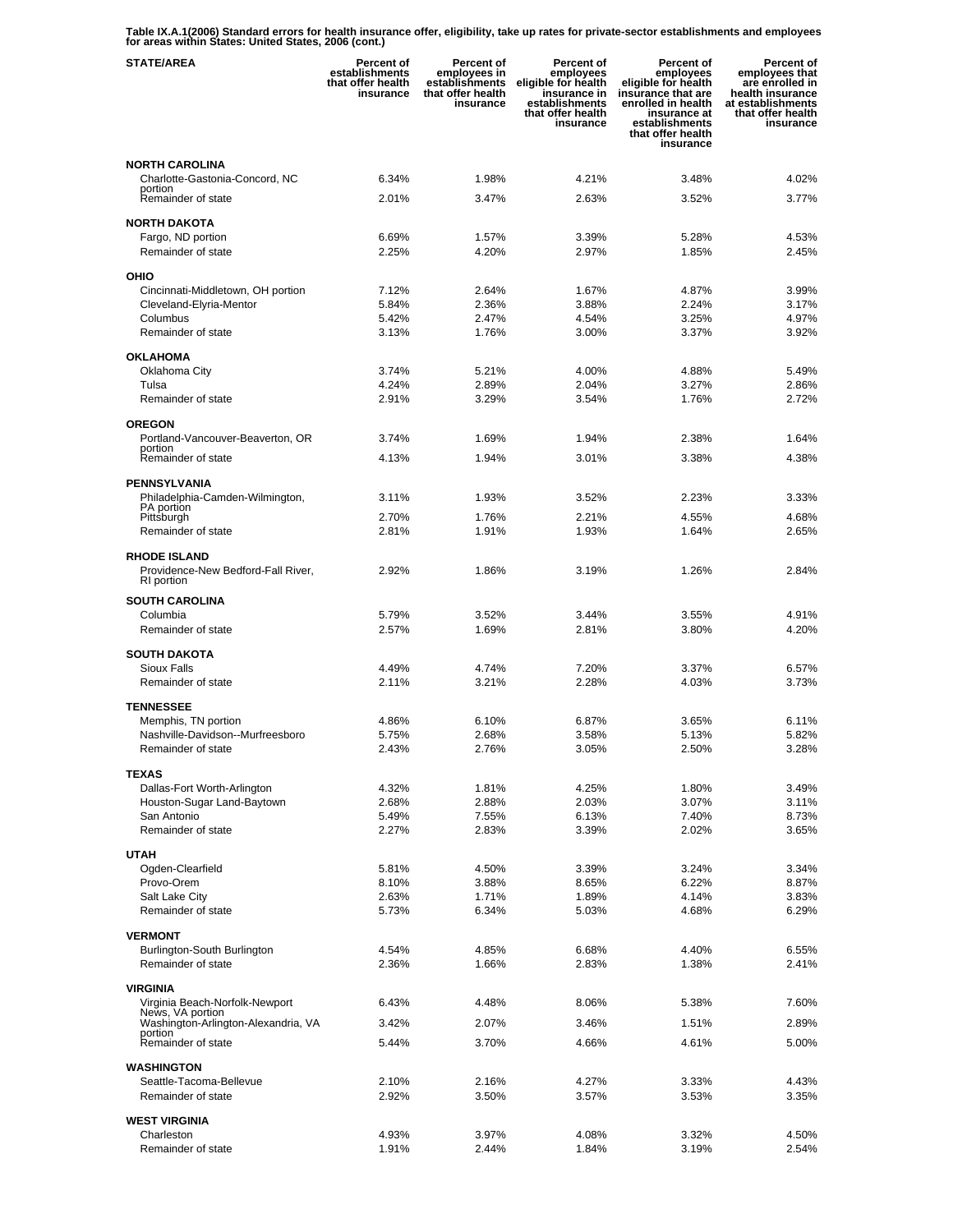**Table IX.A.1(2006) Standard errors for health insurance offer, eligibility, take up rates for private-sector establishments and employees for areas within States: United States, 2006 (cont.)** 

| <b>STATE/AREA</b>             | Percent of<br>establishments<br>that offer health<br>insurance | Percent of<br>employees in<br>establishments<br>that offer health<br>insurance | Percent of<br>employees<br>eligible for health<br>insurance in<br>establishments<br>that offer health<br>insurance | <b>Percent of</b><br>employees<br>eligible for health<br>insurance that are<br>enrolled in health<br>insurance at<br>establishments<br>that offer health<br>insurance | Percent of<br>employees that<br>are enrolled in<br>health insurance<br>at establishments<br>that offer health<br>insurance |
|-------------------------------|----------------------------------------------------------------|--------------------------------------------------------------------------------|--------------------------------------------------------------------------------------------------------------------|-----------------------------------------------------------------------------------------------------------------------------------------------------------------------|----------------------------------------------------------------------------------------------------------------------------|
| <b>WISCONSIN</b>              |                                                                |                                                                                |                                                                                                                    |                                                                                                                                                                       |                                                                                                                            |
| Milwaukee-Waukesha-West Allis | 5.15%                                                          | 4.30%                                                                          | 4.60%                                                                                                              | 2.45%                                                                                                                                                                 | 3.96%                                                                                                                      |
| Remainder of state            | 3.02%                                                          | 1.98%                                                                          | 3.41%                                                                                                              | 3.00%                                                                                                                                                                 | 3.67%                                                                                                                      |
| <b>WYOMING</b>                |                                                                |                                                                                |                                                                                                                    |                                                                                                                                                                       |                                                                                                                            |
| Cheyenne                      | 6.08%                                                          | 3.19%                                                                          | 5.36%                                                                                                              | 4.81%                                                                                                                                                                 | 6.58%                                                                                                                      |
| Remainder of state            | 3.26%                                                          | 3.49%                                                                          | 2.57%                                                                                                              | 3.41%                                                                                                                                                                 | 3.06%                                                                                                                      |

Source: Agency for Healthcare Research and Quality, Center for Financing, Access and Cost Trends. 2006 Medical Expenditure Panel Survey-Insurance Component.

Note: Definition of each area can be found in the Technical Notes and Survey Documentation.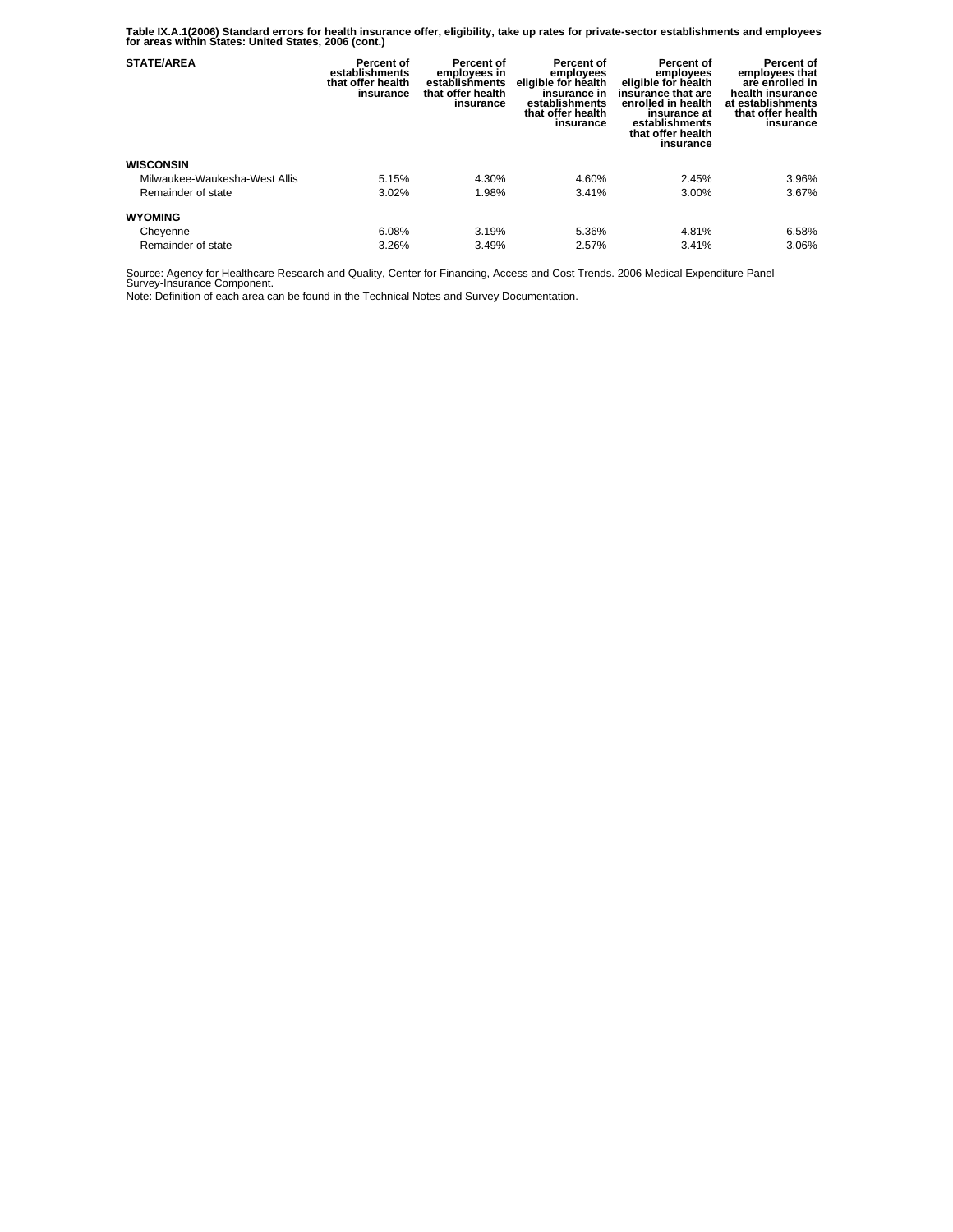**Table IX.A.2(2006) Average total premiums and employee contributions (in dollars) for private-sector establishments for areas within States: United States, 2006** 

| <b>STATE/AREA</b>                                                             | Single<br>premium | Single<br>contribution | Employee-<br>plus-one<br>contribution | Employee-<br>plus-one<br>contribution | Family<br>premium | Family<br>contribution |
|-------------------------------------------------------------------------------|-------------------|------------------------|---------------------------------------|---------------------------------------|-------------------|------------------------|
| <b>ALABAMA</b>                                                                |                   |                        |                                       |                                       |                   |                        |
| Birmingham-Hoover<br>Remainder of state                                       | 4,024<br>3,914    | 902<br>887             | 7,707<br>7,254                        | 2,106<br>1,779                        | 11,165<br>10,293  | 3,418<br>2,743         |
| <b>ALASKA</b>                                                                 |                   |                        |                                       |                                       |                   |                        |
| Anchorage                                                                     | 4,350             | 750                    | 8,890                                 | 2,091                                 | 12,337            | 2,899                  |
| Remainder of state                                                            | 4,862             | 653                    | 9,565                                 | 2,850                                 | 12,052            | 2,839                  |
| <b>ARIZONA</b>                                                                |                   |                        |                                       |                                       |                   |                        |
| Phoenix-Mesa-Scottsdale                                                       | 4,528             | 859                    | 8,997                                 | 2,228                                 | 12,123            | 3,418                  |
| Remainder of state                                                            | 3,653             | 661                    | 7,333                                 | 1,649                                 | 9,667             | 2,774                  |
| <b>ARKANSAS</b>                                                               |                   |                        |                                       |                                       |                   |                        |
| Little Rock-North Little Rock                                                 | 3,654             | 684                    | 7,049                                 | 1,921                                 | 9,602             | 3,642                  |
| Remainder of state                                                            | 3,521             | 707                    | 7,100                                 | 1,848                                 | 10,071            | 2,981                  |
| <b>CALIFORNIA</b>                                                             |                   |                        |                                       |                                       |                   |                        |
| Los Angeles-Long Beach-Santa Ana                                              | 3,858             | 684                    | 7,523                                 | 2,010                                 | 11,330            | 2,991                  |
| Riverside-San Bernardino-Ontario                                              | 3,864             | 680                    | 7,238                                 | 1,777                                 | 11,024            | 2,729                  |
| Sacramento--Arden-Arcade--Roseville                                           | 3,683             | 576                    | 7,382                                 | 1,966                                 | 10,401            | $2,613*$               |
| San Diego-Carlsbad-San Marcos                                                 | 3.693             | 656                    | 7,065                                 | 2,149                                 | 11,004            | 3,306                  |
| San Francisco-Oakland-Fremont<br>San Jose-Sunnyvale-Santa Clara               | 4,444<br>4,511    | 658<br>557             | 9,239<br>9,016                        | 1,925<br>2,188                        | 12,393<br>13,637  | 3,314<br>4,125         |
| Remainder of state                                                            | 4,247             | 647                    | 8,557                                 | 1,904                                 | 10,649            | 2,659                  |
|                                                                               |                   |                        |                                       |                                       |                   |                        |
| <b>COLORADO</b>                                                               |                   |                        |                                       |                                       |                   |                        |
| Denver-Aurora                                                                 | 3,926             | 682                    | 7,995                                 | 2,138                                 | 10,760            | 2.828                  |
| Remainder of state                                                            | 4,175             | 771                    | 7,830                                 | 1,781                                 | 11,867            | 2,886                  |
| <b>CONNECTICUT</b>                                                            |                   |                        |                                       |                                       |                   |                        |
| Bridgeport-Stamford-Norwalk                                                   | 4,428             | 877                    | 8,678                                 | 1,887                                 | 12,464            | 3,212                  |
| Hartford-West Hartford-East Hartford                                          | 4,312             | 791                    | 8,806                                 | 1,915                                 | 12,595            | 2,679                  |
| New Haven-Milford                                                             | 4,159             | 876                    | 8,245                                 | 1,509                                 | 11,510            | 2,617                  |
| Remainder of state                                                            | 4,857             | 978                    | 9,862                                 | 2,832                                 | 13,282            | 3,585                  |
| <b>DELAWARE</b>                                                               |                   |                        |                                       |                                       |                   |                        |
| Philadelphia-Camden-Wilmington,                                               | 4,929             | 687                    | 8,616                                 | 1,701                                 | 12,490            | 2,433                  |
| DE portion<br>Remainder of state                                              | 4,229             | 841                    | 8,065                                 | 2,149                                 | 13,006            | 2,849                  |
|                                                                               |                   |                        |                                       |                                       |                   |                        |
| <b>DISTRICT OF COLUMBIA</b><br>Washington-Arlington-Alexandria, DC<br>portion | 4,540             | 699                    | 8,708                                 | 1,663                                 | 12,262            | 2,543                  |
| <b>FLORIDA</b>                                                                |                   |                        |                                       |                                       |                   |                        |
| Miami-Fort Lauderdale-Miami Beach                                             | 3,903             | 843                    | 7.913                                 | 2,449                                 | 10,768            | 3,450                  |
| Orlando-Kissimmee                                                             | 3,894             | 810                    | 7,896                                 | 2,673                                 | 11,415            | 4,610                  |
| Tampa-St. Petersburg-Clearwater                                               | 4,002             | 939                    | 8,074                                 | 2,184                                 | 11,885            | 4,270                  |
| Remainder of state                                                            | 3,954             | 858                    | 7,330                                 | 2,113                                 | 10,926            | 3,139                  |
| <b>GEORGIA</b>                                                                |                   |                        |                                       |                                       |                   |                        |
| Atlanta-Sandy Springs-Marietta                                                | 3,781             | 780                    | 7,355                                 | 2,062                                 | 10,826            | 2,856                  |
| Remainder of state                                                            | 4,027             | 1,000                  | 8,039                                 | 1,984                                 | 10,743            | 2,988                  |
| <b>HAWAII</b>                                                                 |                   |                        |                                       |                                       |                   |                        |
| Honolulu                                                                      | 3,646             | 434                    | 6,902                                 | 1,970                                 | 9,641             | 2,531                  |
| Remainder of state                                                            | 3,305             | 198                    | 6,030                                 | 1,326                                 | 8,960             | 2,368                  |
| <b>IDAHO</b>                                                                  |                   |                        |                                       |                                       |                   |                        |
| Boise City-Nampa                                                              | 3,476             | 403                    | 7,217                                 | 1,808                                 | 9,889             | 2,523                  |
| Remainder of state                                                            | 3,666             | 720                    | 7,275                                 | 2,491                                 | 11,328            | 1,946*                 |
|                                                                               |                   |                        |                                       |                                       |                   |                        |
| <b>ILLINOIS</b>                                                               |                   |                        |                                       |                                       |                   |                        |
| Chicago-Naperville-Joliet, IL portion<br>Remainder of state                   | 4,341<br>3,981    | 870<br>687             | 8,377<br>6,905                        | 1,845<br>1,437                        | 12,035<br>11,035  | 2,971<br>2,075         |
|                                                                               |                   |                        |                                       |                                       |                   |                        |
| <b>INDIANA</b>                                                                |                   |                        |                                       |                                       |                   |                        |
| Indianapolis                                                                  | 3,844             | 741                    | 7,853                                 | 1,438                                 | 11,851            | 2,584                  |
| Remainder of state                                                            | 4,076             | 888                    | 7,928                                 | 2,367                                 | 11,194            | 2,751                  |
| <b>IOWA</b>                                                                   |                   |                        |                                       |                                       |                   |                        |
| Des Moines                                                                    | 3,945             | 861                    | 7,564                                 | $2,164*$                              | 10,838            | 2,881                  |
| Remainder of state                                                            | 3,908             | 764                    | 7,594                                 | 1,856                                 | 10,502            | 2,614                  |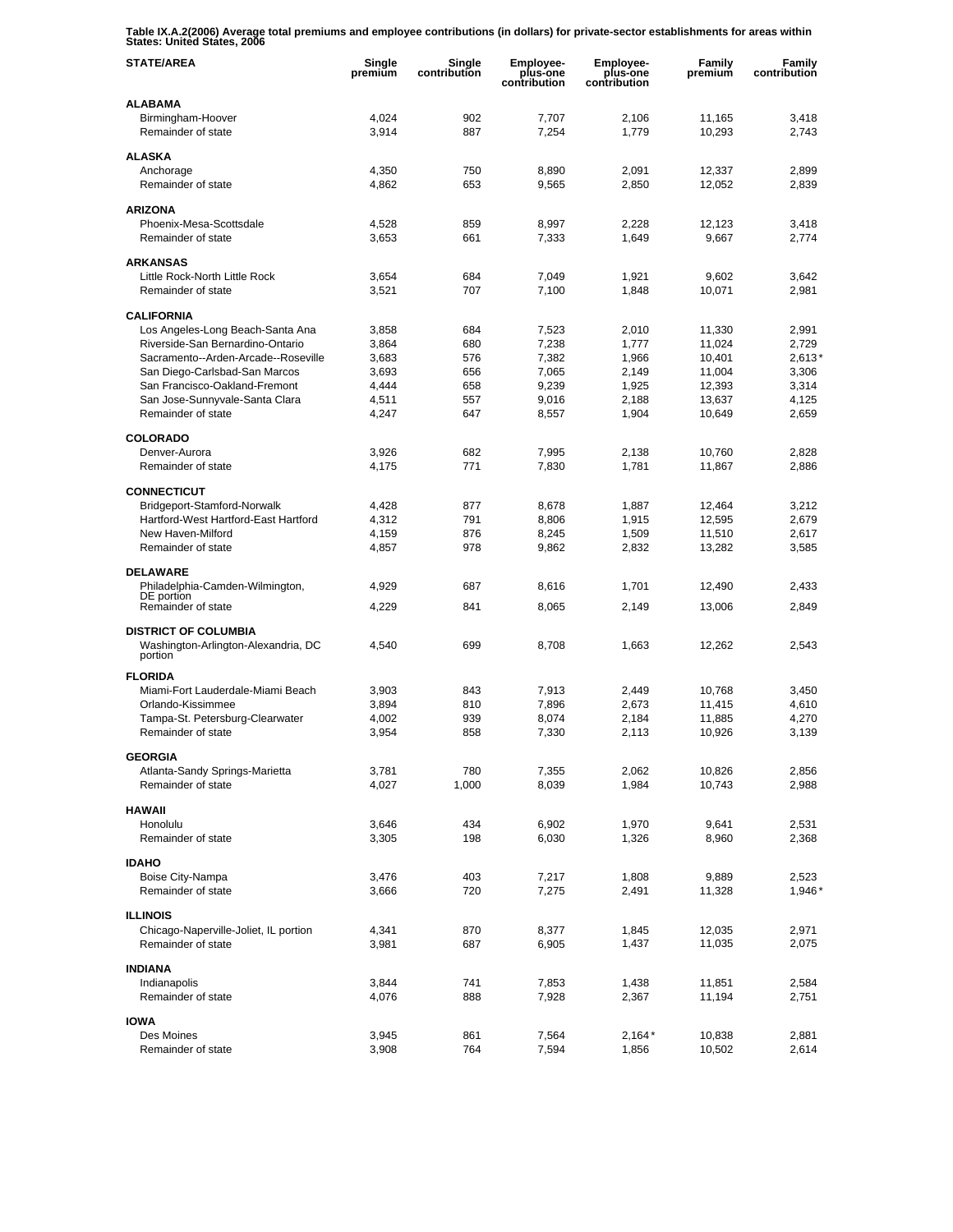**Table IX.A.2(2006) Average total premiums and employee contributions (in dollars) for private-sector establishments for areas within States: United States, 2006 (cont.)** 

| <b>STATE/AREA</b>                                       | Single<br>premiūm | Single<br>contribution | Employee-<br>plus-one<br>contribution | <b>Employee-</b><br>plus-one<br>contribution | Family<br>premium | Family<br>contribution |
|---------------------------------------------------------|-------------------|------------------------|---------------------------------------|----------------------------------------------|-------------------|------------------------|
| <b>KANSAS</b>                                           |                   |                        |                                       |                                              |                   |                        |
| Kansas City, KS portion                                 | 3,631             | 708                    | 6,613                                 | 1,502                                        | 10,538            | 2,780                  |
| Wichita                                                 | 3.939             | 738                    | 7,841                                 | 1,772                                        | 12,937            | 2,754                  |
| Remainder of state                                      | 3,972             | 828                    | 7,438                                 | 2,169                                        | 10,841            | 3,088                  |
| <b>KENTUCKY</b>                                         |                   |                        |                                       |                                              |                   |                        |
| Louisville, KY portion                                  | 3,865             | 730                    | 7,285                                 | 1,998                                        | 10,593            | 3,101                  |
| Remainder of state                                      | 3,765             | 676                    | 7,721                                 | 1,596                                        | 9,694             | 2,322                  |
| <b>LOUISIANA</b>                                        |                   |                        |                                       |                                              |                   |                        |
| New Orleans-Metairie-Kenner                             | 3,937             | 795                    | 7,151                                 | 2,397                                        | 11,331            | 3,903                  |
| Remainder of state                                      | 3,938             | 733                    | 7,380                                 | 2,205                                        | 10,545            | 2,619                  |
| <b>MAINE</b>                                            |                   |                        |                                       |                                              |                   |                        |
| Portland-South Portland-Biddeford                       | 4,282             | 899                    | 8,098                                 | 2,144                                        | 12,195            | 3,289                  |
| Remainder of state                                      | 4,920             | 1,189                  | 9,172                                 | 3,167                                        | 12,469            | 3,893                  |
| <b>MARYLAND</b>                                         |                   |                        |                                       |                                              |                   |                        |
| Baltimore-Towson                                        | 3,908             | 931                    | 8,026                                 | 2,313                                        | 11,508            | 3,380                  |
| Washington-Arlington-Alexandria,                        | 4,073             | 818                    | 8,474                                 | 1,800                                        | 11,108            | 2,618                  |
| MD portion<br>Remainder of state                        | 3,466             | 1,024                  | 7,744                                 | 2,487                                        | 10,579            | 2,617                  |
|                                                         |                   |                        |                                       |                                              |                   |                        |
| <b>MASSACHUSETTS</b>                                    |                   |                        |                                       |                                              |                   |                        |
| Boston-Cambridge-Quincy, MA<br>portion                  | 4,493             | 949                    | 8,345                                 | 1,824                                        | 12,595            | 3,011                  |
| Remainder of state                                      | 4,328             | 1,177                  | 8,116                                 | 2,250                                        | 11,241            | 3,532                  |
| <b>MICHIGAN</b>                                         |                   |                        |                                       |                                              |                   |                        |
| Detroit-Warren-Livonia                                  | 4,553             | 697                    | 8,463                                 | 1,345                                        | 11,586            | 2,305                  |
| Remainder of state                                      | 4,328             | 666                    | 8,846                                 | 1,298                                        | 11,336            | 2,503                  |
| <b>MINNESOTA</b>                                        |                   |                        |                                       |                                              |                   |                        |
| Minneapolis-St. Paul-Bloomington,                       | 3,988             | 831                    | 7,414                                 | 1,887                                        | 11,183            | 3,052                  |
| MN portion                                              |                   |                        |                                       |                                              |                   |                        |
| Remainder of state                                      | 3,957             | 746                    | 8,109                                 | 1,548                                        | 11,998            | 3,265                  |
| <b>MISSISSIPPI</b>                                      |                   |                        |                                       |                                              |                   |                        |
| Jackson                                                 | 3,930             | 757                    | 6,942                                 | 1,907                                        | 10,325            | 3,341                  |
| Remainder of state                                      | 3,636             | 718                    | 6,279                                 | 1,662                                        | 9,626             | 2,948                  |
| <b>MISSOURI</b>                                         |                   |                        |                                       |                                              |                   |                        |
| Kansas City, MO portion                                 | 4,033             | 596                    | 7,508                                 | 1,959                                        | 10,182            | 1,870                  |
| St. Louis, MO portion                                   | 4,022             | 694                    | 7,337                                 | 1,679                                        | 12,414            | 2,653                  |
| Remainder of state                                      | 3,820             | 773                    | 7,231                                 | 1,939                                        | 9,893             | 2,747                  |
| <b>MONTANA</b>                                          |                   |                        |                                       |                                              |                   |                        |
| <b>Billings</b>                                         | 3,902             | 784                    | 7,962                                 | 2,328                                        | 10,157            | 3,379                  |
| Remainder of state                                      | 4,190             | 562                    | 7,808                                 | 2,186                                        | 11,223            | 2,653                  |
| <b>NEBRASKA</b>                                         |                   |                        |                                       |                                              |                   |                        |
| Omaha-Council Bluffs, NE portion                        | 3,375             | 726                    | 7,656                                 | 1,752                                        | 9,039             | 2,376                  |
| Remainder of state                                      | 4,107             | 920                    | 8,420                                 | 1,966                                        | 11,171            | 2,913                  |
| <b>NEVADA</b>                                           |                   |                        |                                       |                                              |                   |                        |
| Las Vegas-Paradise                                      | 3,375             | 572                    | 6,254                                 | 1,392                                        | 9,171             | 2,037                  |
| Remainder of state                                      | 4,184             | 491                    | 7,246                                 | 2,407                                        | 11,409            | 2,452                  |
| <b>NEW HAMPSHIRE</b>                                    |                   |                        |                                       |                                              |                   |                        |
| Boston-Cambridge-Quincy, NH                             | 4,543             | 960                    | 8,536                                 | 2,577                                        | 11,964            | 3,129                  |
| portion                                                 |                   |                        |                                       |                                              |                   |                        |
| Manchester-Nashua<br>Remainder of state                 | 4,219<br>5,079    | 878<br>1,163           | 8,319<br>9,612                        | 2,228<br>3,963                               | 12,858<br>13,428  | 3,076<br>3,874         |
|                                                         |                   |                        |                                       |                                              |                   |                        |
| <b>NEW JERSEY</b>                                       |                   |                        |                                       |                                              |                   |                        |
| New York-Northern New Jersey-Long<br>Island, NJ portion | 4,467             | 914                    | 8,841                                 | 1,895                                        | 12,275            | 3,016                  |
| Remainder of state                                      | 4,487             | 860                    | 8,652                                 | 1,971                                        | 12,098            | 2,871                  |
| <b>NEW MEXICO</b>                                       |                   |                        |                                       |                                              |                   |                        |
| Albuquerque                                             | 3,605             | 664                    | 7,333                                 | 1,949                                        | 10,553            | 2,804                  |
| Remainder of state                                      | 4,571             | 803                    | 8,275                                 | 2,167                                        | 12,099            | 3,138                  |
|                                                         |                   |                        |                                       |                                              |                   |                        |
| <b>NEW YORK</b><br>New York-Northern New Jersey-Long    | 4,892             | 876                    | 9,495                                 | 1,618                                        | 13,051            | 2,473                  |
| Island, NY portion                                      |                   |                        |                                       |                                              |                   |                        |
| Remainder of state                                      | 4,173             | 1,100                  | 7,356                                 | 1,787                                        | 10,548            | 2,851                  |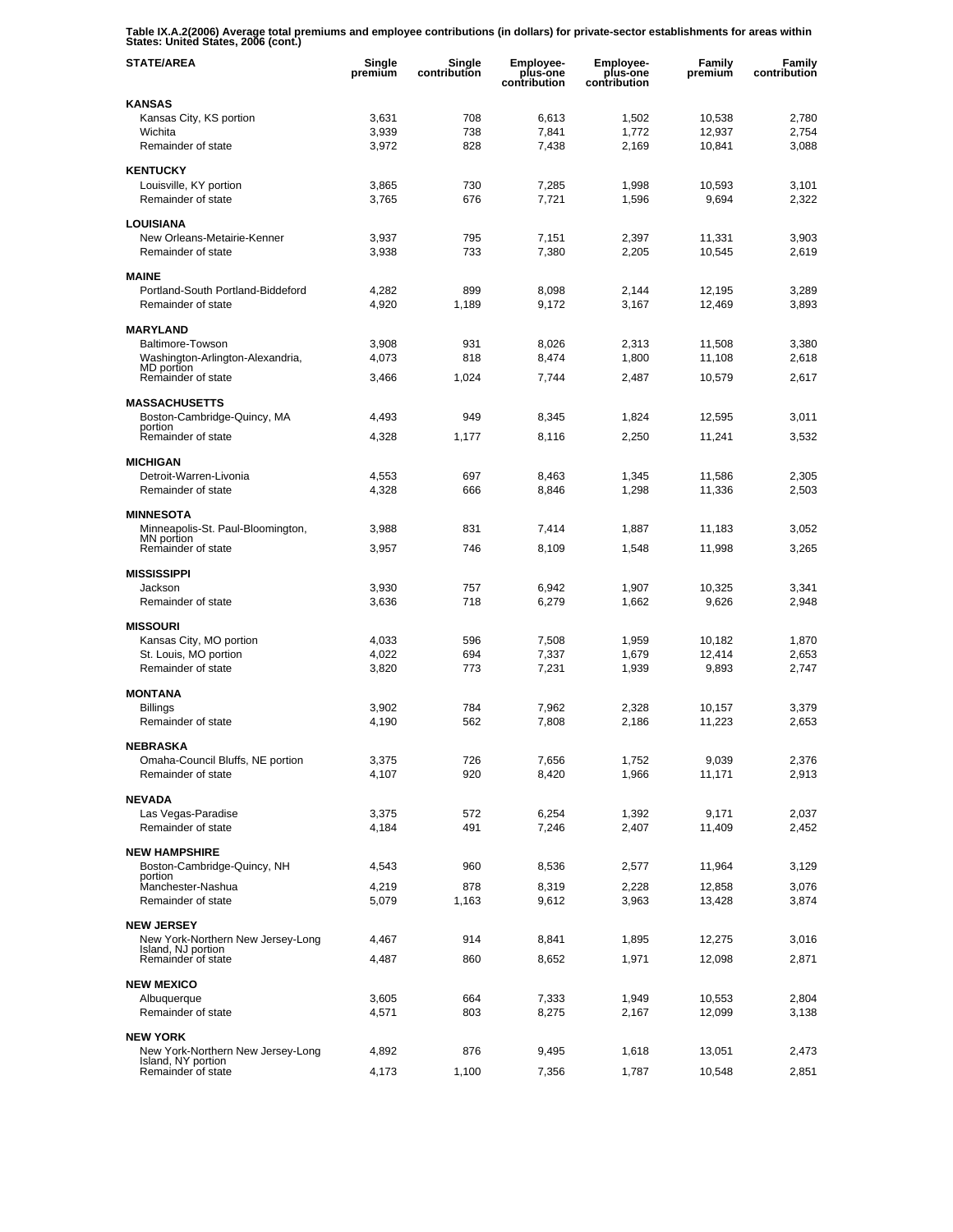**Table IX.A.2(2006) Average total premiums and employee contributions (in dollars) for private-sector establishments for areas within States: United States, 2006 (cont.)** 

| <b>STATE/AREA</b>                                       | Single<br>premiūm | Single<br>contribution | <b>Employee-</b><br>plus-one<br>contribution | <b>Employee-</b><br>plus-one<br>contribution | Family<br>premium | Family<br>contribution |
|---------------------------------------------------------|-------------------|------------------------|----------------------------------------------|----------------------------------------------|-------------------|------------------------|
| <b>NORTH CAROLINA</b>                                   |                   |                        |                                              |                                              |                   |                        |
| Charlotte-Gastonia-Concord, NC<br>portion               | 4,152             | 707                    | 7,378                                        | 1,995                                        | 11,551            | 3,081                  |
| Remainder of state                                      | 3,997             | 703                    | 7,471                                        | 1,763                                        | 10,814            | 2,824                  |
| <b>NORTH DAKOTA</b>                                     |                   |                        |                                              |                                              |                   |                        |
| Fargo, ND portion                                       | 3,305             | 722                    | 5,482                                        | 1,693                                        | 9,331             | 2,909                  |
| Remainder of state                                      | 4,009             | 653                    | 7,600                                        | 1,840                                        | 10,352            | 3,115                  |
| OHIO                                                    |                   |                        |                                              |                                              |                   |                        |
| Cincinnati-Middletown, OH portion                       | 4,643             | 842                    | 8,307                                        | 1,372                                        | 11,831            | 3,466                  |
| Cleveland-Elyria-Mentor                                 | 4,268             | 880                    | 7,876                                        | 1,906                                        | 10,450            | 2,177                  |
| Columbus<br>Remainder of state                          | 3,619<br>4,033    | 759<br>741             | 7,744<br>7,798                               | 1,643<br>1,719                               | 10,453            | 2.452<br>2,401         |
|                                                         |                   |                        |                                              |                                              | 11,233            |                        |
| <b>OKLAHOMA</b>                                         |                   |                        |                                              |                                              |                   |                        |
| Oklahoma City                                           | 3,903             | 778                    | 7,355                                        | 1,977                                        | 10,339            | 2,530                  |
| Tulsa<br>Remainder of state                             | 4,095<br>3,844    | 590<br>601             | 7,420<br>7,723                               | 1,540<br>1,557                               | 12,113<br>8,786   | 4,073<br>2,223         |
|                                                         |                   |                        |                                              |                                              |                   |                        |
| <b>OREGON</b>                                           |                   |                        |                                              |                                              |                   |                        |
| Portland-Vancouver-Beaverton, OR<br>portion             | 3,974             | 472                    | 8,387                                        | 1,692                                        | 11,159            | 3,412                  |
| Remainder of state                                      | 4,315             | 645                    | 8.165                                        | 2,157                                        | 12,296            | 3.117                  |
| <b>PENNSYLVANIA</b>                                     |                   |                        |                                              |                                              |                   |                        |
| Philadelphia-Camden-Wilmington,                         | 4,249             | 820                    | 8,341                                        | 2,018                                        | 12,016            | 3,070                  |
| PA portion<br>Pittsburgh                                | 4,409             | 1,249                  | 8,679                                        | 2,061                                        | 12,059            | 3,255                  |
| Remainder of state                                      | 4,229             | 734                    | 9,104                                        | 1,516                                        | 11,524            | 2,378                  |
| <b>RHODE ISLAND</b>                                     |                   |                        |                                              |                                              |                   |                        |
| Providence-New Bedford-Fall River,<br>RI portion        | 4,595             | 862                    | 8,632                                        | 2,242                                        | 11,934            | 2,368                  |
| <b>SOUTH CAROLINA</b>                                   |                   |                        |                                              |                                              |                   |                        |
| Columbia                                                | 4,308             | 911                    | 7,612                                        | 2,474                                        | 10,885            | 3,351                  |
| Remainder of state                                      | 3,933             | 782                    | 7,854                                        | 1,875                                        | 10,975            | 2,904                  |
| <b>SOUTH DAKOTA</b>                                     |                   |                        |                                              |                                              |                   |                        |
| Sioux Falls                                             | 3,899             | 799                    | 7,725                                        | 1,742                                        | 9,958             | 2,268                  |
| Remainder of state                                      | 3,963             | 667                    | 8,030                                        | 2,297                                        | 9,779             | 2,879                  |
| <b>TENNESSEE</b>                                        |                   |                        |                                              |                                              |                   |                        |
| Memphis, TN portion                                     | 4,422             | 806                    | 7,581                                        | 1,472                                        | 11,903            | 2,964                  |
| Nashville-Davidson--Murfreesboro                        | 3,436             | 733                    | 6,414                                        | 1,961                                        | 8,742             | 2,713                  |
| Remainder of state                                      | 3,741             | 734                    | 7,255                                        | 1,780                                        | 9,972             | 2,715                  |
| <b>TEXAS</b>                                            |                   |                        |                                              |                                              |                   |                        |
| Dallas-Fort Worth-Arlington                             | 4,406             | 755                    | 7,859                                        | 1,758                                        | 11,912            | 2,481                  |
| Houston-Sugar Land-Baytown                              | 4,302             | 770                    | 8,482                                        | 2,214                                        | 12,238            | 3,153                  |
| San Antonio<br>Remainder of state                       | 4,065<br>3,777    | 545<br>700             | 8,293<br>7,920                               | 2,741<br>2,036                               | 12,060<br>10,907  | 4,888<br>2,949         |
|                                                         |                   |                        |                                              |                                              |                   |                        |
| <b>UTAH</b>                                             |                   |                        |                                              |                                              |                   |                        |
| Ogden-Clearfield<br>Provo-Orem                          | 3,889<br>3,945    | 683<br>912             | 7,897<br>7,152                               | 2,094<br>1,728                               | 9,921<br>10,669   | 2,784<br>2,165         |
| Salt Lake City                                          | 3,838             | 781                    | 7,528                                        | 1,745                                        | 11,402            | 2,728                  |
| Remainder of state                                      | 3,747             | 1,267                  | 7,301                                        | 1,431                                        | 10,887            | 2,671                  |
| <b>VERMONT</b>                                          |                   |                        |                                              |                                              |                   |                        |
| Burlington-South Burlington                             | 4,206             | 578                    | 7,728                                        | 1,676                                        | 10,586            | 2,435                  |
| Remainder of state                                      | 4,385             | 824                    | 8,438                                        | 1,901                                        | 12,131            | 2,707                  |
| <b>VIRGINIA</b>                                         |                   |                        |                                              |                                              |                   |                        |
| Virginia Beach-Norfolk-Newport                          | 3,954             | 1,172                  | 7,351                                        | 2,460                                        | 11,822            | 2,881                  |
| News, VA portion<br>Washington-Arlington-Alexandria, VA |                   | 940                    |                                              |                                              |                   |                        |
| portion                                                 | 4,007             |                        | 8,192                                        | 1,969                                        | 11,833            | 3,295                  |
| Remainder of state                                      | 4,223             | 962                    | 7,103                                        | 2,190                                        | 11,234            | 3,849                  |
| <b>WASHINGTON</b>                                       |                   |                        |                                              |                                              |                   |                        |
| Seattle-Tacoma-Bellevue                                 | 4,104             | 676                    | 7,622                                        | 1,996                                        | 12,001            | 3,049                  |
| Remainder of state                                      | 3,958             | 517                    | 6,767                                        | 1,615                                        | 10,699            | 2,682                  |
| <b>WEST VIRGINIA</b>                                    |                   |                        |                                              |                                              |                   |                        |
| Charleston                                              | 4,562             | 860                    | 8,695                                        | 1,701                                        | 11,500            | 2,184                  |
| Remainder of state                                      | 4,292             | 816                    | 8,612                                        | 1,784                                        | 11,192            | 2,527                  |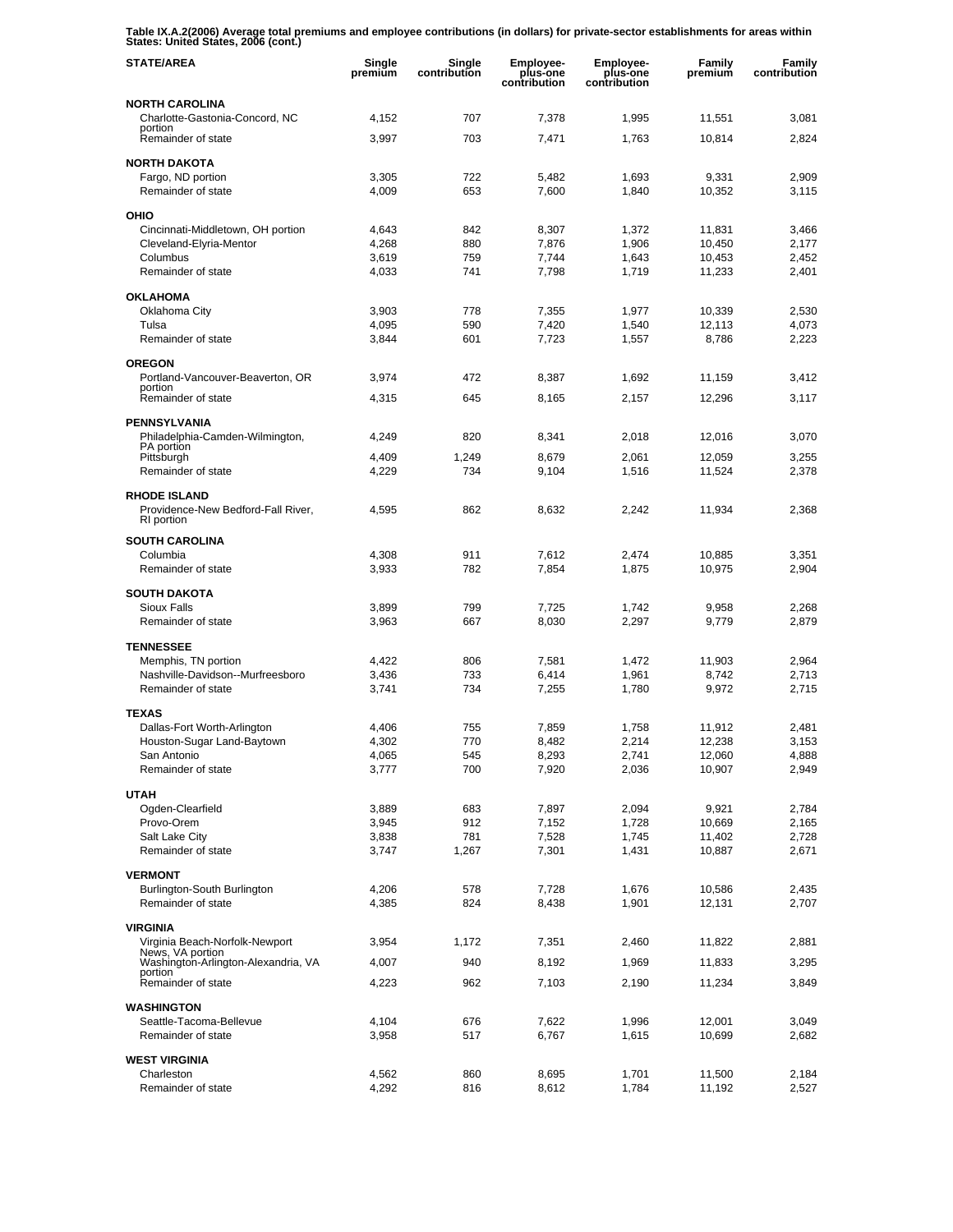**Table IX.A.2(2006) Average total premiums and employee contributions (in dollars) for private-sector establishments for areas within States: United States, 2006 (cont.)** 

| <b>STATE/AREA</b>             | Single<br>premium | Sinale<br>contribution | Employee-<br>plus-one<br>contribution | Employee-<br>plus-one<br>contribution | Family<br>premium | Family<br>contribution |
|-------------------------------|-------------------|------------------------|---------------------------------------|---------------------------------------|-------------------|------------------------|
| <b>WISCONSIN</b>              |                   |                        |                                       |                                       |                   |                        |
| Milwaukee-Waukesha-West Allis | 4.681             | 916                    | 8.693                                 | 1.912                                 | 11.956            | 2.522                  |
| Remainder of state            | 4.053             | 872                    | 8.082                                 | 1.857                                 | 11.520            | 2,381                  |
| <b>WYOMING</b>                |                   |                        |                                       |                                       |                   |                        |
| Cheyenne                      | 4.730             | 898*                   | 8.804                                 | 2.271                                 | 10.557            | 3.410                  |
| Remainder of state            | 4.560             | 567                    | 8.825                                 | 1.686                                 | 12.337            | 2.101                  |

Source: Agency for Healthcare Research and Quality, Center for Financing, Access and Cost Trends. 2006 Medical Expenditure Panel Survey-Insurance Component.

Note: Definition of each area can be found in the Technical Notes and Survey Documentation.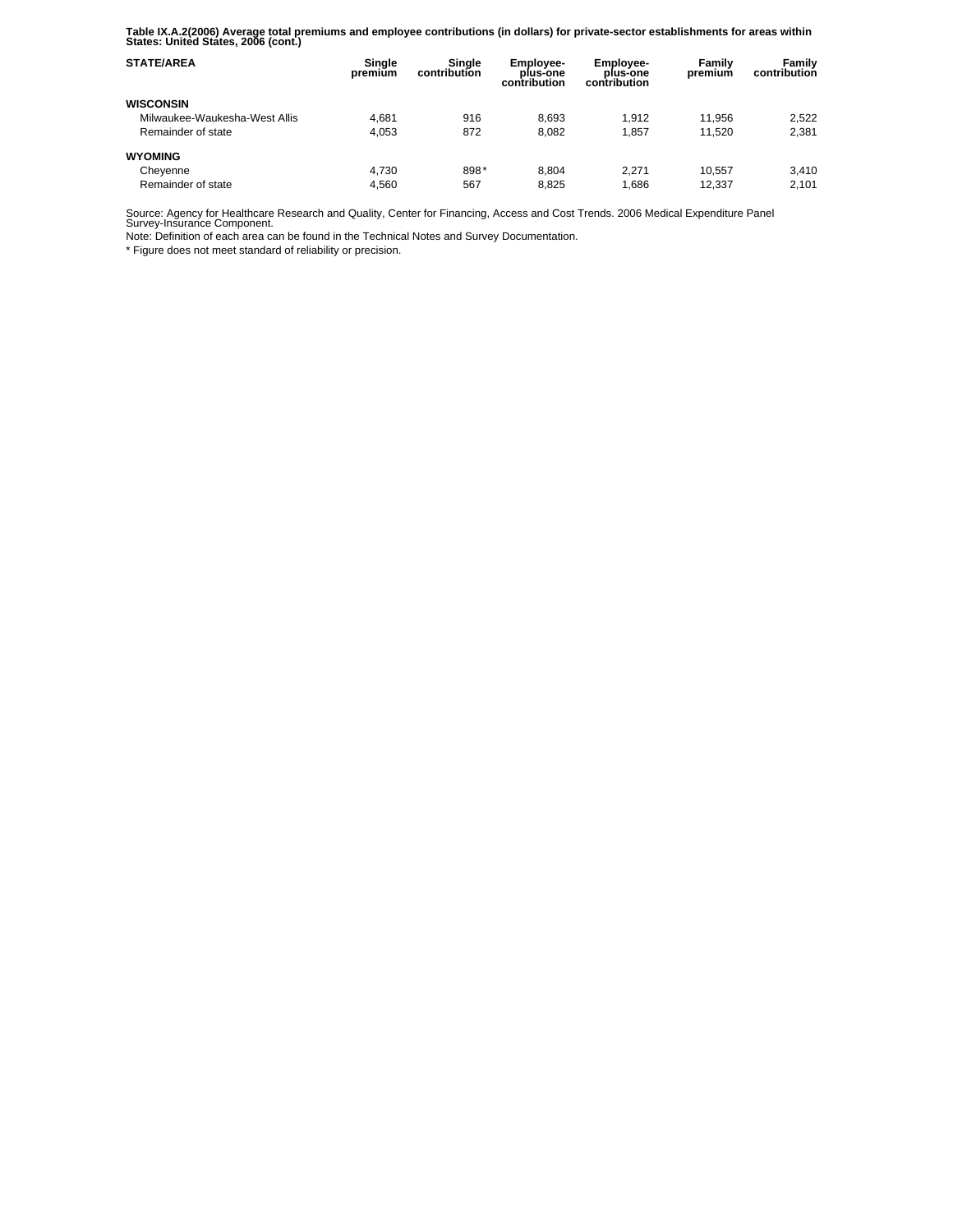**Table IX.A.2(2006) Standard errors for average total premiums and employee contributions (in dollars) for private-sector establishments for areas within States: United States, 2006** 

| <b>STATE/AREA</b>                                                  | Single<br>premium | Single<br>contribution | Employee-<br>plus-one<br>contribution | <b>Employee-</b><br>plus-one<br>contribution | Family<br>premium | Family<br>contribution |
|--------------------------------------------------------------------|-------------------|------------------------|---------------------------------------|----------------------------------------------|-------------------|------------------------|
| <b>ALABAMA</b>                                                     |                   |                        |                                       |                                              |                   |                        |
| Birmingham-Hoover<br>Remainder of state                            | 231<br>128        | 110<br>66              | 916<br>441                            | 546<br>153                                   | 703<br>259        | 478<br>184             |
| <b>ALASKA</b>                                                      |                   |                        |                                       |                                              |                   |                        |
| Anchorage                                                          | 161               | 62                     | 524                                   | 172                                          | 459               | 264                    |
| Remainder of state                                                 | 172               | 93                     | 470                                   | 549                                          | 851               | 352                    |
| <b>ARIZONA</b>                                                     |                   |                        |                                       |                                              |                   |                        |
| Phoenix-Mesa-Scottsdale                                            | 166               | 96                     | 470                                   | 188                                          | 544               | 296                    |
| Remainder of state                                                 | 116               | 85                     | 332                                   | 245                                          | 836               | 367                    |
| <b>ARKANSAS</b>                                                    |                   |                        |                                       |                                              |                   |                        |
| Little Rock-North Little Rock                                      | 189               | 74                     | 597                                   | 394                                          | 775               | 680                    |
| Remainder of state                                                 | 128               | 52                     | 261                                   | 98                                           | 359               | 126                    |
| <b>CALIFORNIA</b>                                                  |                   |                        |                                       |                                              |                   |                        |
| Los Angeles-Long Beach-Santa Ana                                   | 113               | 63                     | 238                                   | 97                                           | 273               | 195                    |
| Riverside-San Bernardino-Ontario                                   | 245               | 113                    | 374                                   | 226                                          | 1,194             | 398                    |
| Sacramento--Arden-Arcade--Roseville                                | 227               | 121                    | 533                                   | 335                                          | 991               | 1,116'                 |
| San Diego-Carlsbad-San Marcos                                      | 138               | 108                    | 263                                   | 329                                          | 596               | 544                    |
| San Francisco-Oakland-Fremont                                      | 107               | 52                     | 370                                   | 106                                          | 478<br>509        | 340<br>687             |
| San Jose-Sunnyvale-Santa Clara<br>Remainder of state               | 287<br>225        | 155<br>77              | 470<br>478                            | 259<br>277                                   | 667               | 314                    |
|                                                                    |                   |                        |                                       |                                              |                   |                        |
| <b>COLORADO</b>                                                    |                   |                        |                                       |                                              |                   |                        |
| Denver-Aurora                                                      | 167               | 45                     | 228                                   | 183                                          | 475               | 240                    |
| Remainder of state                                                 | 139               | 99                     | 397                                   | 175                                          | 402               | 247                    |
| <b>CONNECTICUT</b>                                                 |                   |                        |                                       |                                              |                   |                        |
| Bridgeport-Stamford-Norwalk                                        | 286               | 112                    | 501                                   | 299                                          | 500               | 418                    |
| Hartford-West Hartford-East Hartford                               | 124               | 100                    | 308                                   | 171                                          | 740               | 197                    |
| New Haven-Milford                                                  | 152               | 151                    | 993                                   | 244                                          | 493               | 287                    |
| Remainder of state                                                 | 354               | 112                    | 747                                   | 497                                          | 1,436             | 473                    |
| <b>DELAWARE</b>                                                    |                   |                        |                                       |                                              |                   |                        |
| Philadelphia-Camden-Wilmington,                                    | 290               | 97                     | 440                                   | 150                                          | 431               | 212                    |
| DE portion<br>Remainder of state                                   | 449               | 103                    | 449                                   | 188                                          | 1,033             | 383                    |
|                                                                    |                   |                        |                                       |                                              |                   |                        |
| <b>DISTRICT OF COLUMBIA</b><br>Washington-Arlington-Alexandria, DC | 131               | 71                     | 258                                   | 175                                          | 319               | 301                    |
| portion                                                            |                   |                        |                                       |                                              |                   |                        |
| <b>FLORIDA</b>                                                     |                   |                        |                                       |                                              |                   |                        |
| Miami-Fort Lauderdale-Miami Beach                                  | 128               | 65                     | 350                                   | 209                                          | 394               | 359                    |
| Orlando-Kissimmee                                                  | 240               | 105                    | 522                                   | 473                                          | 661               | 746                    |
| Tampa-St. Petersburg-Clearwater                                    | 168               | 93                     | 422                                   | 281                                          | 500               | 379                    |
| Remainder of state                                                 | 192               | 77                     | 331                                   | 190                                          | 713               | 414                    |
| <b>GEORGIA</b>                                                     |                   |                        |                                       |                                              |                   |                        |
| Atlanta-Sandy Springs-Marietta                                     | 192               | 107                    | 253                                   | 131                                          | 490               | 258                    |
| Remainder of state                                                 | 187               | 82                     | 608                                   | 159                                          | 382               | 245                    |
| <b>HAWAII</b>                                                      |                   |                        |                                       |                                              |                   |                        |
| Honolulu                                                           | 74                | 66                     | 207                                   | 250                                          | 368               | 221                    |
| Remainder of state                                                 | 144               | 53                     | 231                                   | 199                                          | 439               | 393                    |
| <b>IDAHO</b>                                                       |                   |                        |                                       |                                              |                   |                        |
| Boise City-Nampa                                                   | 144               | 60                     | 288                                   | 199                                          | 284               | 359                    |
| Remainder of state                                                 | 173               | 112                    | 558                                   | 383                                          | 748               | 591*                   |
|                                                                    |                   |                        |                                       |                                              |                   |                        |
| <b>ILLINOIS</b><br>Chicago-Naperville-Joliet, IL portion           | 171               | 59                     | 261                                   | 152                                          | 332               | 250                    |
| Remainder of state                                                 | 193               | 54                     | 484                                   | 132                                          | 623               | 263                    |
|                                                                    |                   |                        |                                       |                                              |                   |                        |
| <b>INDIANA</b>                                                     |                   |                        |                                       |                                              |                   |                        |
| Indianapolis<br>Remainder of state                                 | 148<br>171        | 85<br>52               | 502<br>424                            | 217<br>242                                   | 976<br>394        | 300<br>190             |
|                                                                    |                   |                        |                                       |                                              |                   |                        |
| <b>IOWA</b>                                                        |                   |                        |                                       |                                              |                   |                        |
| Des Moines                                                         | 338               | 136                    | 1,508                                 | $1,939*$                                     | 927               | 548                    |
| Remainder of state                                                 | 118               | 57                     | 321                                   | 256                                          | 332               | 186                    |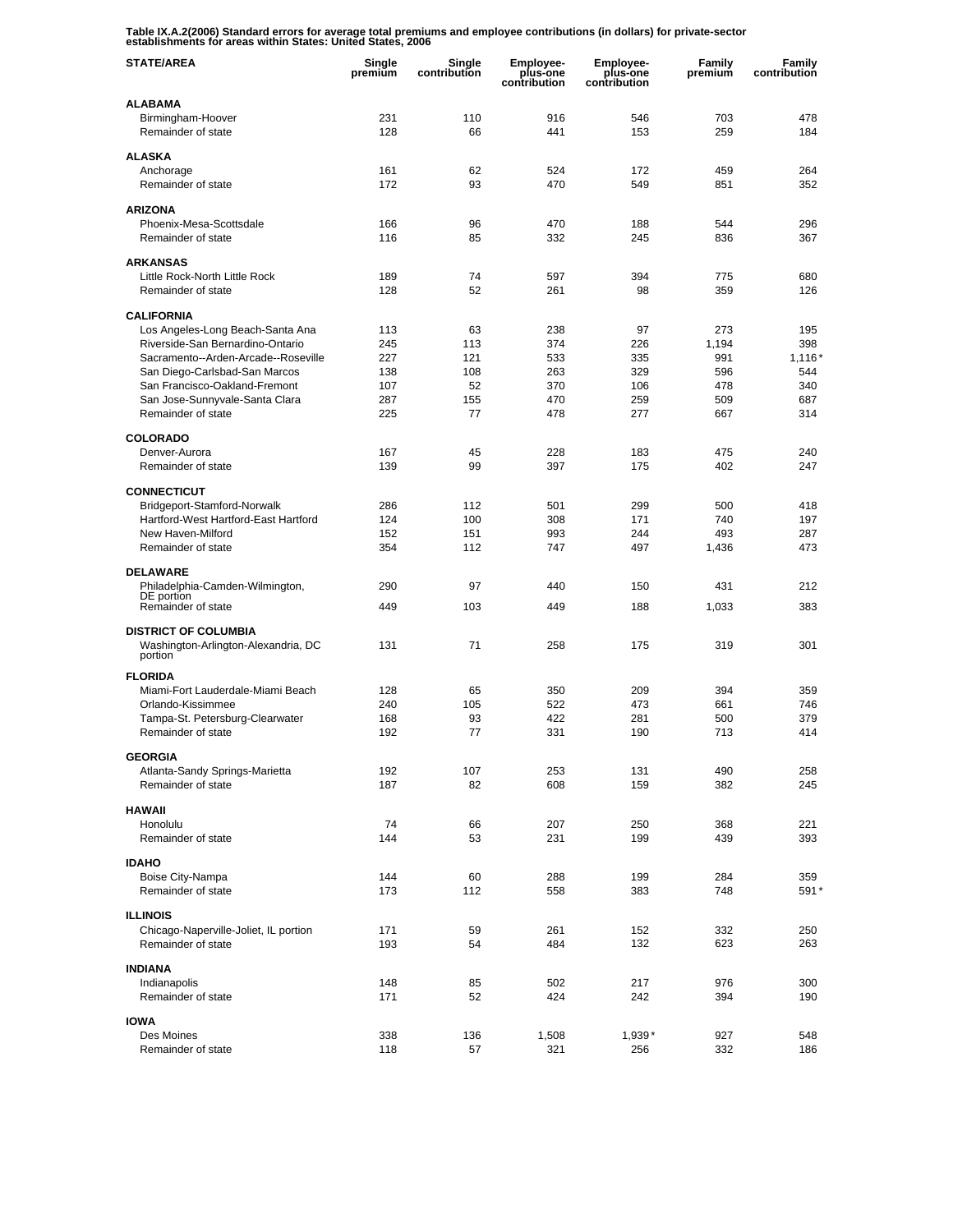**Table IX.A.2(2006) Standard errors for average total premiums and employee contributions (in dollars) for private-sector establishments for areas within States: United States, 2006 (cont.)** 

| <b>STATE/AREA</b>                                       | Single<br>premium | Single<br>contribution | <b>Employee-</b><br>plus-one<br>contribution | <b>Employee-</b><br>plus-one<br>contribution | Family<br>premium | Family<br>contribution |
|---------------------------------------------------------|-------------------|------------------------|----------------------------------------------|----------------------------------------------|-------------------|------------------------|
| <b>KANSAS</b>                                           |                   |                        |                                              |                                              |                   |                        |
| Kansas City, KS portion                                 | 162               | 63                     | 496                                          | 226                                          | 306               | 339                    |
| Wichita                                                 | 122               | 125                    | 709                                          | 325                                          | 878               | 572                    |
| Remainder of state                                      | 175               | 90                     | 333                                          | 182                                          | 478               | 431                    |
| <b>KENTUCKY</b>                                         |                   |                        |                                              |                                              |                   |                        |
| Louisville, KY portion                                  | 142               | 68                     | 403                                          | 167                                          | 561               | 280                    |
| Remainder of state                                      | 102               | 70                     | 323                                          | 148                                          | 591               | 156                    |
| <b>LOUISIANA</b>                                        |                   |                        |                                              |                                              |                   |                        |
| New Orleans-Metairie-Kenner                             | 148               | 107                    | 481                                          | 256                                          | 573               | 331                    |
| Remainder of state                                      | 178               | 105                    | 207                                          | 238                                          | 383               | 282                    |
| <b>MAINE</b>                                            |                   |                        |                                              |                                              |                   |                        |
| Portland-South Portland-Biddeford                       | 70                | 161                    | 276                                          | 265                                          | 256               | 339                    |
| Remainder of state                                      | 135               | 137                    | 379                                          | 176                                          | 667               | 281                    |
|                                                         |                   |                        |                                              |                                              |                   |                        |
| <b>MARYLAND</b>                                         |                   |                        |                                              |                                              |                   |                        |
| Baltimore-Towson<br>Washington-Arlington-Alexandria,    | 140<br>80         | 208<br>101             | 316<br>593                                   | 533<br>324                                   | 308<br>483        | 340<br>393             |
| MD portion                                              |                   |                        |                                              |                                              |                   |                        |
| Remainder of state                                      | 221               | 222                    | 645                                          | 509                                          | 692               | 370                    |
| <b>MASSACHUSETTS</b>                                    |                   |                        |                                              |                                              |                   |                        |
| Boston-Cambridge-Quincy, MA                             | 103               | 60                     | 295                                          | 198                                          | 255               | 245                    |
| portion<br>Remainder of state                           | 157               | 119                    | 451                                          | 383                                          | 263               | 314                    |
|                                                         |                   |                        |                                              |                                              |                   |                        |
| <b>MICHIGAN</b>                                         |                   |                        |                                              |                                              |                   |                        |
| Detroit-Warren-Livonia                                  | 284               | 82                     | 254                                          | 220                                          | 475               | 303                    |
| Remainder of state                                      | 208               | 41                     | 527                                          | 159                                          | 339               | 252                    |
| <b>MINNESOTA</b>                                        |                   |                        |                                              |                                              |                   |                        |
| Minneapolis-St. Paul-Bloomington,                       | 156               | 66                     | 357                                          | 250                                          | 342               | 292                    |
| MN portion<br>Remainder of state                        | 130               | 94                     | 744                                          | 294                                          | 745               | 422                    |
|                                                         |                   |                        |                                              |                                              |                   |                        |
| <b>MISSISSIPPI</b>                                      |                   |                        |                                              |                                              |                   |                        |
| Jackson<br>Remainder of state                           | 290<br>99         | 137<br>60              | 255<br>308                                   | 220<br>206                                   | 706<br>498        | 330<br>371             |
|                                                         |                   |                        |                                              |                                              |                   |                        |
| <b>MISSOURI</b>                                         |                   |                        |                                              |                                              |                   |                        |
| Kansas City, MO portion                                 | 248               | 113                    | 483                                          | 334                                          | 693               | 282                    |
| St. Louis, MO portion<br>Remainder of state             | 200<br>178        | 56<br>109              | 210<br>410                                   | 136<br>263                                   | 799<br>325        | 172<br>203             |
|                                                         |                   |                        |                                              |                                              |                   |                        |
| <b>MONTANA</b>                                          |                   |                        |                                              |                                              |                   |                        |
| <b>Billings</b>                                         | 321               | 229                    | 1,262                                        | 485                                          | 877               | 421                    |
| Remainder of state                                      | 191               | 81                     | 364                                          | 237                                          | 704               | 190                    |
| <b>NEBRASKA</b>                                         |                   |                        |                                              |                                              |                   |                        |
| Omaha-Council Bluffs, NE portion                        | 200               | 88                     | 407                                          | 108                                          | 680               | 275                    |
| Remainder of state                                      | 181               | 85                     | 412                                          | 173                                          | 368               | 194                    |
| <b>NEVADA</b>                                           |                   |                        |                                              |                                              |                   |                        |
| Las Vegas-Paradise                                      | 146               | 48                     | 118                                          | 163                                          | 500               | 200                    |
| Remainder of state                                      | 201               | 83                     | 297                                          | 264                                          | 783               | 242                    |
|                                                         |                   |                        |                                              |                                              |                   |                        |
| <b>NEW HAMPSHIRE</b><br>Boston-Cambridge-Quincy, NH     | 268               | 145                    | 502                                          | 184                                          | 527               | 338                    |
| portion                                                 |                   |                        |                                              |                                              |                   |                        |
| Manchester-Nashua                                       | 228               | 81                     | 575                                          | 173                                          | 553               | 201                    |
| Remainder of state                                      | 271               | 268                    | 277                                          | 700                                          | 355               | 582                    |
| <b>NEW JERSEY</b>                                       |                   |                        |                                              |                                              |                   |                        |
| New York-Northern New Jersey-Long                       | 138               | 95                     | 212                                          | 208                                          | 329               | 287                    |
| Island, NJ portion<br>Remainder of state                | 116               | 85                     | 458                                          | 363                                          | 631               | 560                    |
|                                                         |                   |                        |                                              |                                              |                   |                        |
| <b>NEW MEXICO</b>                                       |                   |                        |                                              |                                              |                   |                        |
| Albuquerque<br>Remainder of state                       | 131<br>213        | 67<br>87               | 433<br>408                                   | 181<br>199                                   | 333<br>630        | 242<br>463             |
|                                                         |                   |                        |                                              |                                              |                   |                        |
| <b>NEW YORK</b>                                         |                   |                        |                                              |                                              |                   |                        |
| New York-Northern New Jersey-Long<br>Island, NY portion | 104               | 62                     | 233                                          | 227                                          | 306               | 115                    |
| Remainder of state                                      | 149               | 133                    | 258                                          | 110                                          | 270               | 178                    |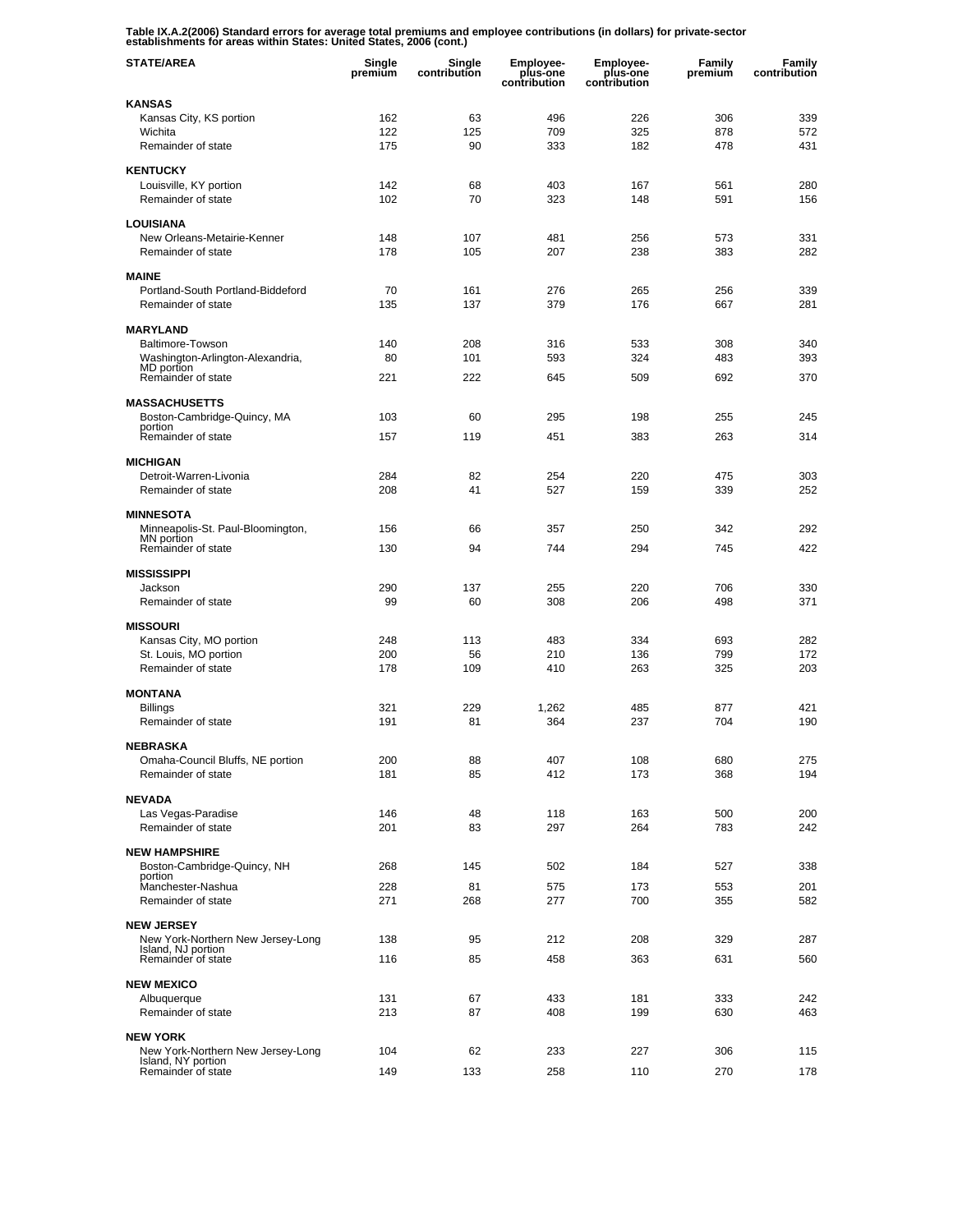**Table IX.A.2(2006) Standard errors for average total premiums and employee contributions (in dollars) for private-sector establishments for areas within States: United States, 2006 (cont.)** 

| <b>STATE/AREA</b>                                                       | Single<br>premium | Single<br>contribution | <b>Employee-</b><br>plus-one<br>contribution | Employee-<br>plus-one<br>contribution | Family<br>premium | Family<br>contribution |
|-------------------------------------------------------------------------|-------------------|------------------------|----------------------------------------------|---------------------------------------|-------------------|------------------------|
| <b>NORTH CAROLINA</b>                                                   |                   |                        |                                              |                                       |                   |                        |
| Charlotte-Gastonia-Concord, NC<br>portion                               | 196               | 112                    | 282                                          | 260                                   | 554               | 414                    |
| Remainder of state                                                      | 121               | 38                     | 275                                          | 124                                   | 273               | 160                    |
| <b>NORTH DAKOTA</b>                                                     |                   |                        |                                              |                                       |                   |                        |
| Fargo, ND portion<br>Remainder of state                                 | 126<br>123        | 116<br>52              | 485<br>334                                   | 218<br>165                            | 435<br>275        | 416<br>186             |
|                                                                         |                   |                        |                                              |                                       |                   |                        |
| OHIO<br>Cincinnati-Middletown, OH portion                               | 553               | 157                    | 1,335                                        | 255                                   | 916               | 655                    |
| Cleveland-Elyria-Mentor                                                 | 304               | 132                    | 381                                          | 334                                   | 385               | 314                    |
| Columbus<br>Remainder of state                                          | 207<br>116        | 78<br>86               | 329<br>216                                   | 181<br>174                            | 642<br>341        | 188<br>249             |
|                                                                         |                   |                        |                                              |                                       |                   |                        |
| <b>OKLAHOMA</b><br>Oklahoma City                                        | 144               | 86                     | 401                                          | 203                                   | 663               | 352                    |
| Tulsa                                                                   | 344               | 100                    | 347                                          | 247                                   | 1,312             | 1,031                  |
| Remainder of state                                                      | 155               | 73                     | 234                                          | 298                                   | 510               | 378                    |
| <b>OREGON</b>                                                           |                   |                        |                                              |                                       |                   |                        |
| Portland-Vancouver-Beaverton, OR<br>portion                             | 173               | 50                     | 321                                          | 140                                   | 416               | 437                    |
| Remainder of state                                                      | 143               | 89                     | 263                                          | 157                                   | 479               | 515                    |
| <b>PENNSYLVANIA</b>                                                     |                   |                        |                                              |                                       |                   |                        |
| Philadelphia-Camden-Wilmington,<br>PA portion                           | 192               | 97                     | 524                                          | 282                                   | 581               | 277                    |
| Pittsburgh                                                              | 111               | 183                    | 183                                          | 192                                   | 490               | 594                    |
| Remainder of state                                                      | 119               | 97                     | 379                                          | 196                                   | 416               | 307                    |
| <b>RHODE ISLAND</b><br>Providence-New Bedford-Fall River,<br>RI portion | 126               | 59                     | 458                                          | 199                                   | 383               | 378                    |
| <b>SOUTH CAROLINA</b>                                                   |                   |                        |                                              |                                       |                   |                        |
| Columbia                                                                | 516               | 157                    | 791                                          | 354                                   | 803               | 550                    |
| Remainder of state                                                      | 163               | 128                    | 240                                          | 187                                   | 408               | 307                    |
| <b>SOUTH DAKOTA</b>                                                     |                   |                        |                                              |                                       |                   |                        |
| Sioux Falls<br>Remainder of state                                       | 196<br>116        | 92<br>97               | 321<br>266                                   | 384<br>307                            | 516<br>449        | 440<br>139             |
|                                                                         |                   |                        |                                              |                                       |                   |                        |
| <b>TENNESSEE</b><br>Memphis, TN portion                                 | 294               | 143                    | 399                                          | 242                                   | 338               | 416                    |
| Nashville-Davidson--Murfreesboro                                        | 208               | 99                     | 520                                          | 219                                   | 509               | 356                    |
| Remainder of state                                                      | 150               | 101                    | 225                                          | 156                                   | 339               | 161                    |
| <b>TEXAS</b>                                                            |                   |                        |                                              |                                       |                   |                        |
| Dallas-Fort Worth-Arlington                                             | 199               | 60<br>69               | 267<br>364                                   | 214<br>180                            | 313<br>430        | 332<br>149             |
| Houston-Sugar Land-Baytown<br>San Antonio                               | 180<br>220        | 152                    | 929                                          | 398                                   | 1,856             | 785                    |
| Remainder of state                                                      | 135               | 44                     | 271                                          | 132                                   | 466               | 171                    |
| <b>UTAH</b>                                                             |                   |                        |                                              |                                       |                   |                        |
| Ogden-Clearfield                                                        | 258               | 127                    | 722                                          | 427                                   | 317               | 269                    |
| Provo-Orem<br>Salt Lake City                                            | 293<br>127        | 148<br>56              | 687<br>235                                   | 359<br>102                            | 939<br>563        | 418<br>213             |
| Remainder of state                                                      | 279               | 291                    | 568                                          | 177                                   | 682               | 287                    |
| <b>VERMONT</b>                                                          |                   |                        |                                              |                                       |                   |                        |
| Burlington-South Burlington                                             | 136               | 103                    | 562                                          | 344                                   | 464               | 200                    |
| Remainder of state                                                      | 134               | 105                    | 286                                          | 164                                   | 579               | 231                    |
| <b>VIRGINIA</b>                                                         |                   |                        |                                              |                                       |                   |                        |
| Virginia Beach-Norfolk-Newport<br>News, VA portion                      | 493               | 157                    | 789                                          | 416                                   | 980               | 571                    |
| Washington-Arlington-Alexandria, VA<br>portion                          | 99                | 104                    | 214                                          | 272                                   | 297               | 456                    |
| Remainder of state                                                      | 190               | 99                     | 200                                          | 208                                   | 597               | 318                    |
| <b>WASHINGTON</b>                                                       |                   |                        |                                              |                                       |                   |                        |
| Seattle-Tacoma-Bellevue<br>Remainder of state                           | 156<br>110        | 67<br>65               | 258<br>289                                   | 304<br>160                            | 318<br>479        | 292<br>498             |
|                                                                         |                   |                        |                                              |                                       |                   |                        |
| <b>WEST VIRGINIA</b><br>Charleston                                      | 229               | 152                    | 1,035                                        | 352                                   | 878               | 400                    |
| Remainder of state                                                      | 180               | 84                     | 443                                          | 207                                   | 236               | 304                    |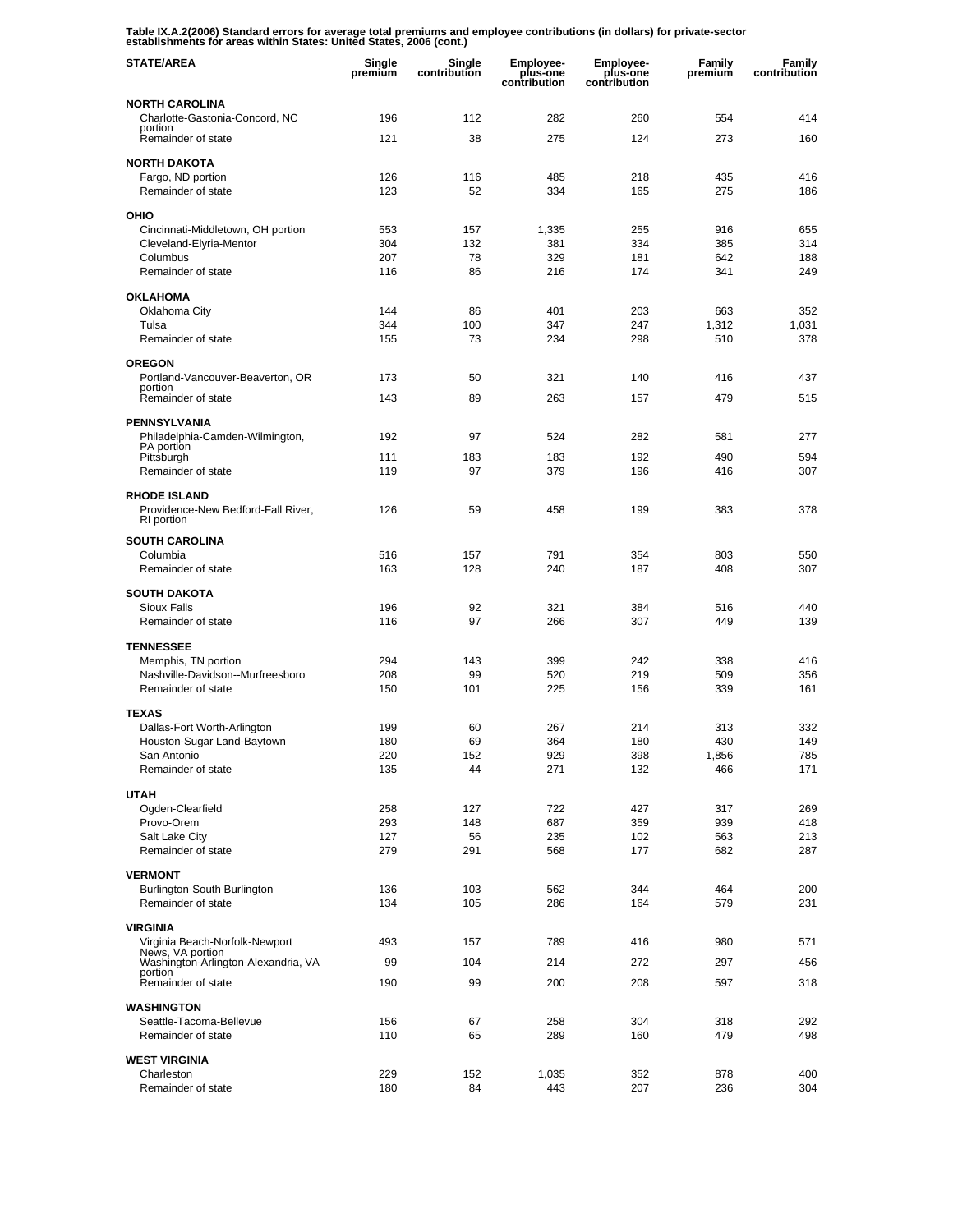**Table IX.A.2(2006) Standard errors for average total premiums and employee contributions (in dollars) for private-sector establishments for areas within States: United States, 2006 (cont.)** 

| <b>STATE/AREA</b>             | Single<br>premium | Single<br>contribution | <b>Employee-</b><br>plus-one<br>contribution | Employee-<br>plus-one<br>contribution | Family<br>premium | Family<br>contribution |
|-------------------------------|-------------------|------------------------|----------------------------------------------|---------------------------------------|-------------------|------------------------|
| <b>WISCONSIN</b>              |                   |                        |                                              |                                       |                   |                        |
| Milwaukee-Waukesha-West Allis | 229               | 79                     | 631                                          | 343                                   | 649               | 455                    |
| Remainder of state            | 168               | 78                     | 451                                          | 97                                    | 332               | 142                    |
| <b>WYOMING</b>                |                   |                        |                                              |                                       |                   |                        |
| Cheyenne                      | 334               | $305*$                 | 673                                          | 496                                   | 938               | 359                    |
| Remainder of state            | 96                | 68                     | 337                                          | 322                                   | 640               | 319                    |

Source: Agency for Healthcare Research and Quality, Center for Financing, Access and Cost Trends. 2006 Medical Expenditure Panel Survey-Insurance Component.

Note: Definition of each area can be found in the Technical Notes and Survey Documentation.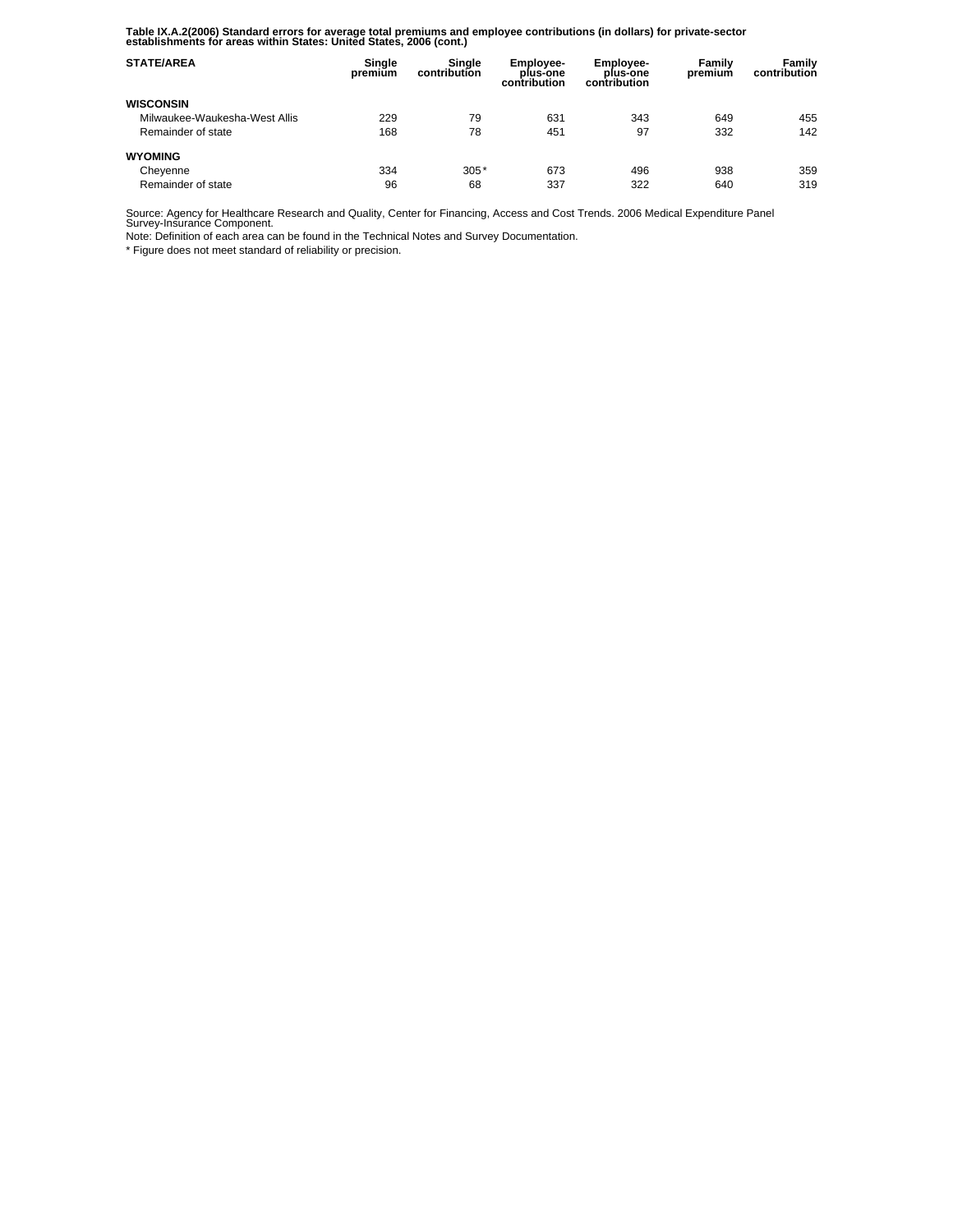**Table IX.B.1(2006) Health insurance offer, eligibility, take up rates for private-sector establishments and employees by firm size for 20 largest metro areas: United States, 2006** 

| <b>METRO AREA</b>                                                                   | Percent of<br>establishments<br>that offer health<br>insurance | Percent of<br>employees in<br>establishments<br>that offer health<br>insurance | Percent of<br>employees<br>eligible for health<br>insurance in<br>establishments<br>that offer health<br>insurance | <b>Percent of</b><br>employees<br>eligible for health<br>insurance that are<br>enrolled in health<br>insurance at<br>establishments<br>that offer health<br>insurance | Percent of<br>employees that<br>are enrolled in<br>health insurance<br>at establishments<br>that offer health<br>insurance |
|-------------------------------------------------------------------------------------|----------------------------------------------------------------|--------------------------------------------------------------------------------|--------------------------------------------------------------------------------------------------------------------|-----------------------------------------------------------------------------------------------------------------------------------------------------------------------|----------------------------------------------------------------------------------------------------------------------------|
| New York-Northern New Jersey-Long<br>Island, NY-NJ-PA MSA<br>Less than 50 employees | 52.3%                                                          | 70.4%                                                                          | 77.8%                                                                                                              | 80.8%                                                                                                                                                                 | 62.8%                                                                                                                      |
| 50 or more employees                                                                | 98.0%                                                          | 97.0%                                                                          | 78.3%                                                                                                              | 81.0%                                                                                                                                                                 | 63.4%                                                                                                                      |
| Total                                                                               | 60.9%                                                          | 89.1%                                                                          | 78.1%                                                                                                              | 80.9%                                                                                                                                                                 | 63.2%                                                                                                                      |
| Los Angeles-Long Beach-Santa Ana,<br>CA MSA                                         | 44.5%                                                          |                                                                                | 82.5%                                                                                                              | 84.6%                                                                                                                                                                 | 69.9%                                                                                                                      |
| Less than 50 employees<br>50 or more employees                                      | 95.7%                                                          | 67.0%<br>94.1%                                                                 | 78.6%                                                                                                              | 83.2%                                                                                                                                                                 | 65.4%                                                                                                                      |
| Total                                                                               | 55.6%                                                          | 87.3%                                                                          | 79.3%                                                                                                              | 83.5%                                                                                                                                                                 | 66.2%                                                                                                                      |
| Chicago-Naperville-Joliet, IL-IN-WI<br>MSA                                          |                                                                |                                                                                |                                                                                                                    |                                                                                                                                                                       |                                                                                                                            |
| Less than 50 employees                                                              | 46.4%                                                          | 65.3%                                                                          | 82.2%                                                                                                              | 82.1%                                                                                                                                                                 | 67.5%                                                                                                                      |
| 50 or more employees                                                                | 97.3%                                                          | 97.2%                                                                          | 81.5%                                                                                                              | 78.8%                                                                                                                                                                 | 64.2%                                                                                                                      |
| Total                                                                               | 59.4%                                                          | 89.1%                                                                          | 81.6%                                                                                                              | 79.4%                                                                                                                                                                 | 64.8%                                                                                                                      |
| Philadelphia-Camden-Wilmington,<br><b>PA-NJ-DE-MD MSA</b>                           |                                                                |                                                                                |                                                                                                                    |                                                                                                                                                                       |                                                                                                                            |
| Less than 50 employees                                                              | 52.1%                                                          | 68.2%                                                                          | 75.0%                                                                                                              | 76.0%                                                                                                                                                                 | 57.0%                                                                                                                      |
| 50 or more employees                                                                | 95.1%                                                          | 98.5%                                                                          | 79.6%                                                                                                              | 79.9%                                                                                                                                                                 | 63.7%                                                                                                                      |
| Total                                                                               | 62.3%                                                          | 89.3%                                                                          | 78.6%                                                                                                              | 79.1%                                                                                                                                                                 | 62.1%                                                                                                                      |
| Dallas-Fort Worth-Arlington, TX MSA<br>Less than 50 employees                       | 37.7%                                                          | 55.3%                                                                          | 83.7%                                                                                                              | 79.1%                                                                                                                                                                 | 66.2%                                                                                                                      |
| 50 or more employees                                                                | 95.8%                                                          | 99.0%                                                                          | 79.7%                                                                                                              | 82.4%                                                                                                                                                                 | 65.6%                                                                                                                      |
| Total                                                                               | 55.7%                                                          | 88.9%                                                                          | 80.2%                                                                                                              | 81.9%                                                                                                                                                                 | 65.7%                                                                                                                      |
| Miami-Fort Lauderdale-Miami Beach,<br>FL MSA                                        |                                                                |                                                                                |                                                                                                                    |                                                                                                                                                                       |                                                                                                                            |
| Less than 50 employees                                                              | 37.2%                                                          | 59.3%                                                                          | 82.2%                                                                                                              | 73.7%                                                                                                                                                                 | 60.6%                                                                                                                      |
| 50 or more employees                                                                | 91.6%                                                          | 96.2%                                                                          | 74.1%                                                                                                              | 78.2%                                                                                                                                                                 | 57.9%                                                                                                                      |
| Total                                                                               | 46.0%                                                          | 86.9%                                                                          | 75.5%                                                                                                              | 77.4%                                                                                                                                                                 | 58.4%                                                                                                                      |
| Houston-Sugar Land-Baytown, TX<br>MSA                                               |                                                                |                                                                                |                                                                                                                    |                                                                                                                                                                       |                                                                                                                            |
| Less than 50 employees                                                              | 42.3%                                                          | 61.5%                                                                          | 83.0%                                                                                                              | 84.0%                                                                                                                                                                 | 69.7%                                                                                                                      |
| 50 or more employees<br>Total                                                       | 89.6%<br>56.5%                                                 | 90.9%<br>84.4%                                                                 | 85.4%<br>85.0%                                                                                                     | 77.3%<br>78.3%                                                                                                                                                        | 66.0%<br>66.6%                                                                                                             |
| Washington-Arlington-Alexandria.<br>DC-VA-MD-WV MŠA                                 |                                                                |                                                                                |                                                                                                                    |                                                                                                                                                                       |                                                                                                                            |
| Less than 50 employees                                                              | 57.2%                                                          | 75.7%                                                                          | 85.9%                                                                                                              | 77.2%                                                                                                                                                                 | 66.3%                                                                                                                      |
| 50 or more employees                                                                | 94.9%                                                          | 98.2%                                                                          | 76.4%                                                                                                              | 78.6%                                                                                                                                                                 | 60.1%                                                                                                                      |
| Total                                                                               | 67.1%                                                          | 92.6%                                                                          | 78.3%                                                                                                              | 78.3%                                                                                                                                                                 | 61.3%                                                                                                                      |
| Atlanta-Sandy Springs-Marietta, GA<br>MSA                                           |                                                                |                                                                                |                                                                                                                    |                                                                                                                                                                       |                                                                                                                            |
| Less than 50 employees<br>50 or more employees                                      | 36.7%<br>95.6%                                                 | 66.7%<br>99.0%                                                                 | 78.8%<br>80.8%                                                                                                     | 82.8%<br>72.7%                                                                                                                                                        | 65.2%<br>58.7%                                                                                                             |
| Total                                                                               | 52.6%                                                          | 90.6%                                                                          | 80.4%                                                                                                              | 74.6%                                                                                                                                                                 | 60.0%                                                                                                                      |
| Detroit-Warren-Livonia, MI MSA                                                      |                                                                |                                                                                |                                                                                                                    |                                                                                                                                                                       |                                                                                                                            |
| Less than 50 employees                                                              | 42.5%                                                          | 72.9%                                                                          | 77.9%                                                                                                              | 80.6%                                                                                                                                                                 | 62.8%                                                                                                                      |
| 50 or more employees                                                                | 98.6%                                                          | 99.3%                                                                          | 78.0%                                                                                                              | 82.4%                                                                                                                                                                 | 64.3%                                                                                                                      |
| Total                                                                               | 53.1%                                                          | 90.5%                                                                          | 78.0%                                                                                                              | 81.9%                                                                                                                                                                 | 63.9%                                                                                                                      |
| Boston-Cambridge-Quincy, MA-NH<br>MSA                                               |                                                                |                                                                                |                                                                                                                    |                                                                                                                                                                       |                                                                                                                            |
| Less than 50 employees                                                              | 56.7%                                                          | 68.4%                                                                          | 78.6%                                                                                                              | 70.4%                                                                                                                                                                 | 55.4%                                                                                                                      |
| 50 or more employees<br>Total                                                       | 95.3%<br>66.0%                                                 | 97.7%<br>91.1%                                                                 | 73.9%<br>74.7%                                                                                                     | 78.9%<br>77.4%                                                                                                                                                        | 58.3%<br>57.8%                                                                                                             |
| San Francisco-Oakland-Fremont, CA                                                   |                                                                |                                                                                |                                                                                                                    |                                                                                                                                                                       |                                                                                                                            |
| MSA<br>Less than 50 employees                                                       | 53.2%                                                          | 75.4%                                                                          | 81.7%                                                                                                              | 77.8%                                                                                                                                                                 | 63.6%                                                                                                                      |
| 50 or more employees                                                                | 100.0%                                                         | 100.0%                                                                         | 79.3%                                                                                                              | 83.1%                                                                                                                                                                 | 65.9%                                                                                                                      |
| Total                                                                               | 66.1%                                                          | 93.5%                                                                          | 79.8%                                                                                                              | 82.0%                                                                                                                                                                 | 65.4%                                                                                                                      |
| Riverside-San Bernardino-Ontario,<br><b>CA MSA</b>                                  |                                                                |                                                                                |                                                                                                                    |                                                                                                                                                                       |                                                                                                                            |
| Less than 50 employees                                                              | 54.9%                                                          | 66.0%                                                                          | 80.0%                                                                                                              | 68.0%                                                                                                                                                                 | 54.4%                                                                                                                      |
| 50 or more employees                                                                | 92.3%                                                          | 94.5%                                                                          | 80.4%                                                                                                              | 90.0%                                                                                                                                                                 | 72.3%                                                                                                                      |
| Total                                                                               | 66.3%                                                          | 86.3%                                                                          | 80.3%                                                                                                              | 85.2%                                                                                                                                                                 | 68.4%                                                                                                                      |
| Phoenix-Mesa-Scottsdale, AZ MSA<br>Less than 50 employees                           | 32.1%                                                          | 48.0%                                                                          | 75.3%                                                                                                              | 80.3%                                                                                                                                                                 | 60.4%                                                                                                                      |
| 50 or more employees                                                                | 94.2%                                                          | 93.8%                                                                          | 77.9%                                                                                                              | 77.1%                                                                                                                                                                 | 60.1%                                                                                                                      |
| Total                                                                               | 49.6%                                                          | 84.7%                                                                          | 77.6%                                                                                                              | 77.5%                                                                                                                                                                 | 60.1%                                                                                                                      |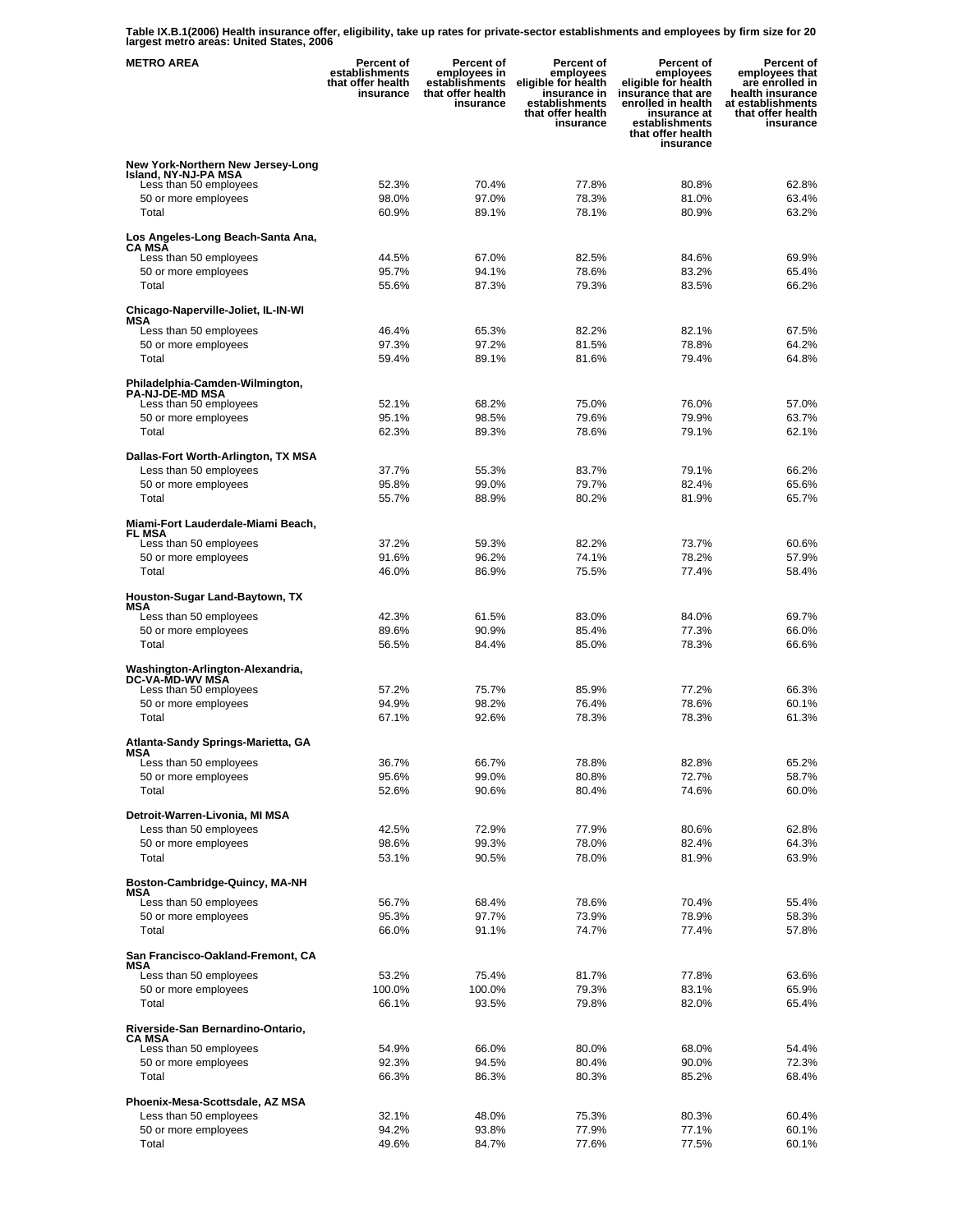**Table IX.B.1(2006) Health insurance offer, eligibility, take up rates for private-sector establishments and employees by firm size for 20 largest metro areas: United States, 2006 (cont.)** 

| <b>METRO AREA</b>                                     | Percent of<br>establishments<br>that offer health<br>insurance | Percent of<br>employees in<br>establishments<br>that offer health<br>insurance | Percent of<br>employees<br>eligible for health<br>insurance in<br>establishments<br>that offer health<br>insurance | Percent of<br>employees<br>eligible for health<br>insūrance that are<br>enrolled in health<br>insurance at<br>establishments<br>that offer health<br>insurance | Percent of<br>employees that<br>are enrolled in<br>health insurance<br>at establishments<br>that offer health<br>insurance |
|-------------------------------------------------------|----------------------------------------------------------------|--------------------------------------------------------------------------------|--------------------------------------------------------------------------------------------------------------------|----------------------------------------------------------------------------------------------------------------------------------------------------------------|----------------------------------------------------------------------------------------------------------------------------|
| Seattle-Tacoma-Bellevue, WA MSA                       |                                                                |                                                                                |                                                                                                                    |                                                                                                                                                                |                                                                                                                            |
| Less than 50 employees                                | 47.9%                                                          | 65.1%                                                                          | 83.8%                                                                                                              | 72.3%                                                                                                                                                          | 60.6%                                                                                                                      |
| 50 or more employees                                  | 95.0%                                                          | 99.2%                                                                          | 71.9%                                                                                                              | 78.5%                                                                                                                                                          | 56.5%                                                                                                                      |
| Total                                                 | 60.2%                                                          | 90.0%                                                                          | 74.2%                                                                                                              | 77.1%                                                                                                                                                          | 57.3%                                                                                                                      |
| Minneapolis-St. Paul-Bloomington,<br><b>MN-WI MSA</b> |                                                                |                                                                                |                                                                                                                    |                                                                                                                                                                |                                                                                                                            |
| Less than 50 employees                                | 41.6%                                                          | 68.7%                                                                          | 76.9%                                                                                                              | 75.8%                                                                                                                                                          | 58.3%                                                                                                                      |
| 50 or more employees                                  | 97.9%                                                          | 97.0%                                                                          | 80.5%                                                                                                              | 78.5%                                                                                                                                                          | 63.2%                                                                                                                      |
| Total                                                 | 56.4%                                                          | 90.9%                                                                          | 79.9%                                                                                                              | 78.1%                                                                                                                                                          | 62.4%                                                                                                                      |
| San Diego-Carlsbad-San Marcos, CA<br><b>MSA</b>       |                                                                |                                                                                |                                                                                                                    |                                                                                                                                                                |                                                                                                                            |
| Less than 50 employees                                | 52.7%                                                          | 65.0%                                                                          | 81.3%                                                                                                              | 77.4%                                                                                                                                                          | 62.9%                                                                                                                      |
| 50 or more employees                                  | 90.9%                                                          | 93.6%                                                                          | 70.0%                                                                                                              | 81.7%                                                                                                                                                          | 57.2%                                                                                                                      |
| Total                                                 | 62.7%                                                          | 86.9%                                                                          | 72.0%                                                                                                              | 80.9%                                                                                                                                                          | 58.2%                                                                                                                      |
| St. Louis, MO-IL MSA                                  |                                                                |                                                                                |                                                                                                                    |                                                                                                                                                                |                                                                                                                            |
| Less than 50 employees                                | 48.8%*                                                         | 61.7%*                                                                         | 78.0%                                                                                                              | 86.5%                                                                                                                                                          | 67.4%                                                                                                                      |
| 50 or more employees                                  | 99.4%                                                          | 99.5%                                                                          | 81.8%                                                                                                              | 76.2%                                                                                                                                                          | 62.3%                                                                                                                      |
| Total                                                 | 64.2%                                                          | 93.5%                                                                          | 81.4%                                                                                                              | 77.3%                                                                                                                                                          | 62.9%                                                                                                                      |
| <b>Baltimore-Towson, MD MSA</b>                       |                                                                |                                                                                |                                                                                                                    |                                                                                                                                                                |                                                                                                                            |
| Less than 50 employees                                | 57.6%                                                          | 74.8%                                                                          | 78.2%                                                                                                              | 73.9%                                                                                                                                                          | 57.8%                                                                                                                      |
| 50 or more employees                                  | 97.3%                                                          | 96.8%                                                                          | 78.9%                                                                                                              | 73.7%                                                                                                                                                          | 58.1%                                                                                                                      |
| Total                                                 | 68.9%                                                          | 90.0%                                                                          | 78.7%                                                                                                              | 73.7%                                                                                                                                                          | 58.0%                                                                                                                      |
| Tampa-St. Petersburg-Clearwater, FL<br><b>MSA</b>     |                                                                |                                                                                |                                                                                                                    |                                                                                                                                                                |                                                                                                                            |
| Less than 50 employees                                | 49.6%                                                          | 68.6%                                                                          | 82.4%                                                                                                              | 70.1%                                                                                                                                                          | 57.8%                                                                                                                      |
| 50 or more employees                                  | 95.4%                                                          | 94.4%                                                                          | 64.1%                                                                                                              | 72.9%                                                                                                                                                          | 46.7%                                                                                                                      |
| Total                                                 | 60.9%                                                          | 88.3%                                                                          | 67.5%                                                                                                              | 72.3%                                                                                                                                                          | 48.8%                                                                                                                      |

Source: Agency for Healthcare Research and Quality, Center for Financing, Access and Cost Trends. 2006 Medical Expenditure Panel Survey-Insurance Component.

Note: Definition of each area can be found in the Technical Notes and Survey Documentation.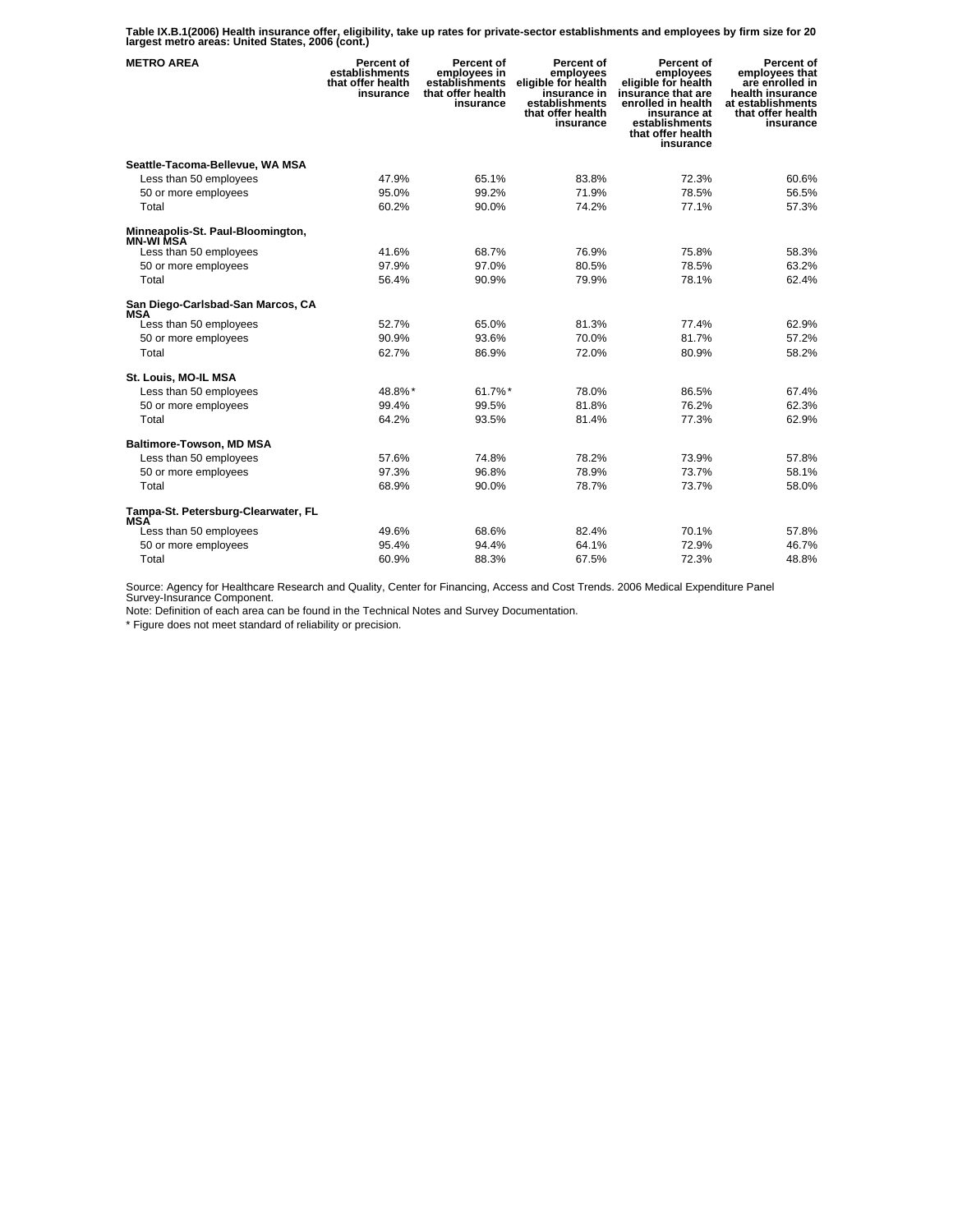**Table IX.B.1(2006) Standard errors for health insurance offer, eligibility, take up rates for private-sector establishments and employees by firm size for 20 largest metro areas: United States, 2006** 

| <b>METRO AREA</b>                                                                   | Percent of<br>establishments<br>that offer health<br>insurance | Percent of<br>employees in<br>establishments<br>that offer health<br>insurance | Percent of<br>employees<br>eligible for health<br>insurance in<br>establishments<br>that offer health<br>insurance | <b>Percent of</b><br>employees<br>eligible for health<br>insurance that are<br>enrolled in health<br>insurance at<br>establishments<br>that offer health<br>insurance | Percent of<br>employees that<br>are enrolled in<br>health insurance<br>at establishments<br>that offer health<br>insurance |
|-------------------------------------------------------------------------------------|----------------------------------------------------------------|--------------------------------------------------------------------------------|--------------------------------------------------------------------------------------------------------------------|-----------------------------------------------------------------------------------------------------------------------------------------------------------------------|----------------------------------------------------------------------------------------------------------------------------|
| New York-Northern New Jersey-Long<br>Island, NY-NJ-PA MSA<br>Less than 50 employees | 3.31%                                                          | 4.12%                                                                          | 4.08%                                                                                                              | 2.11%                                                                                                                                                                 | 3.73%                                                                                                                      |
| 50 or more employees<br>Total                                                       | 0.66%<br>1.19%                                                 | 1.00%<br>0.85%                                                                 | 3.30%<br>1.43%                                                                                                     | 1.79%<br>1.23%                                                                                                                                                        | 3.37%<br>1.08%                                                                                                             |
| Los Angeles-Long Beach-Santa Ana,<br>CA MSA<br>Less than 50 employees               | 2.36%                                                          | 2.32%                                                                          | 2.71%                                                                                                              | 1.67%                                                                                                                                                                 | 3.10%                                                                                                                      |
| 50 or more employees                                                                | 1.95%                                                          | 2.42%                                                                          | 1.55%                                                                                                              | 1.89%                                                                                                                                                                 | 1.80%                                                                                                                      |
| Total                                                                               | 1.94%                                                          | 1.81%                                                                          | 1.12%                                                                                                              | 1.48%                                                                                                                                                                 | 1.37%                                                                                                                      |
| Chicago-Naperville-Joliet, IL-IN-WI<br>MSA                                          |                                                                |                                                                                |                                                                                                                    |                                                                                                                                                                       |                                                                                                                            |
| Less than 50 employees                                                              | 2.32%                                                          | 3.31%                                                                          | 4.00%                                                                                                              | 1.82%                                                                                                                                                                 | 3.75%                                                                                                                      |
| 50 or more employees                                                                | 1.37%                                                          | 1.15%                                                                          | 2.73%                                                                                                              | 2.63%                                                                                                                                                                 | 2.57%                                                                                                                      |
| Total                                                                               | 1.84%                                                          | 1.43%                                                                          | 2.56%                                                                                                              | 1.82%                                                                                                                                                                 | 1.93%                                                                                                                      |
| Philadelphia-Camden-Wilmington,<br><b>PA-NJ-DE-MD MSA</b>                           |                                                                |                                                                                |                                                                                                                    |                                                                                                                                                                       |                                                                                                                            |
| Less than 50 employees                                                              | 5.17%                                                          | 6.30%                                                                          | 4.46%                                                                                                              | 2.83%                                                                                                                                                                 | 4.22%                                                                                                                      |
| 50 or more employees                                                                | 5.41%                                                          | 0.74%                                                                          | 3.34%                                                                                                              | 1.96%                                                                                                                                                                 | 3.50%                                                                                                                      |
| Total                                                                               | 2.72%                                                          | 1.51%                                                                          | 2.46%                                                                                                              | 2.10%                                                                                                                                                                 | 2.64%                                                                                                                      |
| Dallas-Fort Worth-Arlington, TX MSA                                                 |                                                                | 5.20%                                                                          | 3.11%                                                                                                              |                                                                                                                                                                       | 3.57%                                                                                                                      |
| Less than 50 employees<br>50 or more employees                                      | 4.14%<br>2.37%                                                 | 1.01%                                                                          | 4.79%                                                                                                              | 4.26%<br>1.83%                                                                                                                                                        | 4.10%                                                                                                                      |
| Total                                                                               | 4.32%                                                          | 1.81%                                                                          | 4.25%                                                                                                              | 1.80%                                                                                                                                                                 | 3.49%                                                                                                                      |
| Miami-Fort Lauderdale-Miami Beach,                                                  |                                                                |                                                                                |                                                                                                                    |                                                                                                                                                                       |                                                                                                                            |
| FL MSA<br>Less than 50 employees                                                    | 3.11%                                                          | 2.62%                                                                          | 3.49%                                                                                                              | 3.09%                                                                                                                                                                 | 3.35%                                                                                                                      |
| 50 or more employees                                                                | 4.38%                                                          | 2.11%                                                                          | 4.71%                                                                                                              | 4.35%                                                                                                                                                                 | 5.19%                                                                                                                      |
| Total                                                                               | 3.05%                                                          | 2.33%                                                                          | 3.94%                                                                                                              | 3.16%                                                                                                                                                                 | 4.14%                                                                                                                      |
| Houston-Sugar Land-Baytown, TX                                                      |                                                                |                                                                                |                                                                                                                    |                                                                                                                                                                       |                                                                                                                            |
| MSA<br>Less than 50 employees                                                       | 3.10%                                                          | 6.22%                                                                          | 3.36%                                                                                                              | 3.96%                                                                                                                                                                 | 4.40%                                                                                                                      |
| 50 or more employees                                                                | 3.43%                                                          | 3.38%                                                                          | 2.45%                                                                                                              | 3.30%                                                                                                                                                                 | 3.28%                                                                                                                      |
| Total                                                                               | 2.68%                                                          | 2.88%                                                                          | 2.03%                                                                                                              | 3.07%                                                                                                                                                                 | 3.11%                                                                                                                      |
| Washington-Arlington-Alexandria,<br>DC-VA-MD-WV MŠA                                 |                                                                |                                                                                |                                                                                                                    |                                                                                                                                                                       |                                                                                                                            |
| Less than 50 employees                                                              | 3.34%                                                          | 2.25%                                                                          | 2.16%                                                                                                              | 3.75%                                                                                                                                                                 | 4.04%                                                                                                                      |
| 50 or more employees<br>Total                                                       | 1.99%<br>1.89%                                                 | 0.64%<br>0.92%                                                                 | 2.91%<br>3.47%                                                                                                     | 2.04%<br>2.06%                                                                                                                                                        | 3.64%<br>3.78%                                                                                                             |
| Atlanta-Sandy Springs-Marietta, GA                                                  |                                                                |                                                                                |                                                                                                                    |                                                                                                                                                                       |                                                                                                                            |
| MSA<br>Less than 50 employees                                                       | 2.18%                                                          | 2.65%                                                                          | 5.05%                                                                                                              | 4.54%                                                                                                                                                                 | 5.85%                                                                                                                      |
| 50 or more employees                                                                | 2.03%                                                          | 0.60%                                                                          | 2.98%                                                                                                              | 3.52%                                                                                                                                                                 | 2.93%                                                                                                                      |
| Total                                                                               | 2.14%                                                          | 0.82%                                                                          | 2.67%                                                                                                              | 3.03%                                                                                                                                                                 | 2.57%                                                                                                                      |
| Detroit-Warren-Livonia, MI MSA                                                      |                                                                |                                                                                |                                                                                                                    |                                                                                                                                                                       |                                                                                                                            |
| Less than 50 employees                                                              | 4.57%                                                          | 7.25%                                                                          | 7.69%                                                                                                              | 4.80%<br>1.90%                                                                                                                                                        | 7.20%                                                                                                                      |
| 50 or more employees<br>Total                                                       | 0.96%<br>3.20%                                                 | 0.64%<br>1.58%                                                                 | 3.33%<br>3.09%                                                                                                     | 2.39%                                                                                                                                                                 | 3.86%<br>3.73%                                                                                                             |
| Boston-Cambridge-Quincy, MA-NH                                                      |                                                                |                                                                                |                                                                                                                    |                                                                                                                                                                       |                                                                                                                            |
| MSA<br>Less than 50 employees                                                       | 3.24%                                                          | 3.71%                                                                          | 2.35%                                                                                                              | 3.11%                                                                                                                                                                 | 2.37%                                                                                                                      |
| 50 or more employees                                                                | 1.74%                                                          | 2.00%                                                                          | 3.79%                                                                                                              | 2.10%                                                                                                                                                                 | 2.47%                                                                                                                      |
| Total                                                                               | 2.88%                                                          | 2.87%                                                                          | 2.74%                                                                                                              | 1.75%                                                                                                                                                                 | 1.67%                                                                                                                      |
| San Francisco-Oakland-Fremont, CA<br>MSA                                            |                                                                |                                                                                |                                                                                                                    |                                                                                                                                                                       |                                                                                                                            |
| Less than 50 employees                                                              | 3.67%                                                          | 4.67%                                                                          | 4.96%                                                                                                              | 5.48%                                                                                                                                                                 | 6.62%                                                                                                                      |
| 50 or more employees                                                                | 0.00%                                                          | $0.00\%$                                                                       | 4.97%                                                                                                              | 2.31%                                                                                                                                                                 | 4.16%                                                                                                                      |
| Total                                                                               | 3.46%                                                          | 1.19%                                                                          | 3.39%                                                                                                              | 2.10%                                                                                                                                                                 | 2.64%                                                                                                                      |
| Riverside-San Bernardino-Ontario,<br><b>CA MSA</b>                                  |                                                                |                                                                                |                                                                                                                    |                                                                                                                                                                       |                                                                                                                            |
| Less than 50 employees                                                              | 7.42%                                                          | 7.56%                                                                          | 5.92%                                                                                                              | 6.88%                                                                                                                                                                 | 7.65%                                                                                                                      |
| 50 or more employees<br>Total                                                       | 6.84%<br>3.72%                                                 | 4.49%<br>3.56%                                                                 | 5.86%<br>4.20%                                                                                                     | 2.72%<br>3.45%                                                                                                                                                        | 5.98%<br>5.02%                                                                                                             |
|                                                                                     |                                                                |                                                                                |                                                                                                                    |                                                                                                                                                                       |                                                                                                                            |
| Phoenix-Mesa-Scottsdale, AZ MSA<br>Less than 50 employees                           | 2.84%                                                          | 4.95%                                                                          | 3.78%                                                                                                              | 3.75%                                                                                                                                                                 | 5.11%                                                                                                                      |
| 50 or more employees                                                                | 1.82%                                                          | 3.36%                                                                          | 3.11%                                                                                                              | 3.04%                                                                                                                                                                 | 3.36%                                                                                                                      |
| Total                                                                               | 2.41%                                                          | 2.60%                                                                          | 2.76%                                                                                                              | 2.90%                                                                                                                                                                 | 3.25%                                                                                                                      |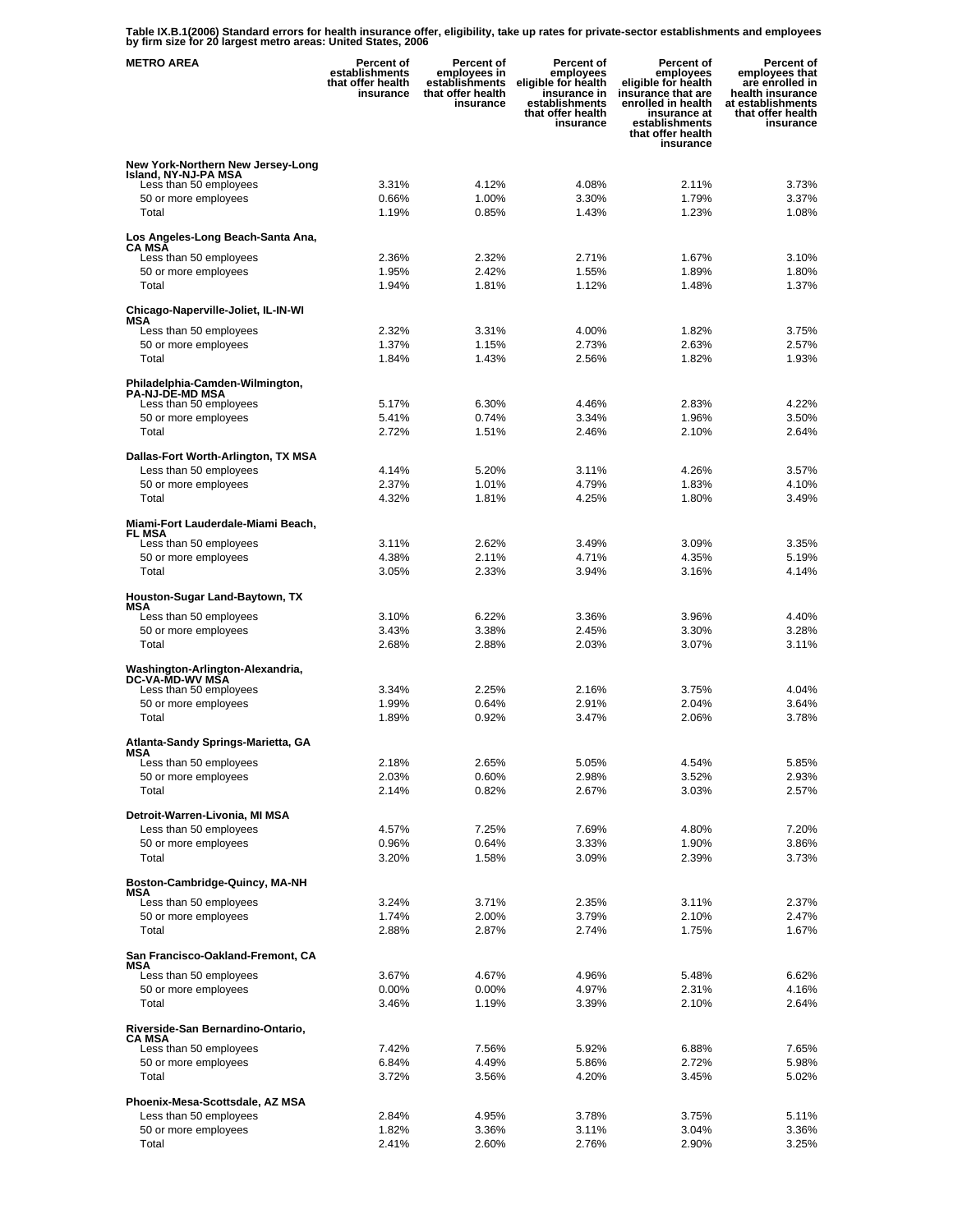**Table IX.B.1(2006) Standard errors for health insurance offer, eligibility, take up rates for private-sector establishments and employees by firm size for 20 largest metro areas: United States, 2006 (cont.)** 

| <b>METRO AREA</b>                                     | Percent of<br>establishments<br>that offer health<br>insurance | Percent of<br>employees in<br>establishments<br>that offer health<br>insurance | Percent of<br>employees<br>eligible for health<br>insurance in<br>establishments<br>that offer health<br>insurance | Percent of<br>employees<br>eligible for health<br>insūrance that are<br>enrolled in health<br>insurance at<br>establishments<br>that offer health<br>insurance | Percent of<br>employees that<br>are enrolled in<br>health insurance<br>at establishments<br>that offer health<br>insurance |
|-------------------------------------------------------|----------------------------------------------------------------|--------------------------------------------------------------------------------|--------------------------------------------------------------------------------------------------------------------|----------------------------------------------------------------------------------------------------------------------------------------------------------------|----------------------------------------------------------------------------------------------------------------------------|
| Seattle-Tacoma-Bellevue, WA MSA                       |                                                                |                                                                                |                                                                                                                    |                                                                                                                                                                |                                                                                                                            |
| Less than 50 employees                                | 2.27%                                                          | 5.00%                                                                          | 3.80%                                                                                                              | 5.63%                                                                                                                                                          | 3.98%                                                                                                                      |
| 50 or more employees                                  | 3.28%                                                          | 0.63%                                                                          | 4.59%                                                                                                              | 3.74%                                                                                                                                                          | 5.04%                                                                                                                      |
| Total                                                 | 2.10%                                                          | 2.16%                                                                          | 4.27%                                                                                                              | 3.33%                                                                                                                                                          | 4.43%                                                                                                                      |
| Minneapolis-St. Paul-Bloomington,<br><b>MN-WI MSA</b> |                                                                |                                                                                |                                                                                                                    |                                                                                                                                                                |                                                                                                                            |
| Less than 50 employees                                | 2.69%                                                          | 5.21%                                                                          | 4.64%                                                                                                              | 4.47%                                                                                                                                                          | 5.30%                                                                                                                      |
| 50 or more employees                                  | 1.06%                                                          | 1.95%                                                                          | 1.77%                                                                                                              | 2.63%                                                                                                                                                          | 2.79%                                                                                                                      |
| Total                                                 | 2.65%                                                          | 2.00%                                                                          | 1.44%                                                                                                              | 2.55%                                                                                                                                                          | 2.45%                                                                                                                      |
| San Diego-Carlsbad-San Marcos, CA<br><b>MSA</b>       |                                                                |                                                                                |                                                                                                                    |                                                                                                                                                                |                                                                                                                            |
| Less than 50 employees                                | 4.19%                                                          | 3.74%                                                                          | 3.07%                                                                                                              | 3.61%                                                                                                                                                          | 4.81%                                                                                                                      |
| 50 or more employees                                  | 6.84%                                                          | 4.61%                                                                          | 7.82%                                                                                                              | 2.99%                                                                                                                                                          | 6.48%                                                                                                                      |
| Total                                                 | 4.64%                                                          | 3.77%                                                                          | 4.87%                                                                                                              | 2.70%                                                                                                                                                          | 4.21%                                                                                                                      |
| St. Louis, MO-IL MSA                                  |                                                                |                                                                                |                                                                                                                    |                                                                                                                                                                |                                                                                                                            |
| Less than 50 employees                                | 14.89%*                                                        | 18.92%*                                                                        | 23.35%                                                                                                             | 25.79%                                                                                                                                                         | 20.17%                                                                                                                     |
| 50 or more employees                                  | 18.15%                                                         | 18.17%                                                                         | 15.25%                                                                                                             | 15.12%                                                                                                                                                         | 13.23%                                                                                                                     |
| Total                                                 | 3.36%                                                          | 1.65%                                                                          | 2.26%                                                                                                              | 2.51%                                                                                                                                                          | 3.18%                                                                                                                      |
| <b>Baltimore-Towson, MD MSA</b>                       |                                                                |                                                                                |                                                                                                                    |                                                                                                                                                                |                                                                                                                            |
| Less than 50 employees                                | 3.88%                                                          | 4.85%                                                                          | 4.30%                                                                                                              | 2.89%                                                                                                                                                          | 3.89%                                                                                                                      |
| 50 or more employees                                  | 2.65%                                                          | 3.37%                                                                          | 5.03%                                                                                                              | 3.86%                                                                                                                                                          | 4.91%                                                                                                                      |
| Total                                                 | 3.42%                                                          | 2.40%                                                                          | 3.57%                                                                                                              | 2.86%                                                                                                                                                          | 3.52%                                                                                                                      |
| Tampa-St. Petersburg-Clearwater, FL<br><b>MSA</b>     |                                                                |                                                                                |                                                                                                                    |                                                                                                                                                                |                                                                                                                            |
| Less than 50 employees                                | 7.54%                                                          | 5.35%                                                                          | 7.23%                                                                                                              | 6.67%                                                                                                                                                          | 7.35%                                                                                                                      |
| 50 or more employees                                  | 4.83%                                                          | 3.05%                                                                          | 7.02%                                                                                                              | 5.16%                                                                                                                                                          | 6.79%                                                                                                                      |
| Total                                                 | 6.07%                                                          | 3.87%                                                                          | 6.47%                                                                                                              | 4.82%                                                                                                                                                          | 5.93%                                                                                                                      |

Source: Agency for Healthcare Research and Quality, Center for Financing, Access and Cost Trends. 2006 Medical Expenditure Panel Survey-Insurance Component.

Note: Definition of each area can be found in the Technical Notes and Survey Documentation.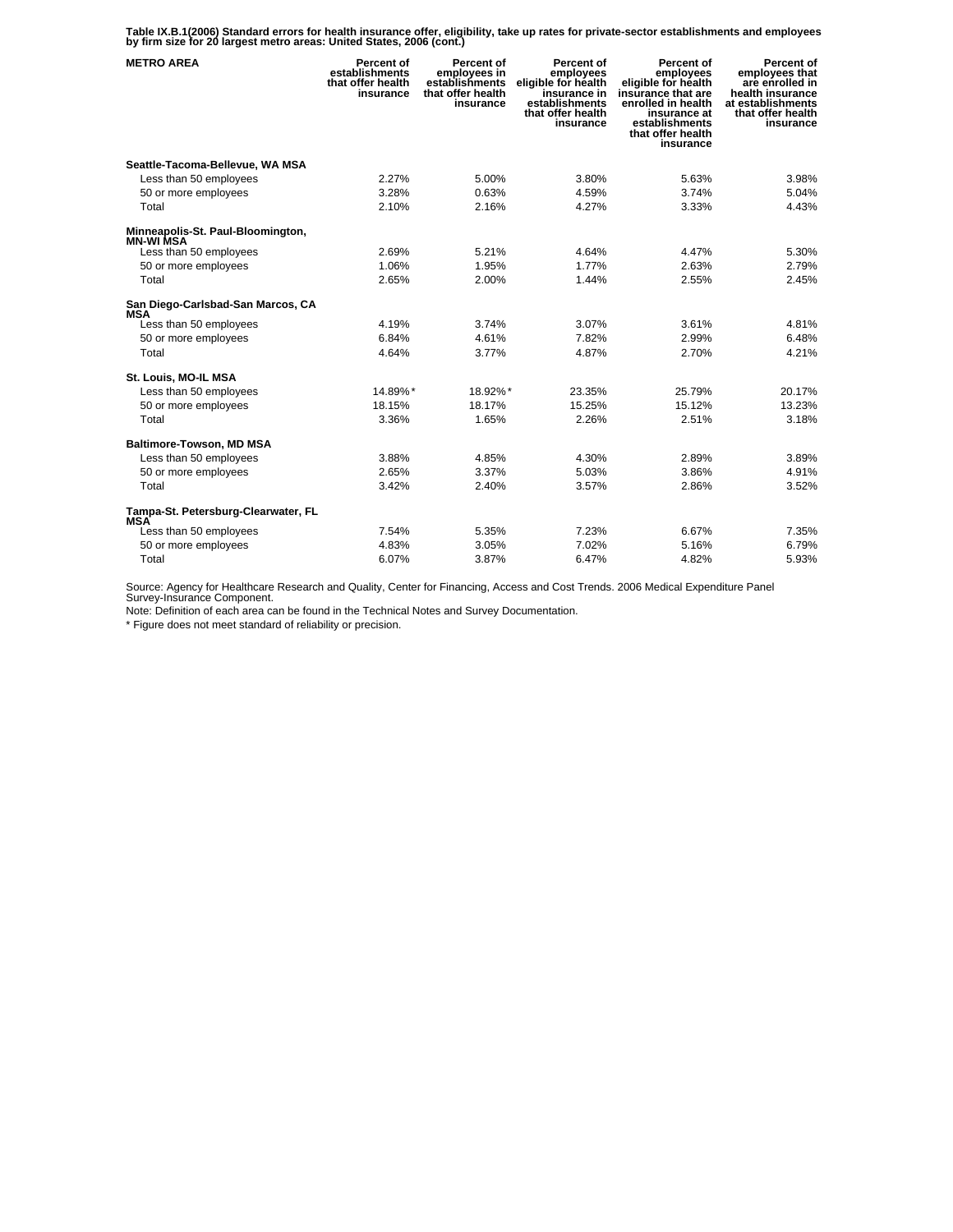**Table IX.B.2(2006) Average total premiums and employee contributions (in dollars) for private-sector establishments by firm size for 20 largest metro areas: United States, 2006** 

| <b>METRO AREA</b>                                         | Single<br>premium | Single<br>contribution | <b>Employee-</b><br>plus-one<br>contribution | Employee-<br>plus-one<br>contribution | Family<br>premium | Family<br>contribution |
|-----------------------------------------------------------|-------------------|------------------------|----------------------------------------------|---------------------------------------|-------------------|------------------------|
| New York-Northern New Jersey-Long<br>Island, NY-NJ-PA MSA |                   |                        |                                              |                                       |                   |                        |
| Less than 50 employees                                    | 5,108             | 852                    | 10,091                                       | 2,131                                 | 13,603            | 2,683                  |
| 50 or more employees                                      | 4,588             | 903                    | 9,041                                        | 1.642                                 | 12,520            | 2,688                  |
| Total                                                     | 4,730             | 889                    | 9,230                                        | 1,731                                 | 12,744            | 2,687                  |
| Los Angeles-Long Beach-Santa Ana,<br>CA MSĀ               |                   |                        |                                              |                                       |                   |                        |
| Less than 50 employees                                    | 3,996             | 555                    | 7,562                                        | 2,155                                 | 10,510            | 3,017                  |
| 50 or more employees                                      | 3,807             | 731<br>684             | 7,518                                        | 1,989                                 | 11,455            | 2,987                  |
| Total                                                     | 3,858             |                        | 7,523                                        | 2,010                                 | 11,330            | 2,991                  |
| Chicago-Naperville-Joliet, IL-IN-WI<br>MSA                |                   |                        |                                              |                                       |                   |                        |
| Less than 50 employees                                    | 4,706             | 835                    | 7,942                                        | 1,686                                 | 11,595            | 3,714                  |
| 50 or more employees                                      | 4,233             | 897                    | 8,389                                        | 1,872                                 | 12,080            | 2,893                  |
| Total                                                     | 4,334             | 884                    | 8,320                                        | 1,843                                 | 11,987            | 3,049                  |
| Philadelphia-Camden-Wilmington,<br><b>PA-NJ-DE-MD MSA</b> |                   |                        |                                              |                                       |                   |                        |
| Less than 50 employees                                    | 4,492             | 656                    | 8,406                                        | $2,383*$                              | 12,578            | 4,014                  |
| 50 or more employees                                      | 4,168             | 886                    | 8,098                                        | 2,027                                 | 11,653            | 2,875                  |
| Total                                                     | 4,247             | 830                    | 8,158                                        | 2,095                                 | 11,820            | 3,080                  |
| Dallas-Fort Worth-Arlington, TX MSA                       |                   |                        |                                              |                                       |                   |                        |
| Less than 50 employees                                    | 4,843             | 1,029                  | 8,567                                        | $2,442*$                              | 11,598            | 3,501                  |
| 50 or more employees                                      | 4,308             | 694                    | 7,780                                        | 1,682                                 | 11,953            | 2,348                  |
| Total                                                     | 4,406             | 755                    | 7,859                                        | 1,758                                 | 11,912            | 2,481                  |
| Miami-Fort Lauderdale-Miami Beach,<br>FL MSA              |                   |                        |                                              |                                       |                   |                        |
| Less than 50 employees                                    | 4,817             | 839                    | 9.460                                        | 2,597                                 | 12,721            | 4,506                  |
| 50 or more employees                                      | 3,662             | 844                    | 7.628                                        | 2.422                                 | 10,434            | 3,269                  |
| Total                                                     | 3,903             | 843                    | 7,913                                        | 2,449                                 | 10,768            | 3,450                  |
| Houston-Sugar Land-Baytown, TX<br>MSA                     |                   |                        |                                              |                                       |                   |                        |
| Less than 50 employees                                    | 4,305             | 519                    | 8,552                                        | 3,481                                 | 11,110            | 3,845                  |
| 50 or more employees                                      | 4,301             | 839                    | 8,475                                        | 2,088                                 | 12,439            | 3,030                  |
| Total                                                     | 4,302             | 770                    | 8,482                                        | 2,214                                 | 12,238            | 3,153                  |
| Washington-Arlington-Alexandria,<br>DC-VA-MD-WV MSA       |                   |                        |                                              |                                       |                   |                        |
| Less than 50 employees                                    | 4,296             | 665                    | 8,622                                        | 2,082                                 | 11,135            | 3,702                  |
| 50 or more employees                                      | 4,091             | 918                    | 8,310                                        | 1,811                                 | 11,772            | 2,732                  |
| Total                                                     | 4,141             | 856                    | 8,369                                        | 1,862                                 | 11,651            | 2,917                  |
| Atlanta-Sandy Springs-Marietta, GA<br>MSA                 |                   |                        |                                              |                                       |                   |                        |
| Less than 50 employees                                    | 3,862             | 532*                   | 7,056                                        | 2,232                                 | 10,842            | 2,550                  |
| 50 or more employees                                      | 3.756             | 859                    | 7,428                                        | 2,020                                 | 10,824            | 2,913                  |
| Total                                                     | 3,781             | 780                    | 7,355                                        | 2,062                                 | 10,826            | 2,856                  |
| Detroit-Warren-Livonia, MI MSA                            |                   |                        |                                              |                                       |                   |                        |
| Less than 50 employees                                    | 4,359             | 717                    | 8,157                                        | 2,722                                 | 11,900            | 3,472                  |
| 50 or more employees                                      | 4,627             | 690                    | 8,528                                        | 1,052                                 | 11,452            | 1,810                  |
| Total                                                     | 4,553             | 697                    | 8,463                                        | 1,345                                 | 11,586            | 2,305                  |
| Boston-Cambridge-Quincy, MA-NH<br>MSA                     |                   |                        |                                              |                                       |                   |                        |
| Less than 50 employees                                    | 4,918             | 1,386                  | 8,779                                        | 2,915                                 | 12,417            | 3,506                  |
| 50 or more employees                                      | 4,407             | 858                    | 8,310                                        | 1,765                                 | 12,586            | 2,920                  |
| Total                                                     | 4,496             | 950                    | 8,364                                        | 1,899                                 | 12,558            | 3,017                  |
| San Francisco-Oakland-Fremont, CA<br>MSA                  |                   |                        |                                              |                                       |                   |                        |
| Less than 50 employees                                    | 4,049             | 461*                   | 8,692                                        | $1,616*$                              | 9,682             | 599*                   |
| 50 or more employees                                      | 4,566             | 719                    | 9,344                                        | 1,984                                 | 12,989            | 3,910                  |
| Total                                                     | 4,444             | 658                    | 9,239                                        | 1,925                                 | 12,393            | 3,314                  |
| Riverside-San Bernardino-Ontario,<br><b>CA MSA</b>        |                   |                        |                                              |                                       |                   |                        |
| Less than 50 employees                                    | 4,853             | $1,030*$               | 6,392                                        | 1,936                                 | 10,586            | 3,091                  |
| 50 or more employees                                      | 3,646             | 603                    | 7,355                                        | 1,755                                 | 11,132            | 2,640                  |
| Total                                                     | 3,864             | 680                    | 7,238                                        | 1,777                                 | 11,024            | 2,729                  |
| Phoenix-Mesa-Scottsdale, AZ MSA                           |                   |                        |                                              |                                       |                   |                        |
| Less than 50 employees                                    | 3,900             | 519                    | 6,311                                        | 2,742                                 | 9,684             | 3,766                  |
| 50 or more employees                                      | 4,624             | 911                    | 9,219                                        | 2,186                                 | 12,411            | 3,377                  |
| Total                                                     | 4,528             | 859                    | 8,997                                        | 2,228                                 | 12,123            | 3,418                  |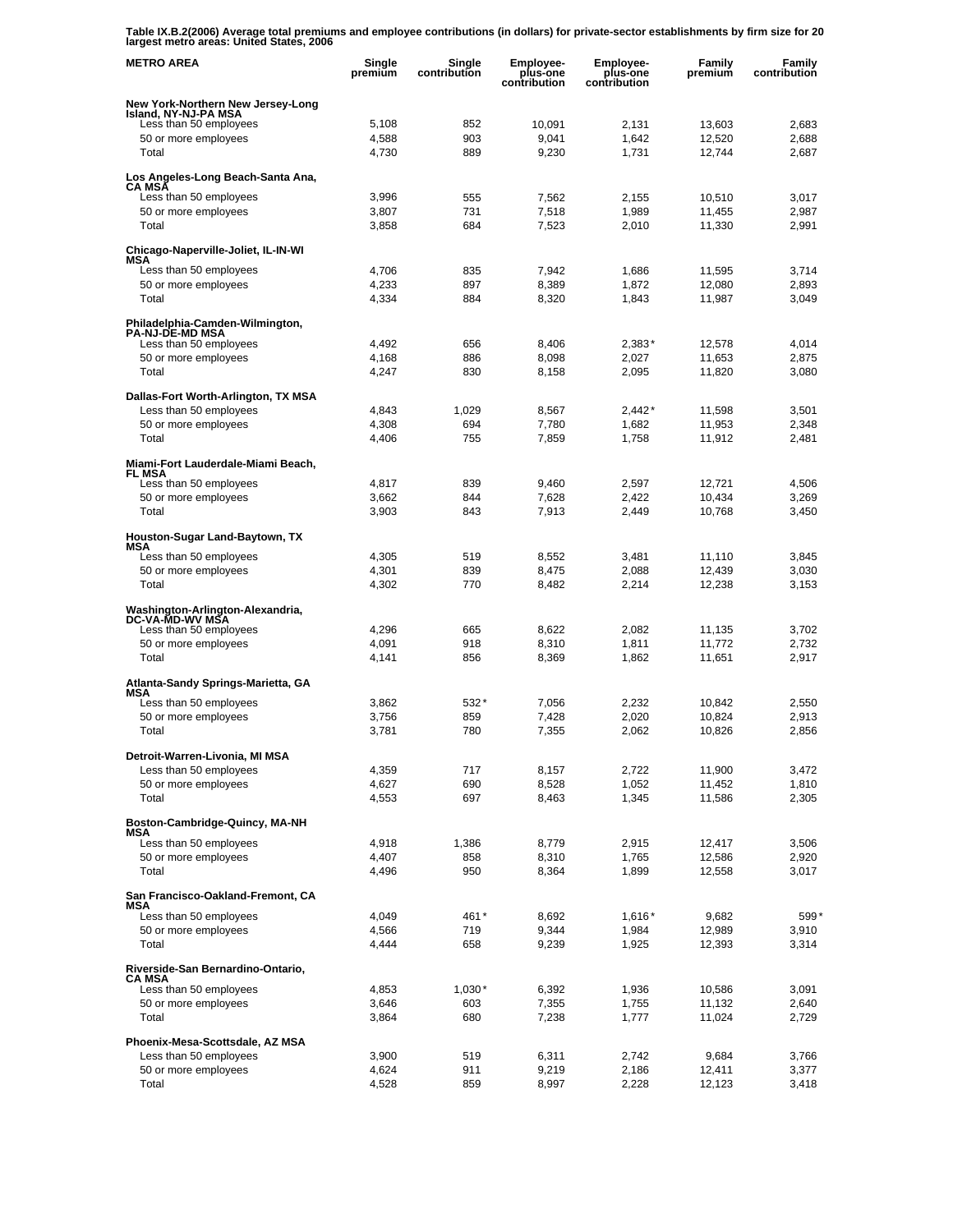**Table IX.B.2(2006) Average total premiums and employee contributions (in dollars) for private-sector establishments by firm size for 20 largest metro areas: United States, 2006 (cont.)** 

| <b>METRO AREA</b>                                 | Single<br>premium | Single<br>contribution | <b>Employee-</b><br>plus-one<br>contribution | Employee-<br>plus-one<br>contribution | Family<br>premium | Family<br>contribution |
|---------------------------------------------------|-------------------|------------------------|----------------------------------------------|---------------------------------------|-------------------|------------------------|
| Seattle-Tacoma-Bellevue, WA MSA                   |                   |                        |                                              |                                       |                   |                        |
| Less than 50 employees                            | 3,937             | 645                    | 9,203                                        | 3,050                                 | 10,114            | 2,622                  |
| 50 or more employees                              | 4.161             | 687                    | 7,334                                        | 1.805                                 | 12,295            | 3,116                  |
| Total                                             | 4,104             | 676                    | 7.622                                        | 1,996                                 | 12,001            | 3,049                  |
| Minneapolis-St. Paul-Bloomington,<br>MN-WI MSA    |                   |                        |                                              |                                       |                   |                        |
| Less than 50 employees                            | 4,077             | 1,081                  | 7,524                                        | 3,173                                 | 11,559            | 3,903                  |
| 50 or more employees                              | 3,951             | 757                    | 7,398                                        | 1,782                                 | 11,136            | 2,896                  |
| Total                                             | 3,974             | 816                    | 7,409                                        | 1,898                                 | 11,198            | 3,042                  |
| San Diego-Carlsbad-San Marcos, CA<br><b>MSA</b>   |                   |                        |                                              |                                       |                   |                        |
| Less than 50 employees                            | 3,855             | 562                    | 7,055                                        | 1,818                                 | 10,570            | 4,428*                 |
| 50 or more employees                              | 3,648             | 682                    | 7,066                                        | 2,190                                 | 11,099            | 3,059                  |
| Total                                             | 3,693             | 656                    | 7,065                                        | 2,149                                 | 11,004            | 3,306                  |
| St. Louis, MO-IL MSA                              |                   |                        |                                              |                                       |                   |                        |
| Less than 50 employees                            | 4.003             | 605*                   | 6.868                                        | $1.609*$                              | 9.876             | $2,601*$               |
| 50 or more employees                              | 4.003             | 654                    | 7.097                                        | 1,578                                 | 12.129            | 2,410                  |
| Total                                             | 4,003             | 647                    | 7,077                                        | 1,581                                 | 11,915            | 2,428                  |
| <b>Baltimore-Towson, MD MSA</b>                   |                   |                        |                                              |                                       |                   |                        |
| Less than 50 employees                            | 4,197             | $771*$                 | 9,596                                        | 2,853*                                | 11.087            | 2.730                  |
| 50 or more employees                              | 3.771             | 1.007                  | 7.678                                        | 2.193                                 | 11.615            | 3,546                  |
| Total                                             | 3,908             | 931                    | 8,026                                        | 2,313                                 | 11,508            | 3,380                  |
| Tampa-St. Petersburg-Clearwater, FL<br><b>MSA</b> |                   |                        |                                              |                                       |                   |                        |
| Less than 50 employees                            | 3,537             | 737                    | 8,387                                        | $1,129*$                              | 9,472             | 2,712                  |
| 50 or more employees                              | 4,163             | 1.009                  | 8,004                                        | 2,420                                 | 12,382            | 4,591                  |
| Total                                             | 4,002             | 939                    | 8,074                                        | 2.184                                 | 11,885            | 4.270                  |

Source: Agency for Healthcare Research and Quality, Center for Financing, Access and Cost Trends. 2006 Medical Expenditure Panel Survey-Insurance Component.

Note: Definition of each area can be found in the Technical Notes and Survey Documentation.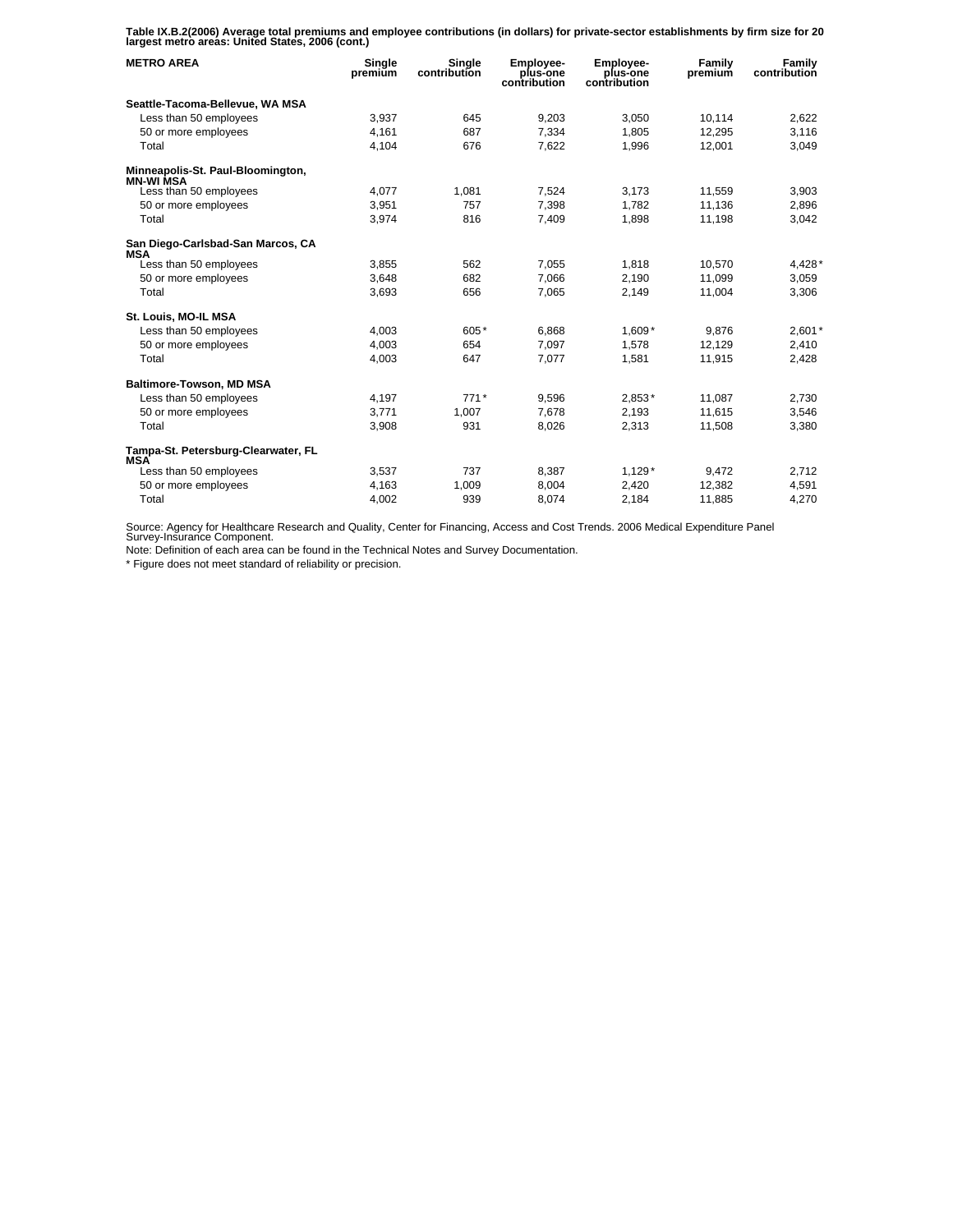**Table IX.B.2(2006) Standard errors for average total premiums and employee contributions (in dollars) for private-sector establishments by firm size for 20 largest metro areas: United States, 2006** 

| <b>METRO AREA</b>                                                     | Single<br>premium | Single<br>contribution | <b>Employee-</b><br>plus-one<br>contribution | <b>Employee-</b><br>plus-one<br>contribution | Family<br>premium | Family<br>contribution |
|-----------------------------------------------------------------------|-------------------|------------------------|----------------------------------------------|----------------------------------------------|-------------------|------------------------|
| New York-Northern New Jersey-Long<br>Island, NY-NJ-PA MSA             |                   |                        |                                              |                                              |                   |                        |
| Less than 50 employees                                                | 312               | 206                    | 450                                          | 418                                          | 524               | 513                    |
| 50 or more employees                                                  | 200               | 88                     | 245                                          | 212                                          | 368               | 376                    |
| Total                                                                 | 99                | 59                     | 157                                          | 147                                          | 252               | 120                    |
| Los Angeles-Long Beach-Santa Ana,<br>CA MSA<br>Less than 50 employees | 182               | 132                    | 898                                          | 407                                          | 580               | 435                    |
| 50 or more employees                                                  | 119               | 45                     | 291                                          | 97                                           | 308               | 212                    |
| Total                                                                 | 113               | 63                     | 238                                          | 97                                           | 273               | 195                    |
| Chicago-Naperville-Joliet, IL-IN-WI<br>MSA                            |                   |                        |                                              |                                              |                   |                        |
| Less than 50 employees                                                | 329               | 127                    | 781                                          | 287                                          | 797               | 639                    |
| 50 or more employees<br>Total                                         | 156<br>163        | 83<br>53               | 270<br>227                                   | 149<br>141                                   | 311<br>291        | 190<br>227             |
|                                                                       |                   |                        |                                              |                                              |                   |                        |
| Philadelphia-Camden-Wilmington,<br><b>PA-NJ-DE-MD MSA</b>             |                   |                        |                                              |                                              |                   |                        |
| Less than 50 employees<br>50 or more employees                        | 251<br>445        | 144<br>123             | 633<br>533                                   | 726*<br>204                                  | 752<br>559        | 677<br>291             |
| Total                                                                 | 163               | 85                     | 383                                          | 246                                          | 453               | 308                    |
|                                                                       |                   |                        |                                              |                                              |                   |                        |
| Dallas-Fort Worth-Arlington, TX MSA<br>Less than 50 employees         | 527               | 164                    | 1,212                                        | 734*                                         | 740               | 801                    |
| 50 or more employees                                                  | 179               | 68                     | 334                                          | 243                                          | 467               | 319                    |
| Total                                                                 | 199               | 60                     | 267                                          | 214                                          | 313               | 332                    |
| Miami-Fort Lauderdale-Miami Beach,<br>FL MSA                          |                   |                        |                                              |                                              |                   |                        |
| Less than 50 employees                                                | 269               | 181                    | 1,354                                        | 582                                          | 720               | 627                    |
| 50 or more employees<br>Total                                         | 102<br>128        | 97<br>65               | 277<br>350                                   | 274<br>209                                   | 364<br>394        | 418<br>359             |
|                                                                       |                   |                        |                                              |                                              |                   |                        |
| Houston-Sugar Land-Baytown, TX<br>MSA                                 |                   |                        |                                              |                                              |                   |                        |
| Less than 50 employees                                                | 307<br>174        | 151<br>70              | 978<br>426                                   | 751<br>226                                   | 1,313<br>493      | 829<br>222             |
| 50 or more employees<br>Total                                         | 180               | 69                     | 364                                          | 180                                          | 430               | 149                    |
|                                                                       |                   |                        |                                              |                                              |                   |                        |
| Washington-Arlington-Alexandria,<br>DC-VA-MD-WV MSA                   |                   |                        |                                              |                                              |                   |                        |
| Less than 50 employees<br>50 or more employees                        | 203<br>205        | 113<br>97              | 747<br>279                                   | 301<br>197                                   | 1,242<br>403      | 756<br>363             |
| Total                                                                 | 83                | 71                     | 243                                          | 201                                          | 206               | 243                    |
| Atlanta-Sandy Springs-Marietta, GA                                    |                   |                        |                                              |                                              |                   |                        |
| <b>MSA</b><br>Less than 50 employees                                  | 212               | 199*                   | 931                                          | 337                                          | 558               | 409                    |
| 50 or more employees                                                  | 230               | 129                    | 295                                          | 166                                          | 631               | 282                    |
| Total                                                                 | 192               | 107                    | 253                                          | 131                                          | 490               | 258                    |
| Detroit-Warren-Livonia, MI MSA                                        |                   |                        |                                              |                                              |                   |                        |
| Less than 50 employees                                                | 249<br>330        | 143<br>123             | 936<br>276                                   | 537<br>196                                   | 898<br>470        | 631<br>270             |
| 50 or more employees<br>Total                                         | 284               | 82                     | 254                                          | 220                                          | 475               | 303                    |
|                                                                       |                   |                        |                                              |                                              |                   |                        |
| Boston-Cambridge-Quincy, MA-NH<br>MSA                                 |                   |                        |                                              |                                              |                   |                        |
| Less than 50 employees<br>50 or more employees                        | 185<br>116        | 75<br>67               | 987<br>329                                   | 425<br>213                                   | 487<br>294        | 608<br>229             |
| Total                                                                 | 77                | 52                     | 251                                          | 187                                          | 242               | 233                    |
| San Francisco-Oakland-Fremont, CA<br>MSA                              |                   |                        |                                              |                                              |                   |                        |
| Less than 50 employees                                                | 239               | $167*$                 | 1,118                                        | 826*                                         | 1,229             | 276*                   |
| 50 or more employees                                                  | 131               | 52                     | 378                                          | 228                                          | 488               | 331                    |
| Total                                                                 | 107               | 52                     | 370                                          | 106                                          | 478               | 340                    |
| Riverside-San Bernardino-Ontario,<br><b>CA MSA</b>                    |                   |                        |                                              |                                              |                   |                        |
| Less than 50 employees<br>50 or more employees                        | 376<br>190        | 320*<br>76             | 1,191<br>380                                 | 482<br>276                                   | 2,044<br>1,223    | 825<br>409             |
| Total                                                                 | 245               | 113                    | 374                                          | 226                                          | 1,194             | 398                    |
| Phoenix-Mesa-Scottsdale, AZ MSA                                       |                   |                        |                                              |                                              |                   |                        |
| Less than 50 employees                                                | 258               | 111                    | 541                                          | 476                                          | 1,395             | 930                    |
| 50 or more employees                                                  | 166               | 117                    | 471                                          | 199                                          | 569               | 290                    |
| Total                                                                 | 166               | 96                     | 470                                          | 188                                          | 544               | 296                    |